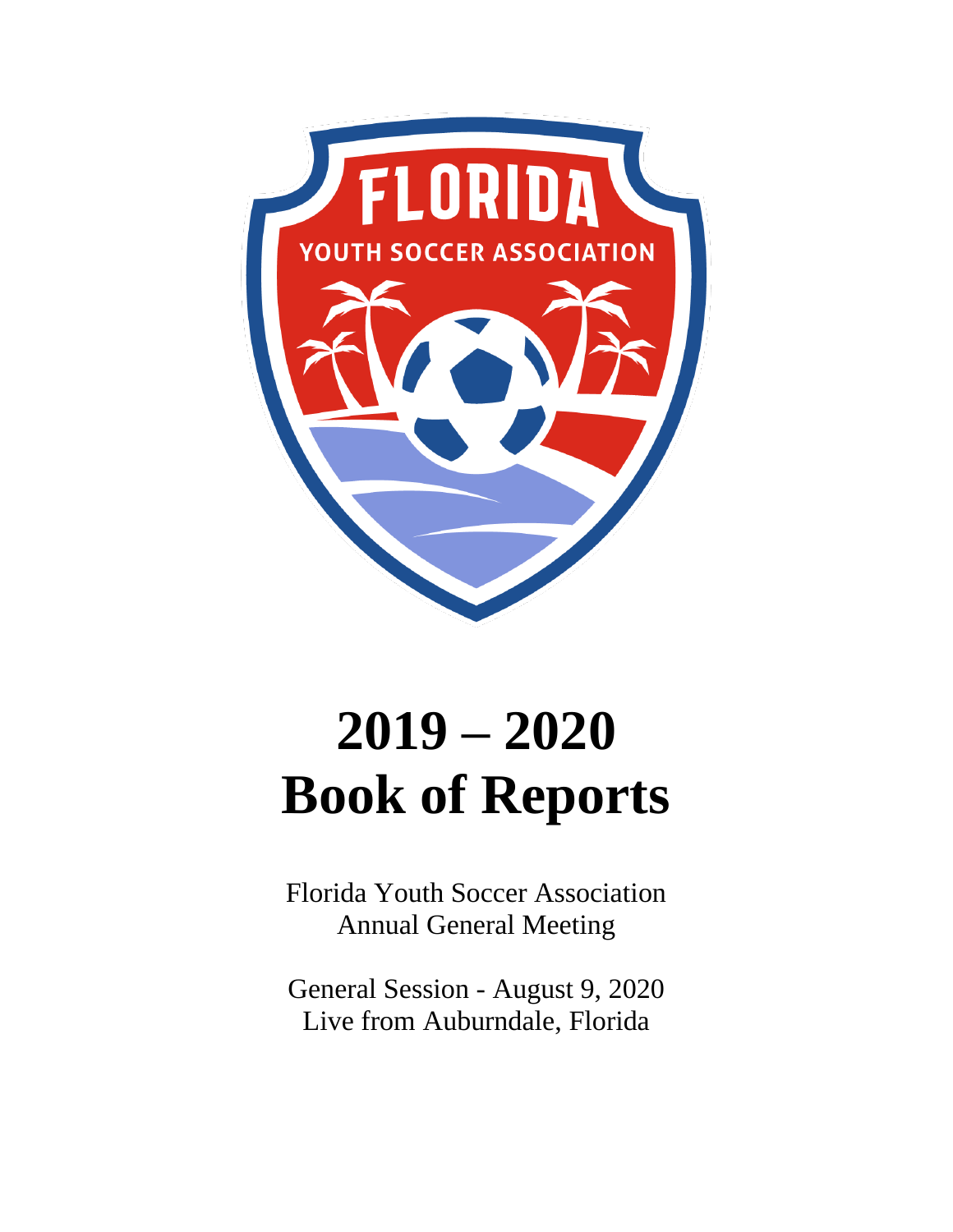

# **Table of Contents**

| <b>Sections</b>                                                 | Page(s)        |
|-----------------------------------------------------------------|----------------|
|                                                                 |                |
| A. Tentative Agenda for<br>the FYSA General Session             | $\overline{3}$ |
| <b>B.</b> Board of Directors Reports                            | $4 - 16$       |
| C. Executive Director Report                                    | <u>17-20</u>   |
| D. Actions of the BOD                                           | <u>21-28</u>   |
| E. Proposed Budget<br>(Fiscal Year 2020/2021)                   | 29-30          |
| F. Pre-AGM Report<br>(Credentials & Voting Numbers)             | $31 - 43$      |
| G. Proposed Amendments to the<br><b>FYSA Bylaws &amp; Rules</b> | 44-66          |
| H. FYSA Board of Directors<br>Elections                         | 67-68          |

 $\mathcal{L}_{\mathcal{A}}$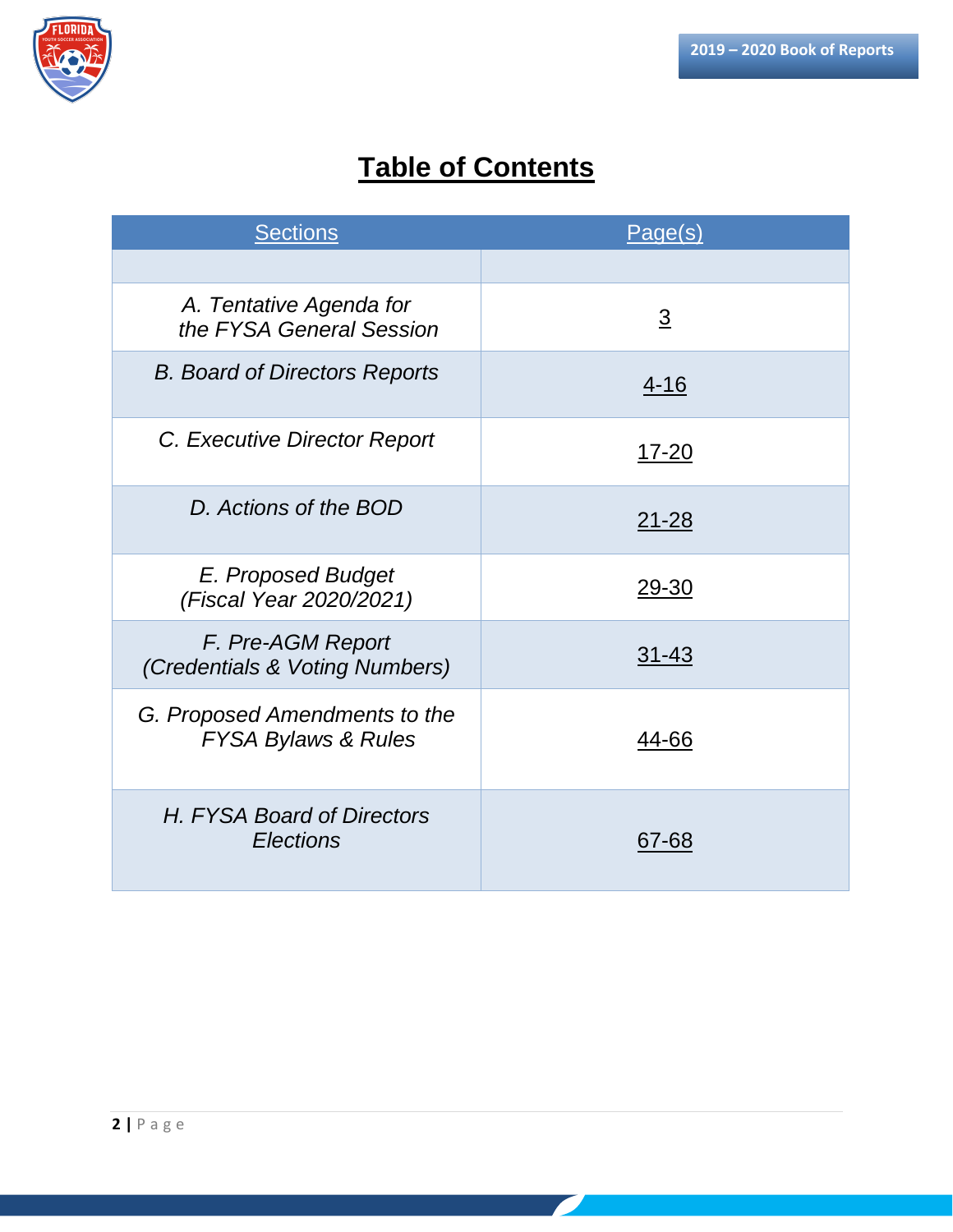

# **2020 Florida Youth Soccer Association General Session Agenda**

| 11:00 AM | Call to Order<br>Adopt Agenda<br>2020 AGM Procedures                                                                                                | President John Stacey                                                                                             |
|----------|-----------------------------------------------------------------------------------------------------------------------------------------------------|-------------------------------------------------------------------------------------------------------------------|
| 11:15 AM | Finalize Credentials via Test Vote                                                                                                                  | Secretary Chris Ellison                                                                                           |
| 11:25 AM | <b>Opening Remarks</b><br><b>Introduction of Guests</b><br>Approval of 2019 AGM Minutes<br>Approval of Prior Actions of the FYSA Board of Directors | President John Stacey                                                                                             |
| 11:45 AM | <b>Credentials Report</b><br>Correspondence<br>President's Report<br>Treasures Reports & Proposed Budget for 2020/2021                              | Secretary Chris Ellison<br>President John Stacey<br>President John Stacey<br><b>Treasurer Eric Heidel</b>         |
|          | <b>Reports of Officers</b><br>& Committee Chairpersons<br>VP of Competition                                                                         | <b>Miscellaneous Members</b>                                                                                      |
|          | VP of Coaching/Player Development<br>$\bullet$<br><b>Region Vice Presidents</b><br>$\bullet$<br><b>Standing Committees</b>                          |                                                                                                                   |
|          | <b>Executive Director Report</b>                                                                                                                    | Executive Director Joel Dragan                                                                                    |
| 1:00 PM  | <b>Old Business</b><br><b>New Business</b><br>Proposed Rule Changes                                                                                 | President John Stacey<br>President John Stacey<br>Vice President of Administration<br>& Communications Mike Flood |
|          | Proposed Fee Changes                                                                                                                                | President John Stacey                                                                                             |
|          | Elections                                                                                                                                           | Secretary Chris Ellison                                                                                           |
|          | President<br>Treasurer<br>VP of Admin & Communications<br>RVP B<br><b>RVPD</b>                                                                      |                                                                                                                   |
| 4:00 PM  | For the Good of the Game                                                                                                                            | President John Stacey                                                                                             |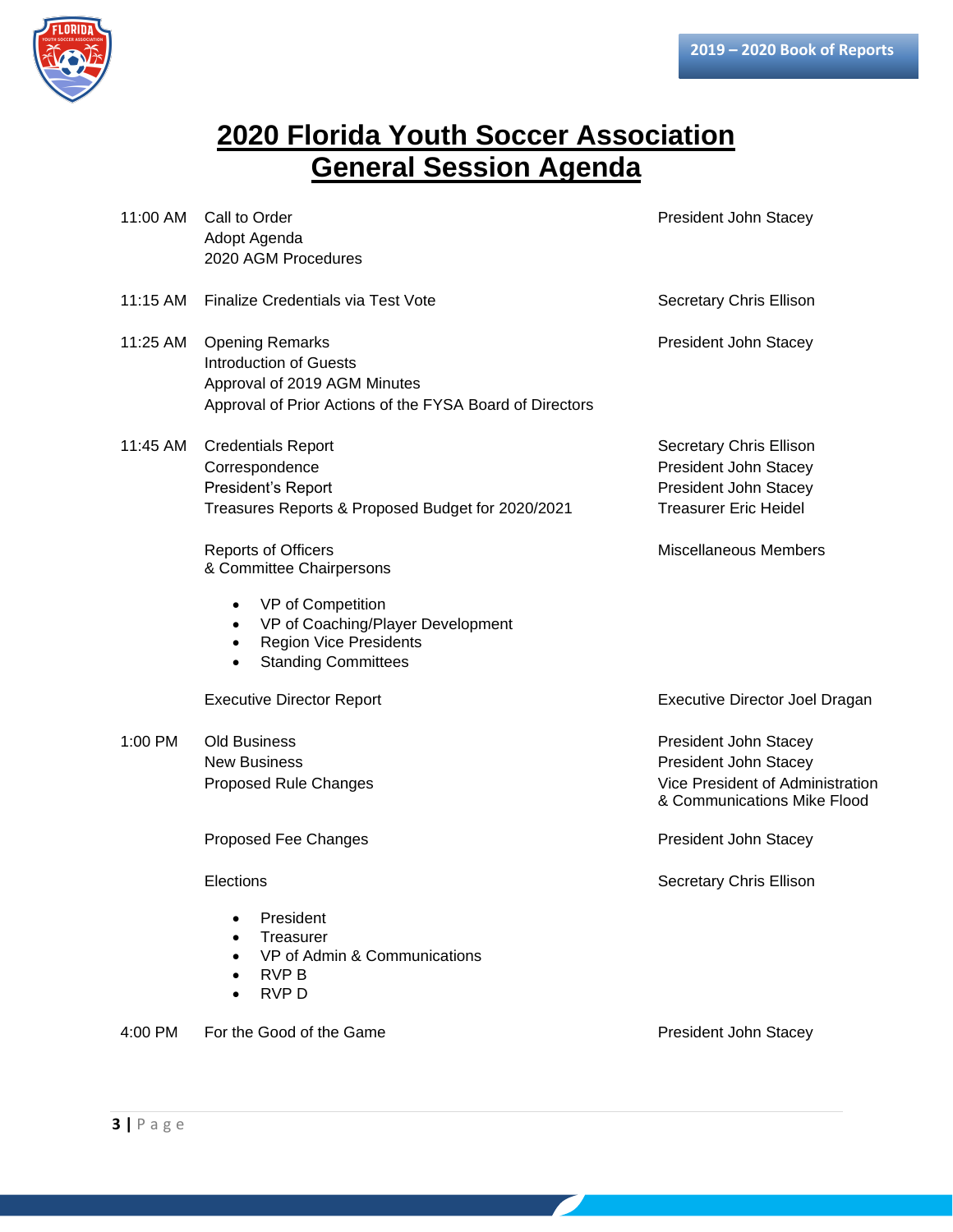

# **2020 Board of Directors Reports**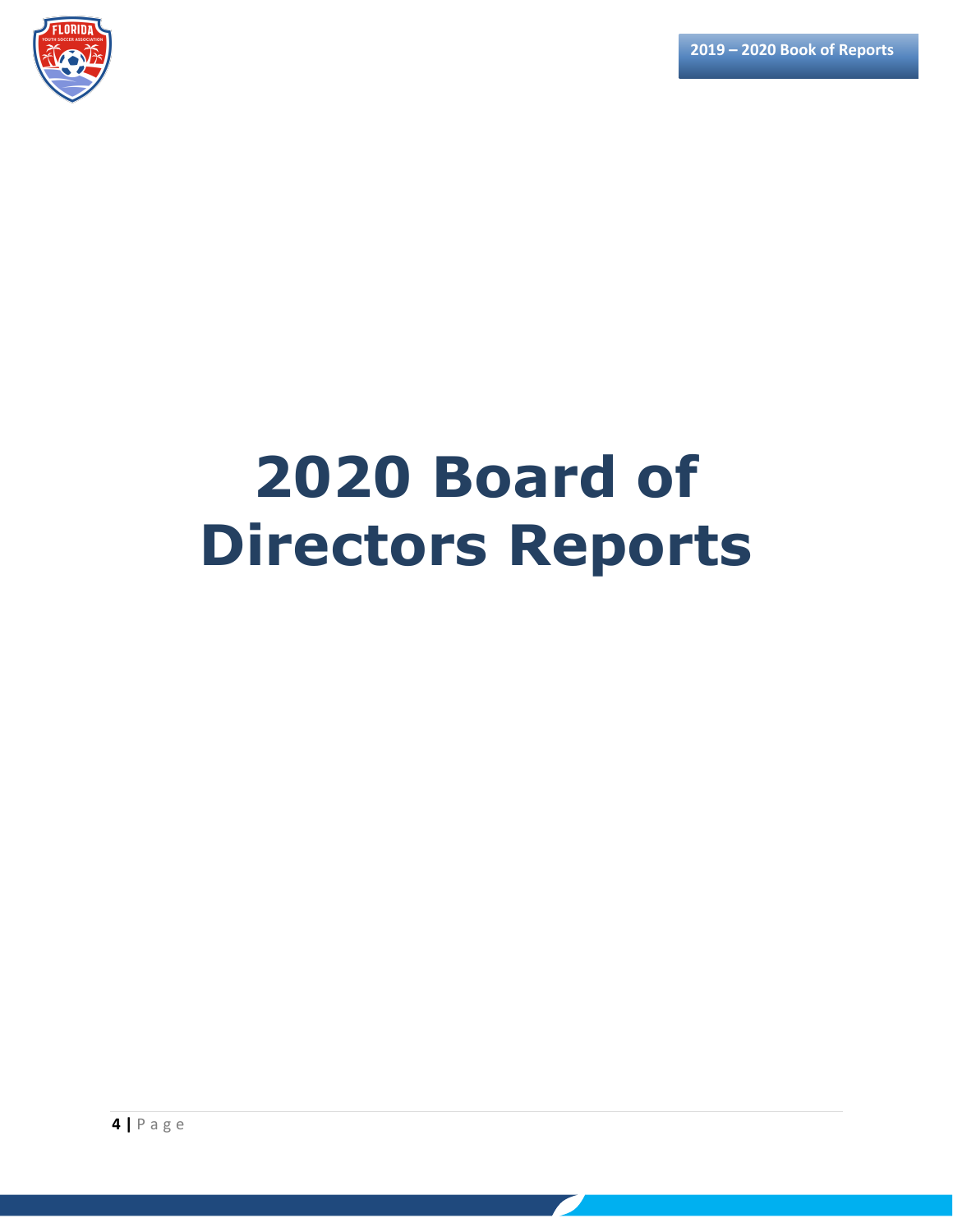

## **President John Stacey**

Serving FYSA as President these past two years has been both the most challenging and rewarding period of my volunteer life. I have been blessed to work alongside a fantastic staff, dedicated board members, and a passionate soccer community. None of us accomplish anything without the help of a host of others. We ought never forget that.

First of all, I would like to thank my wife of 28 years, Kim, for her unwavering support of me these past 14 years on the FYSA Board. She is my sounding board and sanity check. I also want to thank our Board of Directors. It is not easy for 19 people to blend their personalities, opinions, and experiences. Despite our challenges, we managed to accomplish a great deal during my time on the board. Throughout it all, our staff has worked tirelessly to carry on the core functions of FYSA and implement the rules, policies, and decisions of the Board of Directors.

I am most proud of these accomplishments we have achieved together:

- Improved Communications
	- First Friday report for staff to update the board of directors on a monthly basis
	- Monthly conference calls to allow the Board to handle routine business items and have more frequent interaction
	- Frequent Town Halls to improve the flow of information from the State Office and Board to the membership
	- Membership surveys to gain insights from the membership
	- First ever streaming of an FYSA Board Meeting on the web allowing anyone to attend virtually
- o Membership Benefits
	- Extension of insurance coverage to teams attending unrestricted tournaments sanctioned by any USSF member organization
	- Participation in cross border agreement to remove travel notification/approval requirement for travel in the South Region
	- Improvements to the background check process resulting in quicker approval of coaches and volunteers
	- Improved Affiliation process that eliminated need to start over when changes were required
	- Bolstered risk management profile of FYSA and its members clubs through engagement with Praesidium and passage of enhanced risk management policies to protect the players
	- Continuation of FYSA Bucks program, returning in excess of \$700,000 over seven years to member clubs serving our recreational players
	- Scholarships to hundreds of FYSA families in need to help to offset registration costs through FYSA the grant program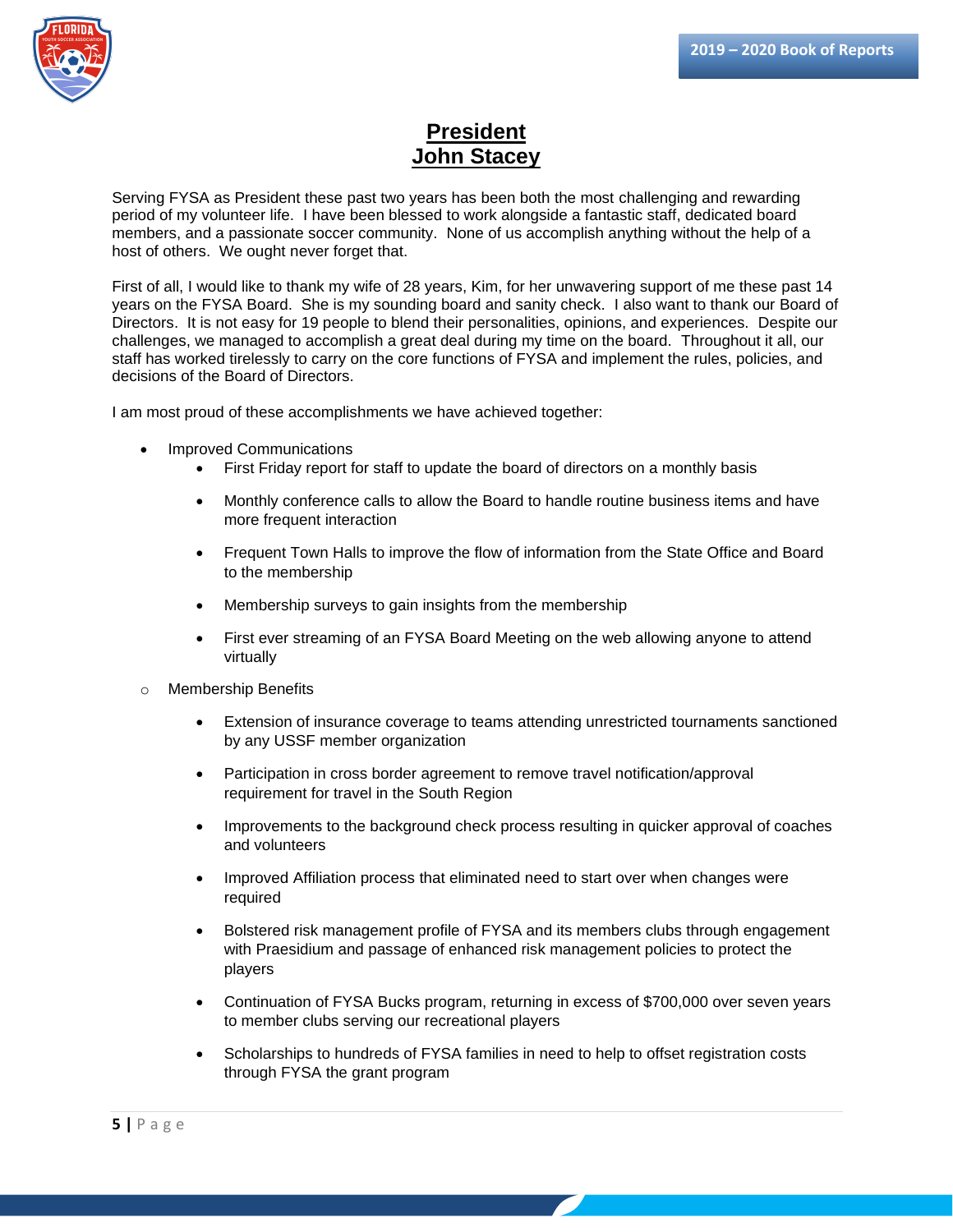

- Prudent financial management and oversight that enabled us to return the largest amount of money to clubs in FYSA history due to COVID-19
- o Administrative Improvements
	- Updated Financial Policy to reduce travel costs
	- New background check provider with better service at the same cost
	- Improved management of Referee Background checks
- o Building addition to add much needed storage space
- o Inclusion of all Florida-based MLS affiliated youth programs in FYSA programs
- o Inclusion of prior Florida-based DA clubs in FYSA programs
- o Uninterrupted operation of FYSA staff and office functions through COVID-19

I think you all will agree that the most significant accomplishment this past year was the hiring of Joel Dragan to be the next FYSA Executive Director. As you know, Dale Burke retired from service to FYSA after 8 years in the role. Officially starting in January with FYSA, Joel has faced unprecedented challenges from Risk Management to COVID-19 response to canceled soccer activities to the strangest AGM in FYSA history. His experience in the Risk Management and Safesport areas has been invaluable. I cannot imagine anyone better suited to lead our staff into the future.

I will always think fondly on my experiences and the friendships that would have otherwise not developed except through service to FYSA. I wish you all the very best life has to offer.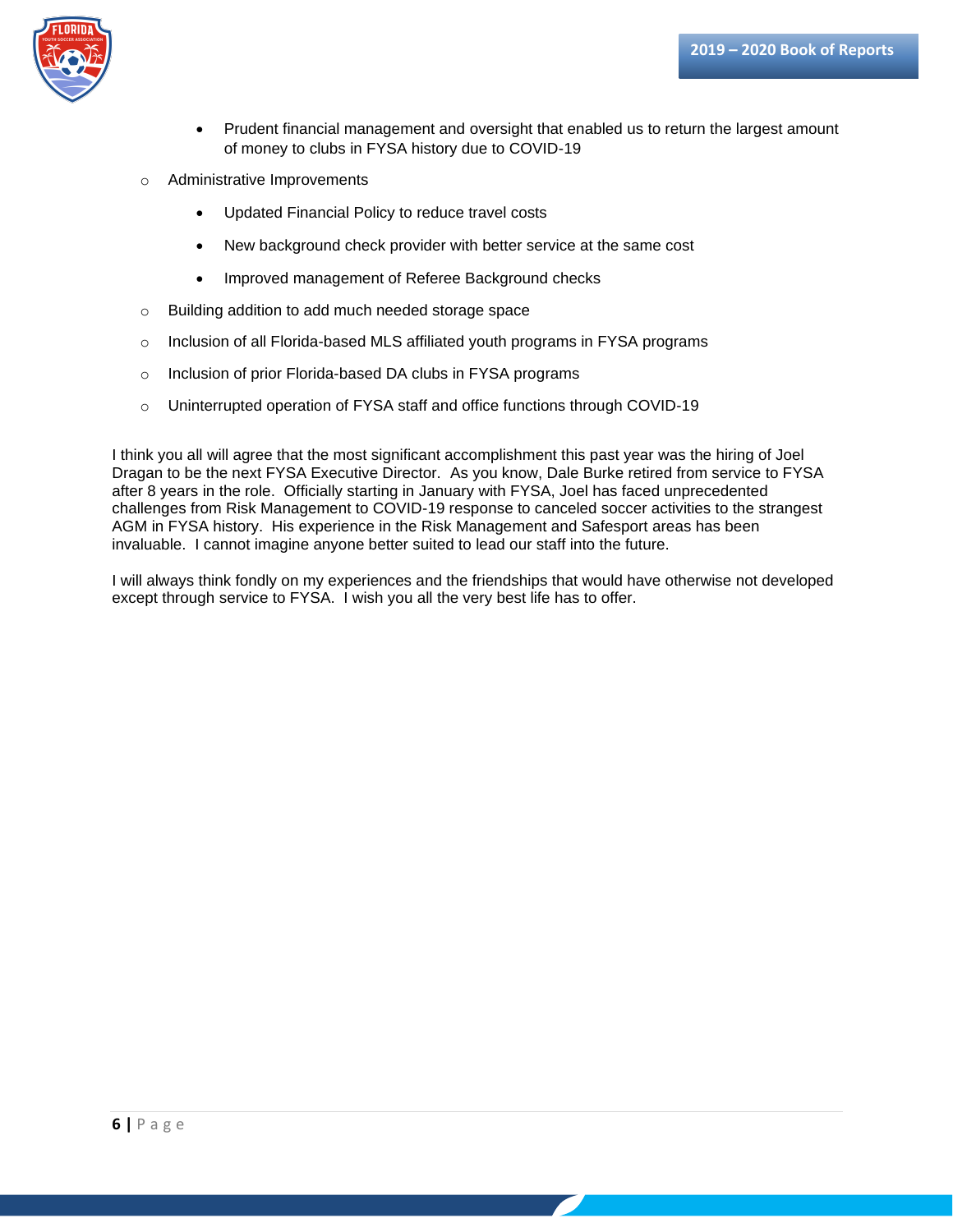

## **Treasurer Eric Heidel**

The Florida Youth Soccer Association's (FYSA) player registration fees will increase by \$3 per recreational player and \$4 per competitive player this coming season as a result of the increase in insurance premiums experienced during the 2019-2020 season. The increased premium was not previously accounted for in the player registration fees. Prior to the \$1 per player increase last season as a result of the US Youth Soccer player registration fee increase, FYSA registration fees had not increased for nearly a decade. However, insurance premiums continue to in-crease as a result of sexual abuse claims.

We must all work together to protect our players from all forms of abuse, not the least of which is sexual abuse. By doing so, not only will we ensure players do not leave our programs with lasting physical and emotional scars, but we will also ensure youth sports continue to be a positive influence in the lives of millions of children. We should not protect players in order to reduce liability or insurance premiums. We must protect our players because we, as adults entrusted with their care and development, have a duty to keep predators from doing them harm. If we do every-thing possible to ensure predators are systematically rooted out, we will significantly diminish, and, hopefully, eliminate, the spread of trauma with lifelong impacts. If we do right by our players, the rest will fall into place. We have eyes and ears in every coach, assistant coach, team manager, board member, administrator, volunteer, athletic trainer, parent, and fellow youth teammate. Even parents and teammates without an official duty or title with the local club can help us put an end to abuse. We all know when we see something out of place. We must all speak up when something seems off.

With regard to positively influencing the lives of youth athletes, FYSA continued to see strong demand for its grant program this year. The program provides opportunities to apply for player registration scholarships, equipment grants, and construction grants. Tens of thousands of dollars were distributed to hundreds of families this year.

COVID-19 necessitated the cancelation of many FYSA sponsored competitions this past spring. As a result, FYSA affiliates saw the largest return of competition funds in FYSA history. Refunds totaling nearly a quarter of a million dollars were issued to dozens of clubs. These refunds were only possible because of prudent financial management over the last decade. FYSA was also in a position to continue its operations, including the retention of all full-time staff without interruption to the paychecks they rely on to house and feed their families. In the midst of the pandemic, FYSA's Board of Directors (Board) continued its commitment to sound financial management by voting to implement even more stringent financial policies concerning a host of items, including, without limitation, travel and related expenses, impacting the Board, staff, and independent con-tractors.

To ensure there are no doubts about FYSA's prudent and responsible financial management, I , as Treasurer, must address an entirely false comment made at FYSA's 2019 Annual General Meeting (AGM). A gentleman asserted (see lines 13-17 of page 52 of the transcript), that FYSA's Board, whom this gentleman referred to as "the whole crew[,]" had a retreat in the form of a cruise. While FYSA's Board did have a retreat as part of its engagement with The Collective and in combination with its prescheduled in-person Board meeting in October 2018, the retreat involved hours upon hours in a hotel conference room discussing FYSA business at the very hotel which hosted the 2018 AGM. It was not a vacation, cruise, or anything of the sort. The accommodations were identical to those which our members experienced during the 2018 AGM. Because it was held in conjunction with an existing Board meeting, there were limited incremental expenses in the form of an extra hotel night and an extra day worth of meals. While it is acceptable to express an opinion as to the Board and any of its activities, the facts must be stated accurately. To be clear, there was no cruise.

If you ever have a question about FYSA's finances, please do not hesitate to contact me by email at [treasurer@fysa.com.](mailto:treasurer@fysa.com)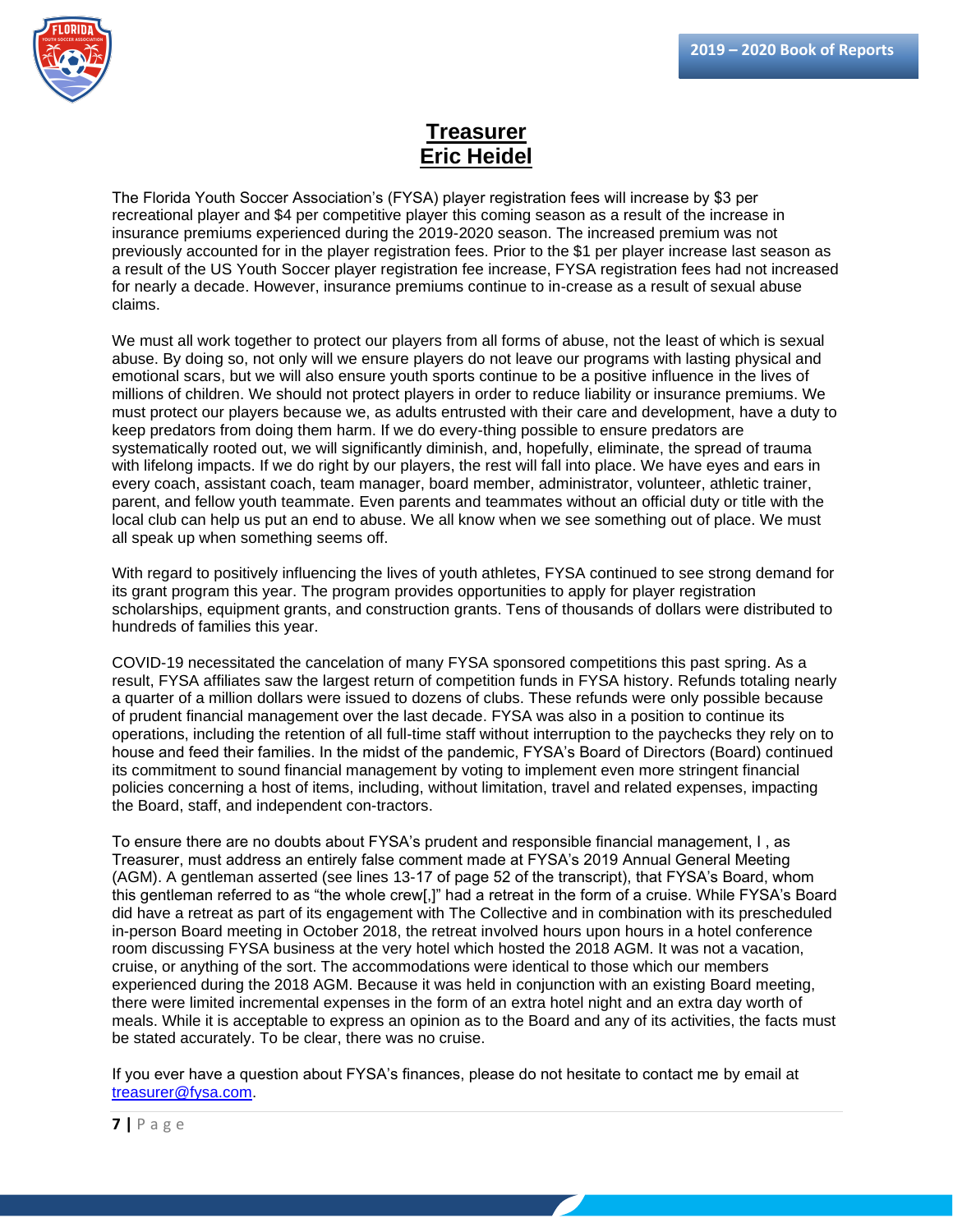

## **Vice President of Player/Coach Development Daragh Cullen**

A massive THANK YOU, to all the Club Admins, Technical Directors and coaches in our great state for all you do for youth soccer.

I would like to Thank our amazing staff at FYSA for all their hard work during these unprecedented times and thank you to our extremely talented and dedicated Board of directors, it's an honor and a pleasure to serve with you all.

While the last 6 months have felt like slow motion, it's hard to believe that it's been a year since I was elected as your VP of Player Development. Over the last year I have had the opportunity to serve on committees that hopefully will have a positive impact on the game and its governance in our state.

Personnel Committee, when we found out that Dale Burke was retiring the committee moved swiftly to find a replacement and someone with a vision to take FYSA to a level it has never seen before. I'm very excited for the acquisition of Joel Dragan, he brings a wealth of knowledge and experience and more importantly a new energy to FYSA. Joel was thrown in feet first and has done a great job along with John guiding FYSA through these insane times.

Recreation Committee, all of our meetings have been virtual due to the global pandemic. This has not stopped us from planning new and exciting events like our US Soccer Roadshow, and our regional United Cup! Cannot thank John Dina and Mark Godwin and the entire committee for their time and dedication to this program.

TOP's – what an amzing program and a great leader in David Robinson , I was so grateful to sit in on all the web calls that we had. TOP's now has it's own tab on the FYSA website , and the group has been making videos for the athletes during the time off . I thank the entire committee for their time and dedication to this program. We wish Dave Robinson all the very best , in his new role with USYS as the National Chair for the TOP's soccer .

ODP, had the pleasure of attending several events and the exciting southern regional at Lake Myrtle, where of course all of our Florida teams excelled per usual. I was able to work with an 05' girls group over one of the weekends and that was a great experience .Unfortunately, we did have to cut some of the program short due to virus, but this has not stopped us in our planning and doing better in telling our story about the benefits of the ODP program. We are very excited to be involved with S.L Benfica and the MLS to enhance our programming. Thank you Siggi and Mike for doing a tremendous job with our ODP program.

Coaches Committee, again we were never able to physically meet in person, we are working on some exciting projects to present to the Technical Directors in our state. Our Coaching courses were also cut short and planning and rescheduling is currently taking place. Thank you to our extremely talented coaching dept , Mark, Siggi, Mike and Andrew

In closing the game and the landscape of how the game is played will be forever changed due to the pandemic, the one constant will always remain and that is FUN , for the player it is a must and it should always be the answer to our "WHY", we do what we do so that kids can have Fun playing the greatest game in the world.

Thank you all for all you do for the youth in our great state.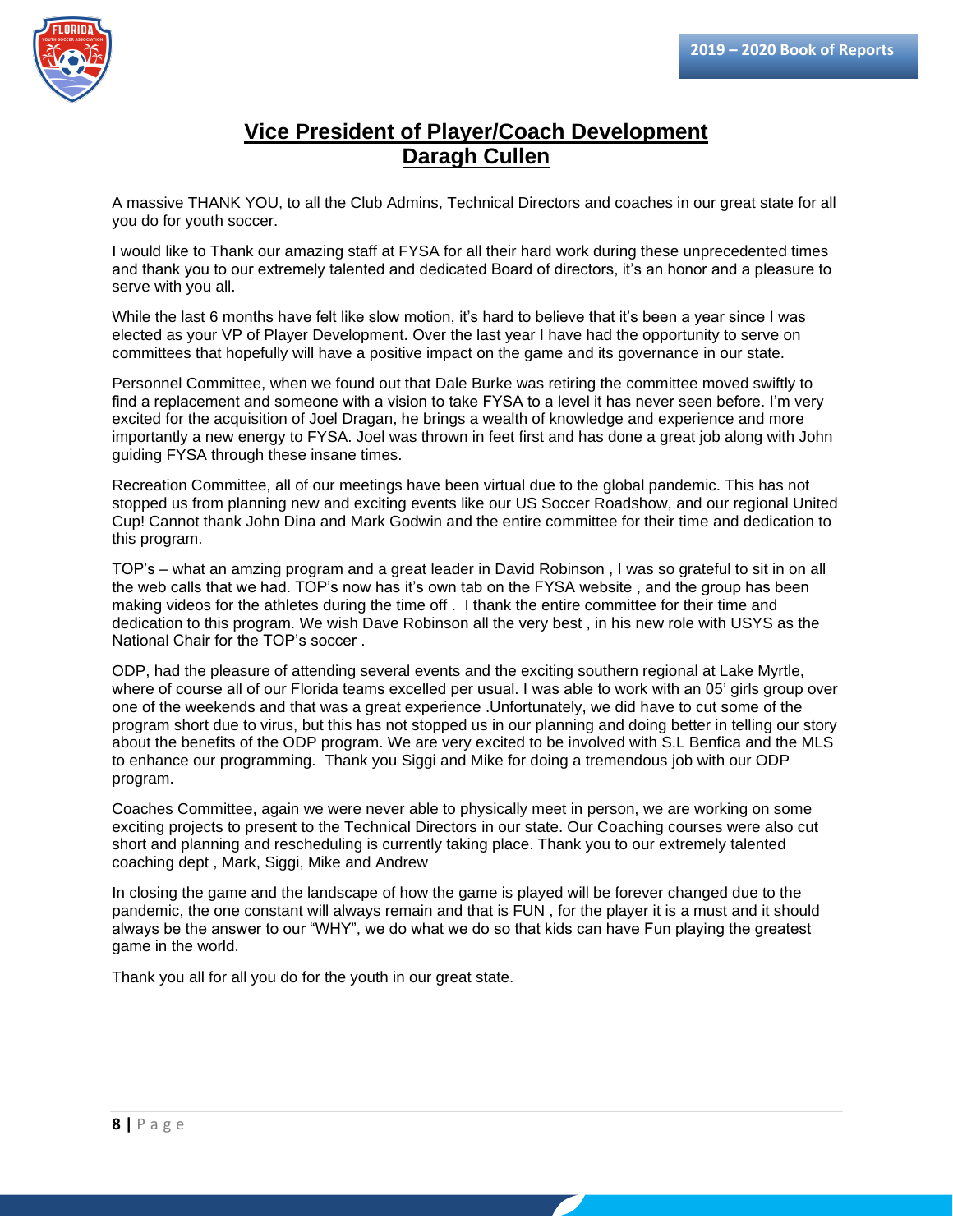

## **Vice President of Competition**

### **Gregory Zak**

Thank you for this opportunity to serve as the Vice President of Competition for the past year. I look forward to this upcoming year and serving the membership.

This past year has been nothing less than the most challenging time I have ever had in the 47 years of coaching and working on various boards. The landscape of competition and politics of soccer in Florida, is ever changing. Unfortunately, the COVID issue worldwide has caused for ALL competitions in Florida to cease, and when we can resume competition is still up in the air.

I have not been as fortunate as my predecessor, in that there were no State Cup or President Cup finals to attend and enjoy. Thank you though, to those clubs who did step up to volunteer their time, resources, and fields. Without those contributions, nothing could have even been scheduled. The competition staff along with the support of the entire FYSA office is to be commended for their hard work, countless hours and professionalism.

As we move forward this coming year in a time of uncertainty, I am looking forward to serve in this capacity, and hope to implement some new ideas, and make some significant contributions to the game here in Florida.

Along with the membership support, I believe we can make soccer in Florida exciting, relevant, meaningful, and great again.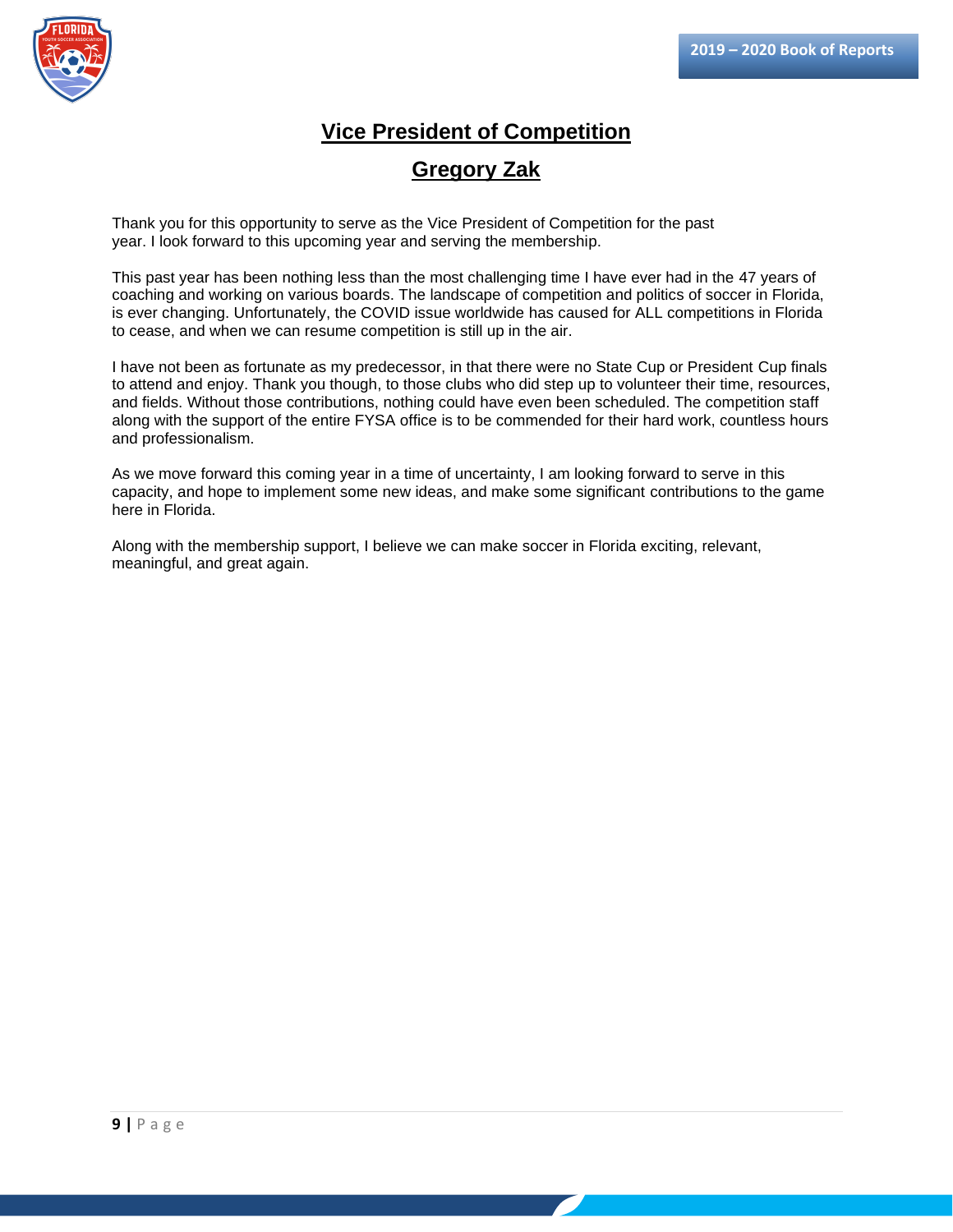

## **Registrar Alice Smith**

I want to thank everyone for the support given me during this past year as your State Registrar. I have been putting forth every effort to work closely with Registrars around the State to find ways to make the registration process more efficient. I attended the annual National meeting at Got Soccer and networked with other Registrars from across the Nation to Gauge how they perform certain functions in their respective States to determine if there is anything we might implement here in Florida.

This year, I worked with the staff in the State office in moving our Background check provider to JDP. Moving to this new company would give us a quicker turnaround time with getting our background check back faster on the National level and Florida FDLE. Since we moved over it has been proven to be much quicker as promised.

We will be working closely with Got Soccer and the office staff in the role out for the 2021/22 season of their new State Platform.

With the World faced with the Pandemic all the Regional AGM meetings were on Zoom which we still participated in to give as much support as possible.

I have enjoyed working closing with Rosemary Napoleoni to ensure that we provide the best service for all affiliates.

We will continue over the 2020-21 seasonal year reviewing other ideas and suggestions to make all affiliate Registrars jobs easier and more efficient.

We would like to thank the FYSA office staff and the members of the Board of Directors for their support and assistance during the past year.

I look forward to another successful year as your State Registrar.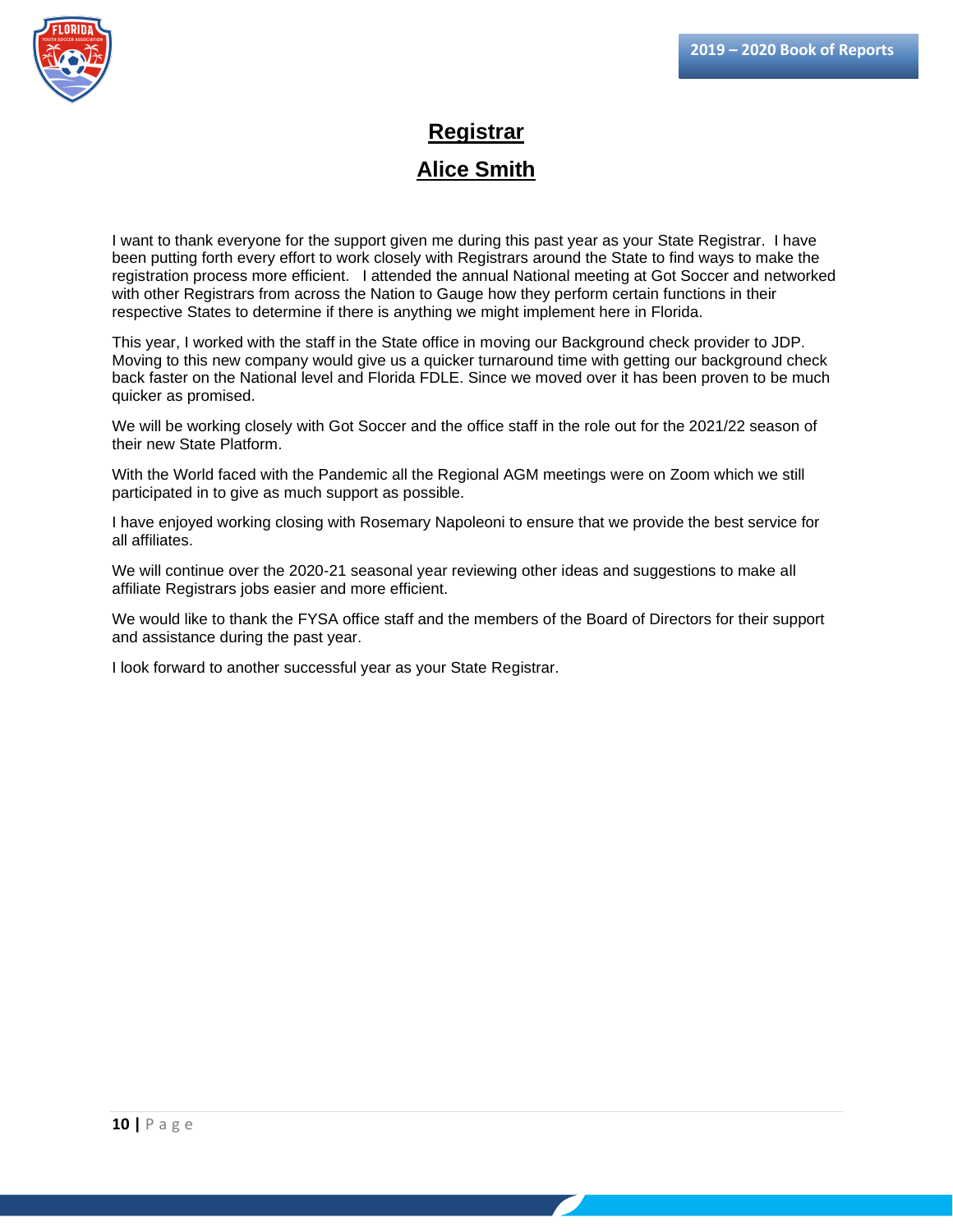

## **Region A Vice President**

### **Justin Goldman**

First and foremost, thank you to all of the Region A membership. Your continuous involvement has made events like Commissioner's Cup and various tournaments, enjoyable to be a part of. Thank you to the Region A FYSA representatives Russell Walker; Carlton Talbot; Mike Weber; and Lance Lass. Your involvement has made our region's needs easier to meet.

This past season has been an interesting one, to say the least. We kicked off the year strong and avoided any significant delays from the hurricane season. State Cup kicked off early for the older age groups and went on without any significant concerns. Commissioner's Cup was well received with 222 teams registered and our local clubs stepped up to provide fields. Thank you to Hollywood Wildcats, Weston FC, West Pines, and CTC Bandits.

Myself and the rest of your Region A representatives look forward to serving you in the upcoming 2020/2021 season.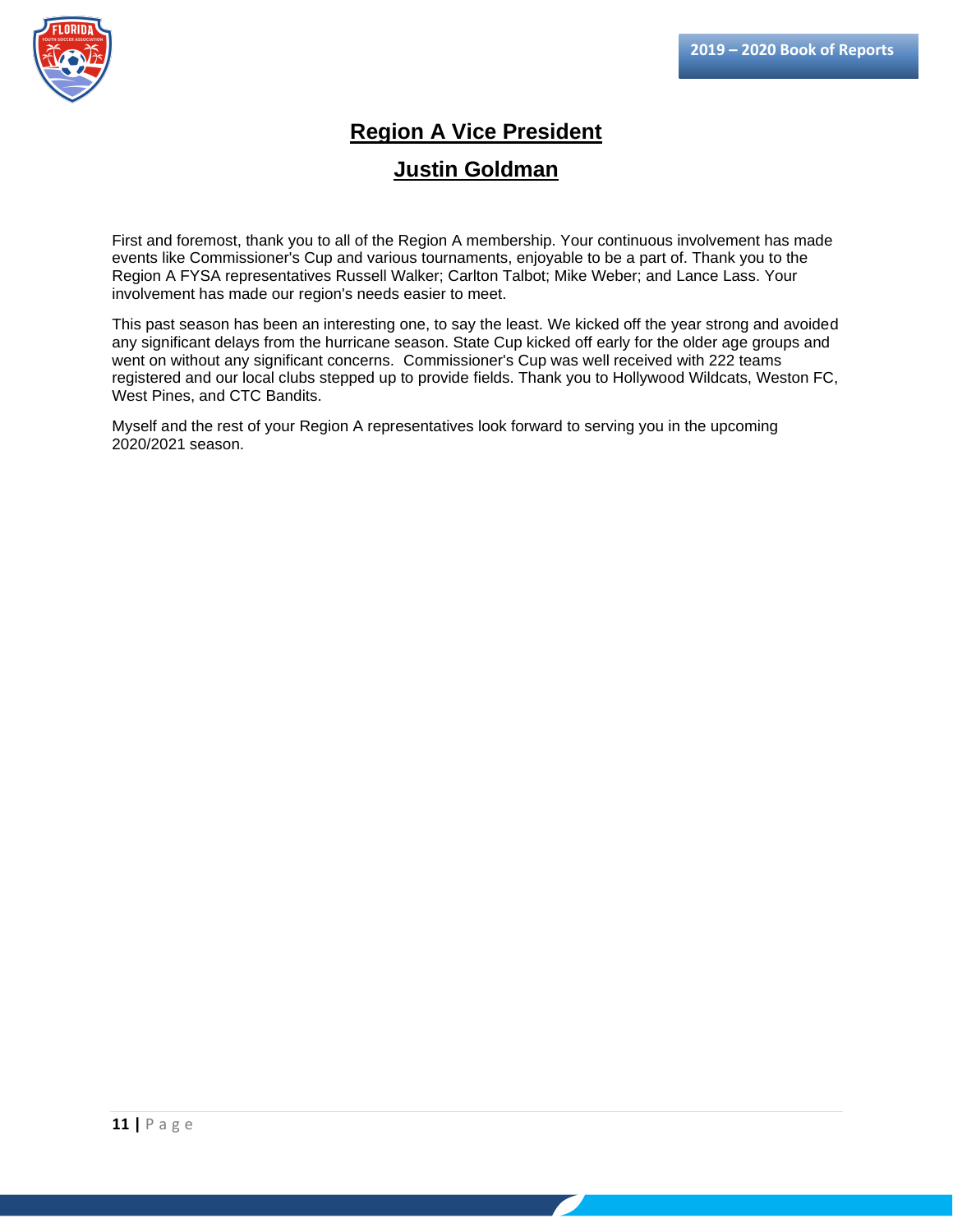

## **Region B Vice President Stephen Huff**

What I've learned in this past two years about communication and commitment has truly changed my perspective and life for the better. Putting myself in other's shoes and seeing things from a different perspective in situations for what they are seeing and only then what lies at the core came clearly into view. The tremendous work ethic of the great people with whom I've been surrounded, the experiences that I have been exposed to will help going forward, all I can say is… Thank you for the opportunity. My two years as the region B Vice President went very well. I held hope that what I was learning could be implemented and support the people of Florida and change lives for the better. I feel that I have made a difference, because the efforts I put forward have been for the right reason, the Florida Youth Soccer players. I hold the understanding that the children always come first and know that with that first in mind, the decisions that I made would be for the good.

I feel that by supporting the regions parents, clubs, teams and leagues was vital to the expansion of FYSA. I have been involved in numerous BOD meetings, hearings, numerous tournaments, clubs and leagues meetings and several referee field trainings which made an impact. In the past two years in my RVPB seat, I have personally worked with a multitude of teams, coaches, parents, leagues and clubs to help them the gain clarity on just what FYSA has to offer them. I have learned so much from so many great people in our region and around the state. It has been very heartwarming to get to know the people and friends that have the same love that I do for youth soccer in Florida.

Prior to COVID, the commissioner's cup was running very well and was very well represented we had a schedule sat up to have a fabulous CC Finals weekend in Ormond beach. Then two days prior to the finals the decision was made to cancel all Commissioner's Cup play. This meant that there would be no finals and that thought broke my heart. The children had practiced and played their hearts out to get to this point. With the help of the state representatives, preparations were conducted to begin a new journey of settling in for a break in the actions of everyday life.

I have had the distinct honor and privilege of working with many great soccer enthusiasts, of whom Eddy Merlet, the Region B South Commissioner Terri Towers, the Region B North Commissioner supported the region in their individual capacities. They both were instrumental in helping me as commissioners of the region. Brevard's Eddy Merlet was elected as the new Region B South Commissioner for 2020-2022 at the June 2019 Region B AGM. North appointment for Regional commissioner, Mike Hyatt is also the president of the Greater Central Florida Youth League has added experience, insight and perspective into these positions, and they will continue to pursue a higher good for the region.

In conclusion, I will be stepping down from the Regional Vice President this year in order to support the nations space program to the utmost of my ability. I will always make time and will be a telephone call away if I can support or if you just want to discuss soccer. Soccer has been a huge part of my life and will continue to guide my decisions in the future.

Thank you again for your support, if you have any questions or concerns, please contact me at [rvpb@fysa.com.](mailto:rvpb@fysa.com)

Sincerely, Stephen W Huff Vice President of Region B 2018 – 2020

#### **League Reports:**

BYSL:

Brevard Youth Soccer League had a very successful fall season. League play included a premier division and a regular division. In November 2019, BYSL sponsored a recreational tournament "Brevard Recreational Classic" at Titusville Soccer's Chain of Lakes Park. Over 50 recreational teams participated in a weekend of soccer fun. BYSL chairman, Justin Lauer presented the Ra Popham Memorial Scholarship and Joe Goldian Memorial Scholarship to high school seniors that play soccer for member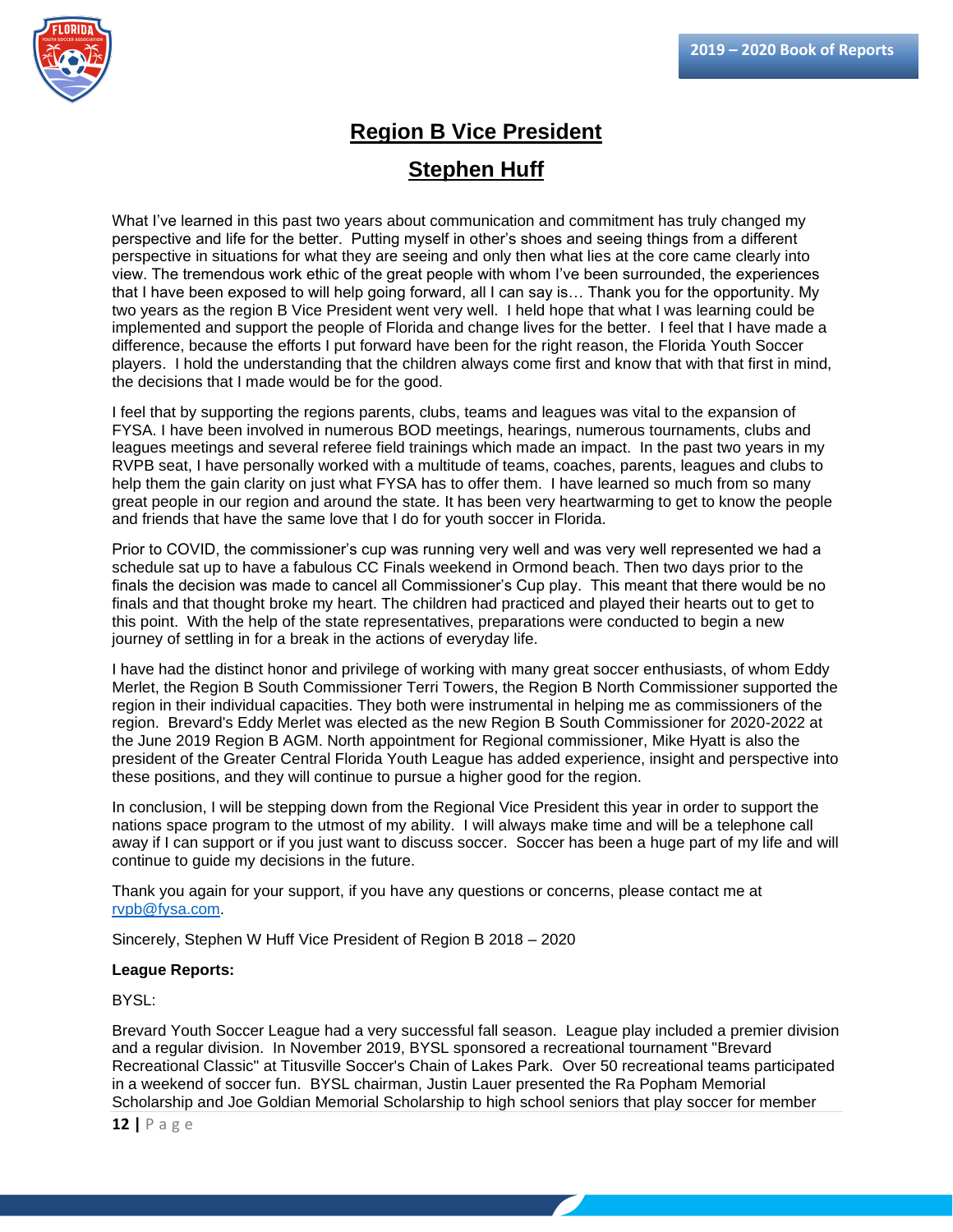

clubs. Brevard clubs hosted FYSA Cup play at high quality venues provided by Space Coast, Brevard SA Prime, and Central Brevard Soccer Club.

The spring soccer season ended after one weekend of play due to COVID. BYSL's board decided not to charge any league fees for the truncated season where teams would have only played 1-2 games.

BYSL would like to thank local FYSA officers for volunteering on the state board. All these individuals have supported BYSL over the years: Stephen Huff, Region B VP, Eddy Merlet, Region B South Commissioner, Eric Heidel, Treasurer. BYSL would also like to thank all referees who re-certified for 2020. BYSL referee numbers held stable enough to have full coverage on all games through the first week of March prior to league play stopping. BYSL was appreciative to have referee coverage as total referee numbers dropped 40% across Florida.

All teams in Florida are invited to attend the Aug 22-23 Brevard Hurricane Classic - 12th Annual. Event planning is in place for this event to continue for the 12th year. Games will be played at Mitchell Ellington Park and surrounding fields in Merritt Island, FL. Central Brevard Soccer Club is a host club along with Port St. John Soccer Club. COVID plans are in place to help mitigate risk during this tournament. BYSL is optimistic for a positive 2020-21 soccer year!

#### GCFYL:

It was another successful year for the GCFYSL. Even though our number of clubs dropped from the previous year we still had around 650 teams participate. We gave out 21 college scholarships for a total of \$23000.00 so it was another rewarding year for that as well. To help our players even further we are looking to start a program to help guide players in the right direction when it comes to marketing themselves to colleges for those who want to play college soccer. At GCF we have always been, and always will be, for helping our players be more than just soccer players and help with their futures. Even though the Covid19 pandemic has put a damper on this spring season we look forward to some needed rule changes take us to an even higher level in the fall. When the governor gave us the green light on being able to participate again we scheduled as many games as we could at neutral sites that were open. Along with some other complex's that allowed games we were able to get some games played, but had to keep it to a minimum due to team availability. This weekend will be the last weekend for scheduled games for this season. We look forward to the fall season even though it will be a new kind of normal that we will be dealing with. But as always, the GCFYSL will continue to be one of the largest, and best leagues in the state.

#### NFYSL:

This report just represents my Fall 2019 Recreation Season. We cancelled our Spring 2020 season. There were 161 teams entered which included 1215 players. There was a total of 717 games.

We did not have a competitive league.

Going forward I don't believe we will have a competitive league for the Fall 2020 season. I am working with GCF to see if any of my smaller clubs would like to get Competitive games.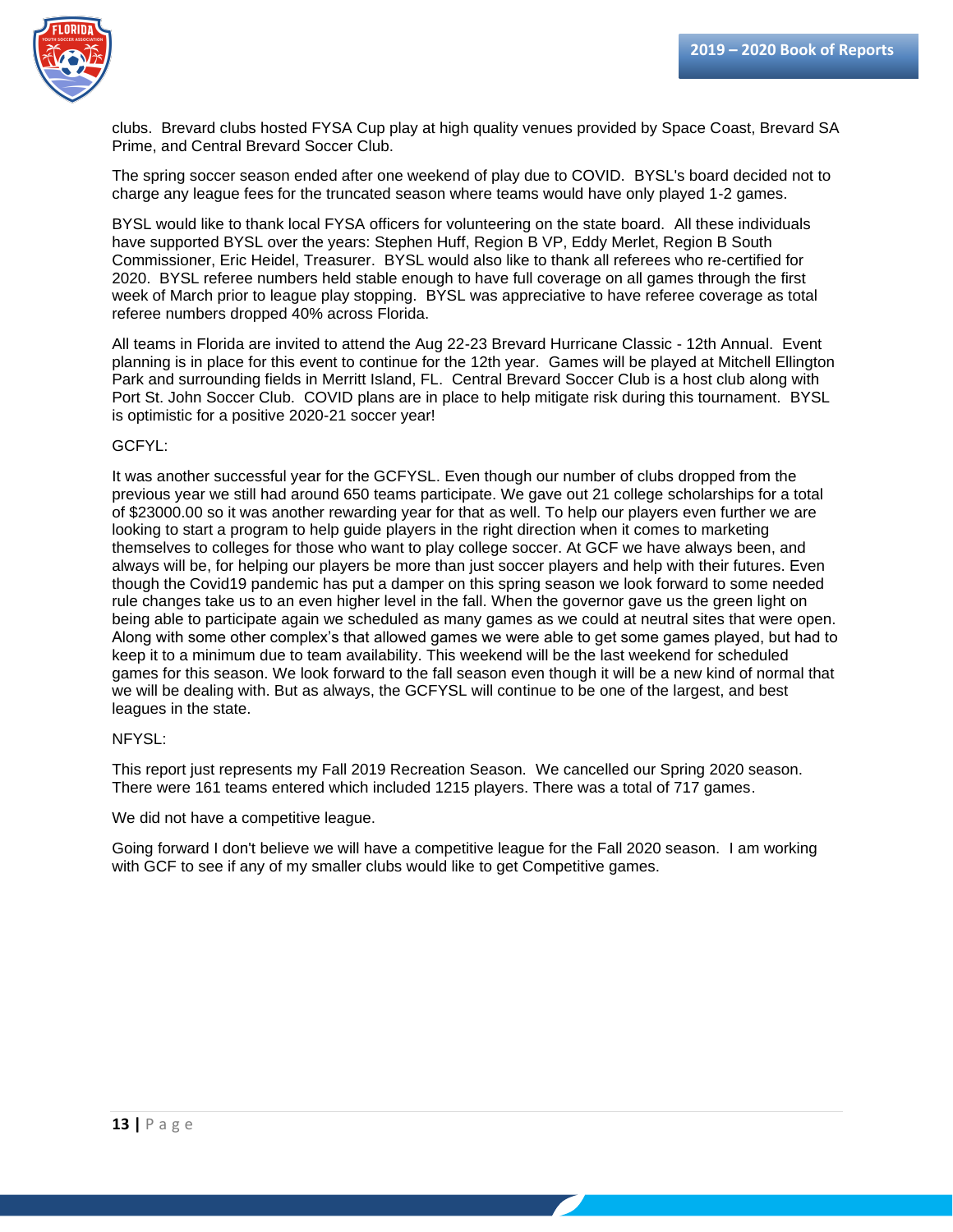

## **Region C Vice President Mike Connell**

My first year as VP of Region C has not been without challenges, surprises, and education on the youth soccer landscape! Just when one thought all was calming down, we got hit with the Covid-19 epidemic!

On the soccer side Region C Commissioners Cup had 307 teams competing at Premier Sports complex in Lakewood Ranch, Charlotte County Soccer Complex, WFF JC Handley Sports Complex and Winter Haven Soccer Association managed fields. The hosts at all these facilities represented the game and FYSA in grand style. Unfortunately, the tournament was cancelled prior to the finals weekend due to the pandemic. I know many clubs, coaches, and players were disappointed to lose the opportunity to be crowned Commissioner Cup champions. The 2020 President and State Cup competitions were also cancelled due to the Covid-19 pandemic.

Thank you to Jennifer DiTillio for her management skills and assistance in helping establish the Region C Commissioners Cup a hallmark event for FYSA. The cold and wet Premier Sports weekends would have been bleak without the presence of Kai Velmer, Larry, Larry and Diana Ferrol, John Withlowski, Mike Flood and Dave DiTillio. Special thanks to Ed Kinsey who so ably held down the fort at Charlotte County fields and Joanne Quinn for hosting the round of 16 at WFF Brandon fields Thanks also goes out to Jonathan Spradley in the FYSA office for his many hours and diligence in helping schedule and facilitate Region C Commissioners Cup.

The Region C AGM was scheduled on July 25th, 2020 and was streamed.

The youth soccer landscape is messy. The game has been hijacked by leagues and clubs who simply promote acronym leagues without any substance. Parents and players unfortunately find themselves confused and FOMO is the driving force in their decision making. The established Region C leagues, SWFSA, USA and CDL should all be lauded for their efforts to maintain integrity in soccer. It is my hope that the future sees the leagues united to provide a credible and honest pathway for all players in Region C.

Our game and lifestyle are facing unprecedented challenges during this pandemic crisis. Stay safe, calm and trust this too will pass, and the game will return to our members. THE PLAYERS.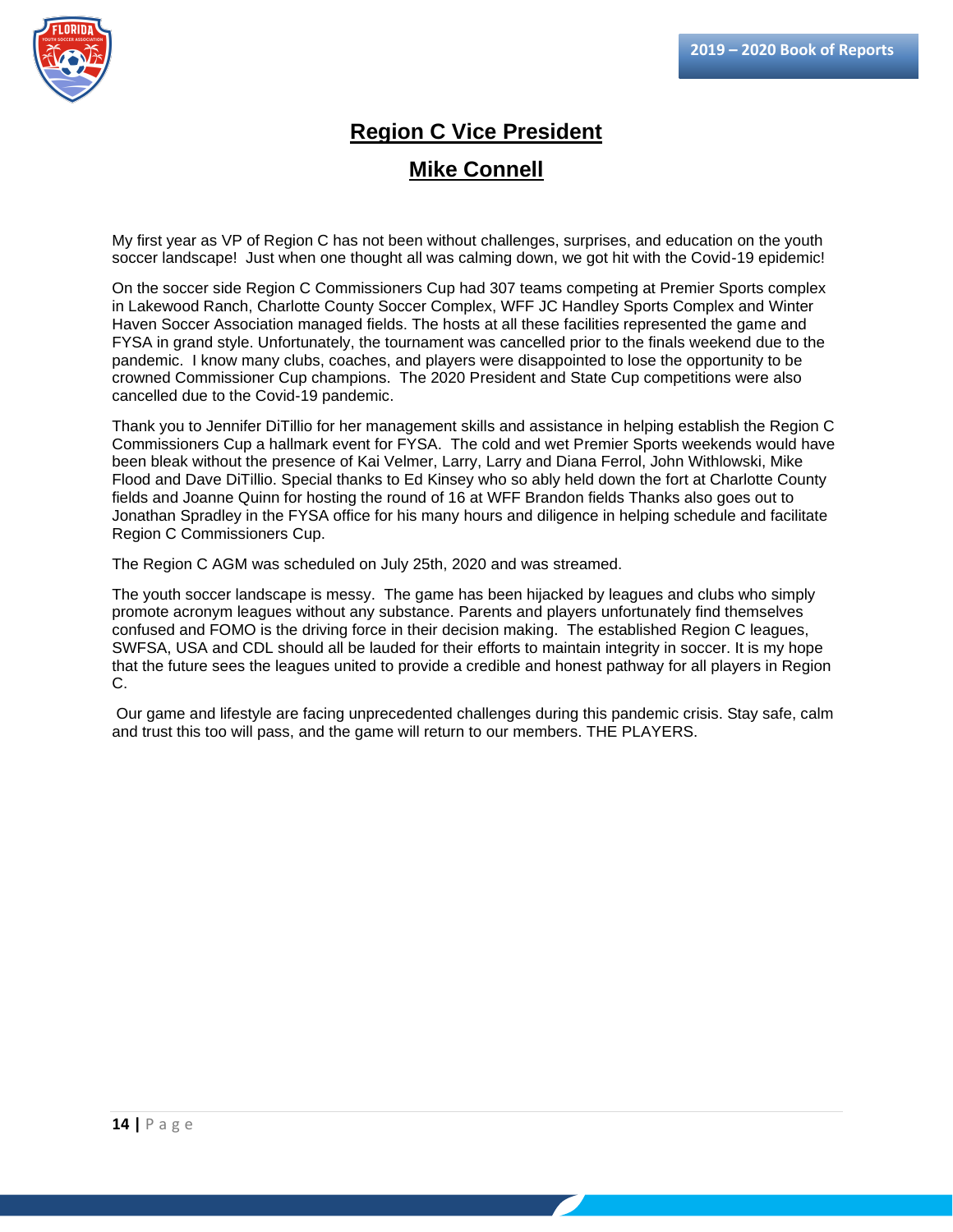

## **Region D Vice President Sandy Lehtio**

First, I would like to take this time to thank all my District Commissioners, Terry Straub, Dawn Hart, Kara Davis and Margaret Clark, for their valuable time and efforts this past year and to the FYSA office staff and fellow board members. I would like to thank my husband Jacob, my daughters Samantha, Jaclynn and Taylor who inspired my love of the game and for their continued support.

What started out as another wonderful season in youth soccer was cut short by the pandemic. It brought much discussion and hard decisions by the board of directors. It is always about the kids and their safety so the season, competitions and events were disrupted. As we look to the future and the resuming of the beautiful game, we keep a positive outlook for our community, family and spectators. I ask that we all work together in community to support one and another.

Thank you to all who participated, cheered and supported our teams this year. I pray that everyone stays safe and healthy.

Region D is a wonderful friendly community and it's an honor to serve as the Regional Vice President. We have wonderful clubs, coaches, players, parents and volunteers. We look forward too many wonderful seasons ahead from our region as we move forward in the coming years.

Play hard, play fair but most of all have fun!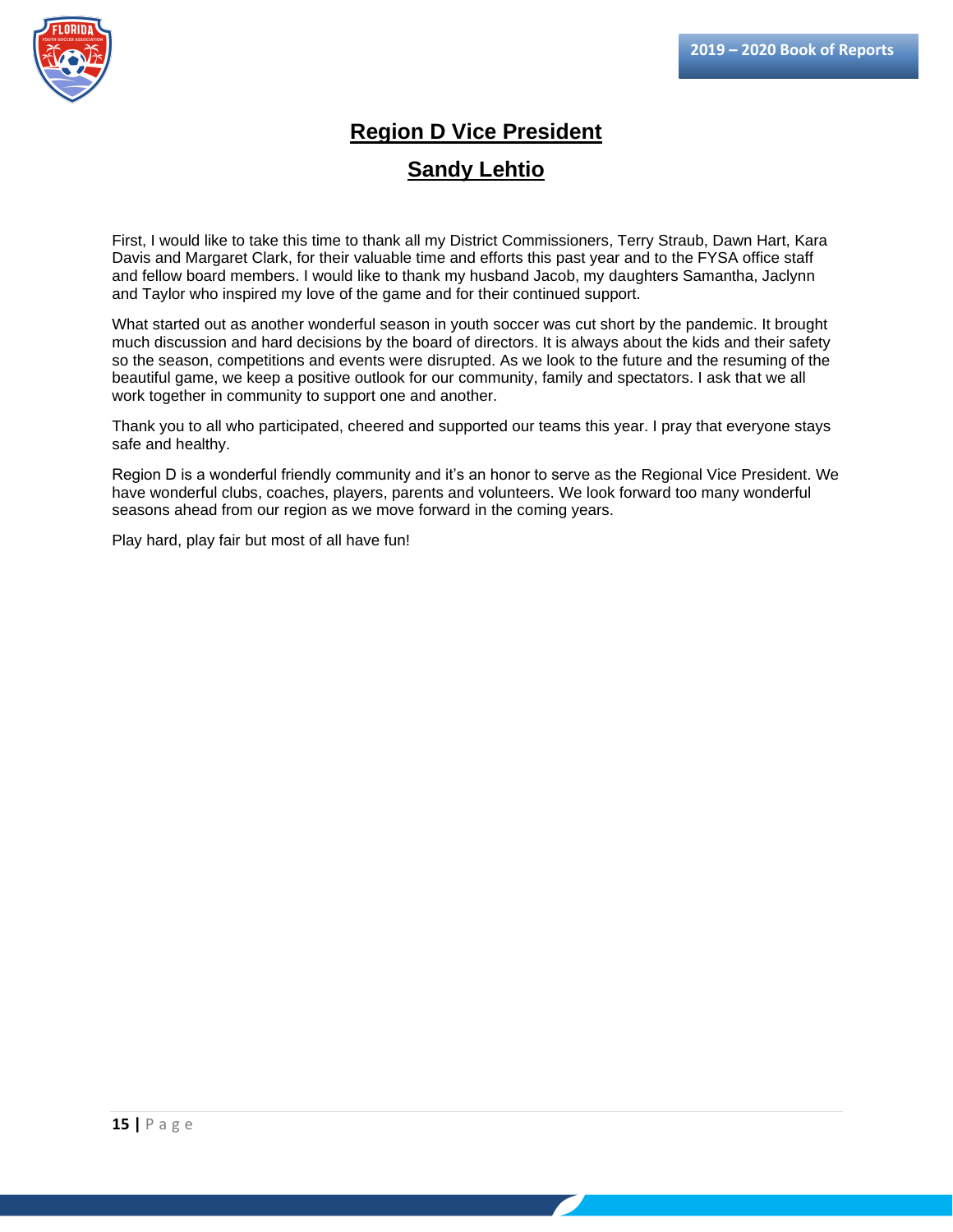

## **Reports Not Provided**

**Secretary** 

Vice President of Administration & Communications

Region A Commissioner – North

Region A Commissioner – South

Region B Commissioner – North

Region B Commissioner – South

Region C Commissioner – North

Region D Commissioner – East

Region D Commissioner – West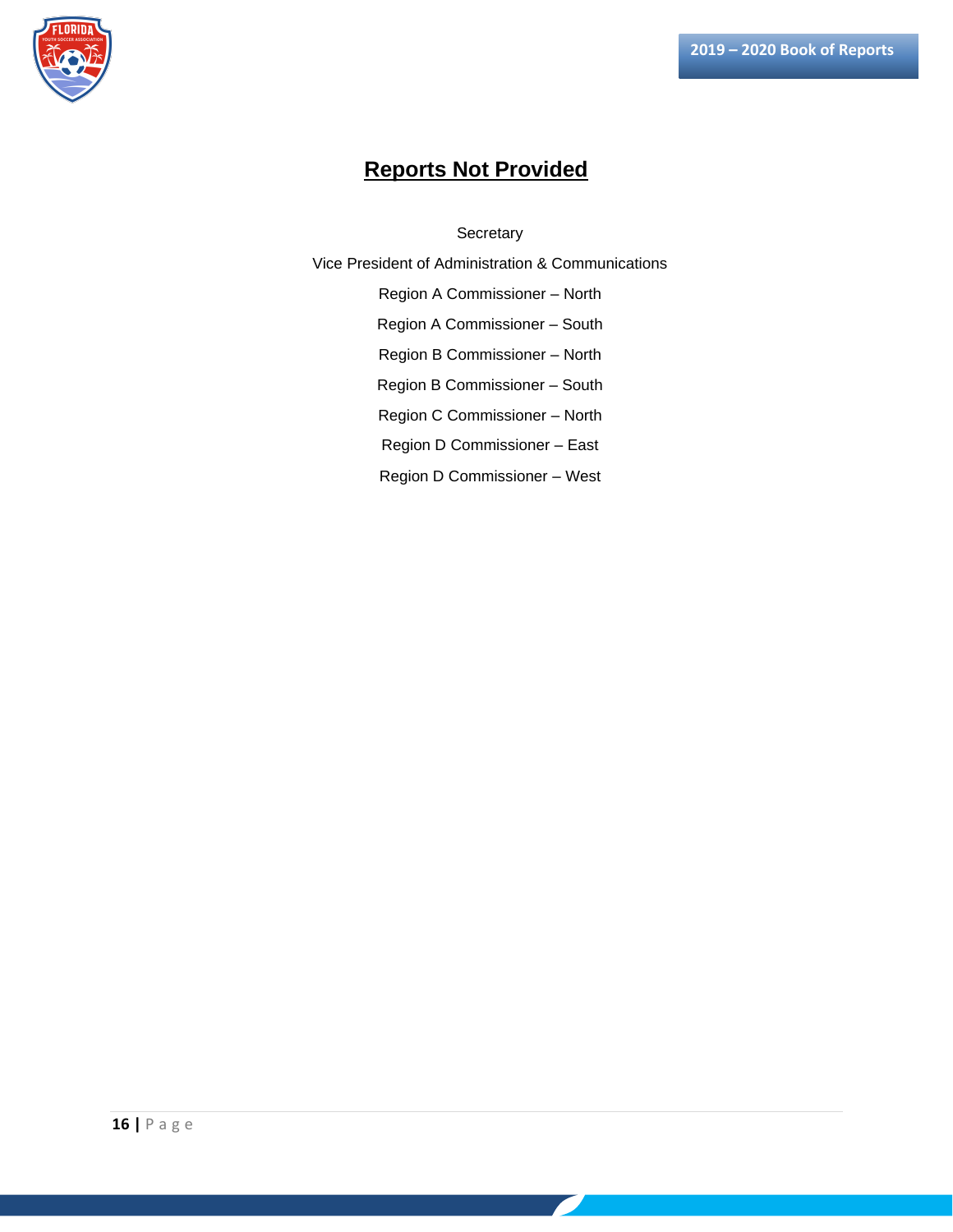

# **2020 Executive Director Report**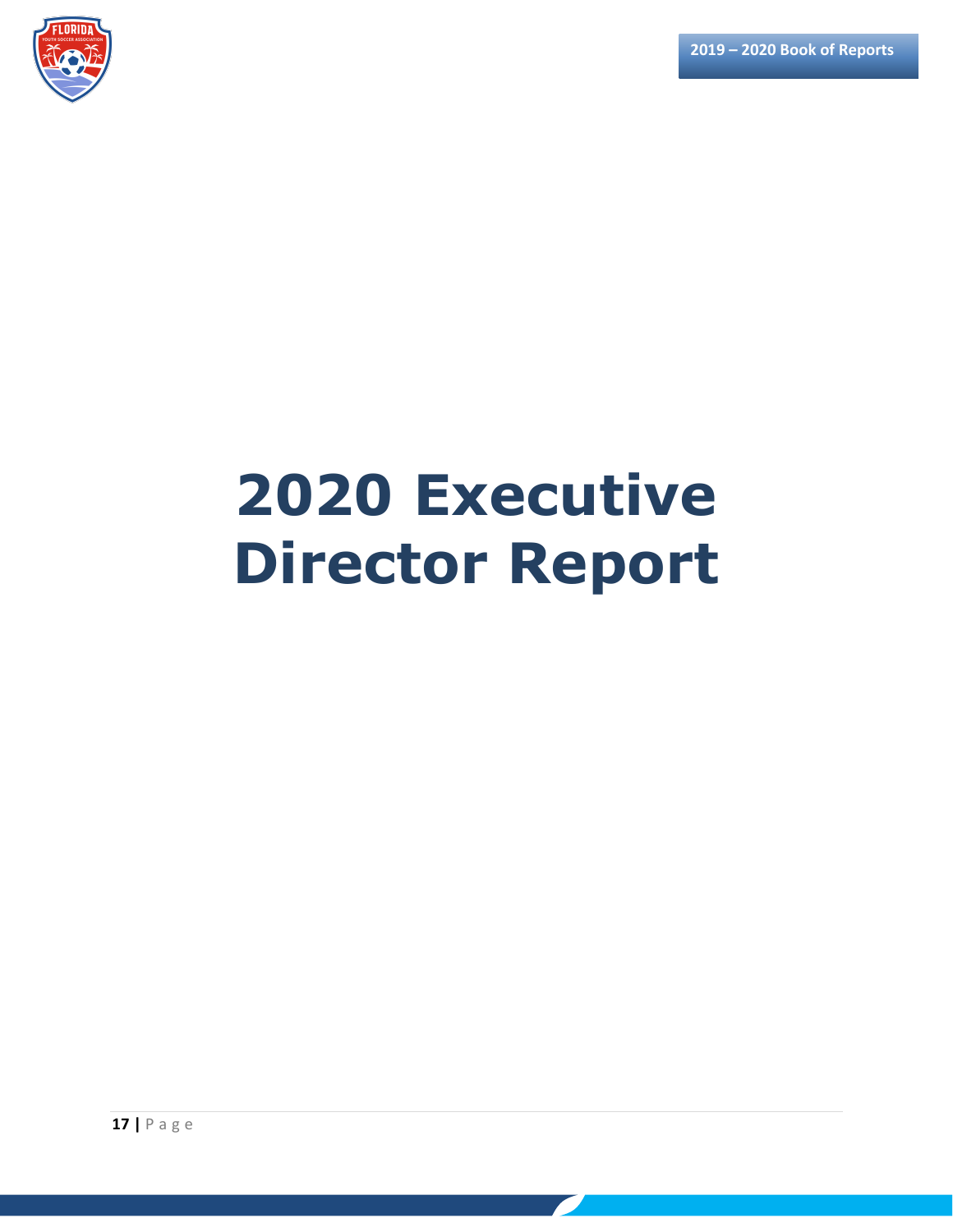

FYSA Membership:

Thank you in advance for your participation in the 2020 Florida Youth Soccer Association (FYSA) Annual General Meeting! Though we are not together in person, we strive to provide the same opportunities virtually as we would face to face.

Beginning my tenure with FYSA in January of 2020 has been a rewarding and challenging experience. The Coronavirus/COVID-19 pandemic has changed so much in our county, and soccer is certainly no exception. Mandating the suspension of all soccer-related activities for over three months was a tough but necessary decision made by FYSA. While we still find ourselves in uncertain times, FYSA wants to ensure the membership that the safety of our players will always be on the forefront of our decisionmaking.

I would first like to thank the membership of FYSA for their contributions to the soccer community. There is a passion for our game in Florida unlike any other. Truly, our membership's hard work and dedication make FYSA a leader in the region and nation in the sport of soccer!

The FYSA Staff has shown incredible devotion and an ability to adapt to the changing conditions in the midst of this pandemic. Despite these difficulties, the staff has been welcoming and supportive, as I have transitioned to my new role. The following individuals are critical to FYSA's success:

**Director of Coaching & Player Development** Mike Strickler **Director of Competitive Services** Jill Hartley **Program Specialist** Rosemary Napoleoni **Program Specialist** Jennifer Murphy **Finance Specialist** Michelle Cook

**Assistant Director of Coaching** Mark Godwin **ODP Program Specialist** Siggi Nagele **Player Development Program Assistant** Andrew Simpson **Program Coordinator of Events** Jonathan Spradley **Director of Communications** Jared White

I would also like to recognize the leadership and guidance of the FYSA Board of Directors. Having worked for two different USYS State Soccer Associations, I have interacted with many board members. Without doubt, the FYSA Board of Directors is genuinely committed to its responsibility. Each individual consistently makes informed decisions based on years of dedicated service and knowledge.

During the Coronavirus/COVID-19 pandemic, the FYSA Board met frequently, often with very little notice, to adjust and adapt our response. It is important to note all of these individuals are volunteers who selflessly offer their free time for the betterment of soccer in the State of Florida:

**President** John Stacey **Treasurer** Eric Heidel **Vice President of Admin & Communication** Michael Flood **Vice President of Coach/Player Development** Daragh Cullen **Vice President of Competition** Greg Zak **Registrar** Alice Smith

**Secretary** Christopher Ellison **Vice President of Region B** Stephen Huff **Region B Commissioner - North** Terri Towers **Region B Commissioner - South** Eddie Merlet **Vice President of Region C** Mike Connell **Region C Commissioner - North** John Withkowski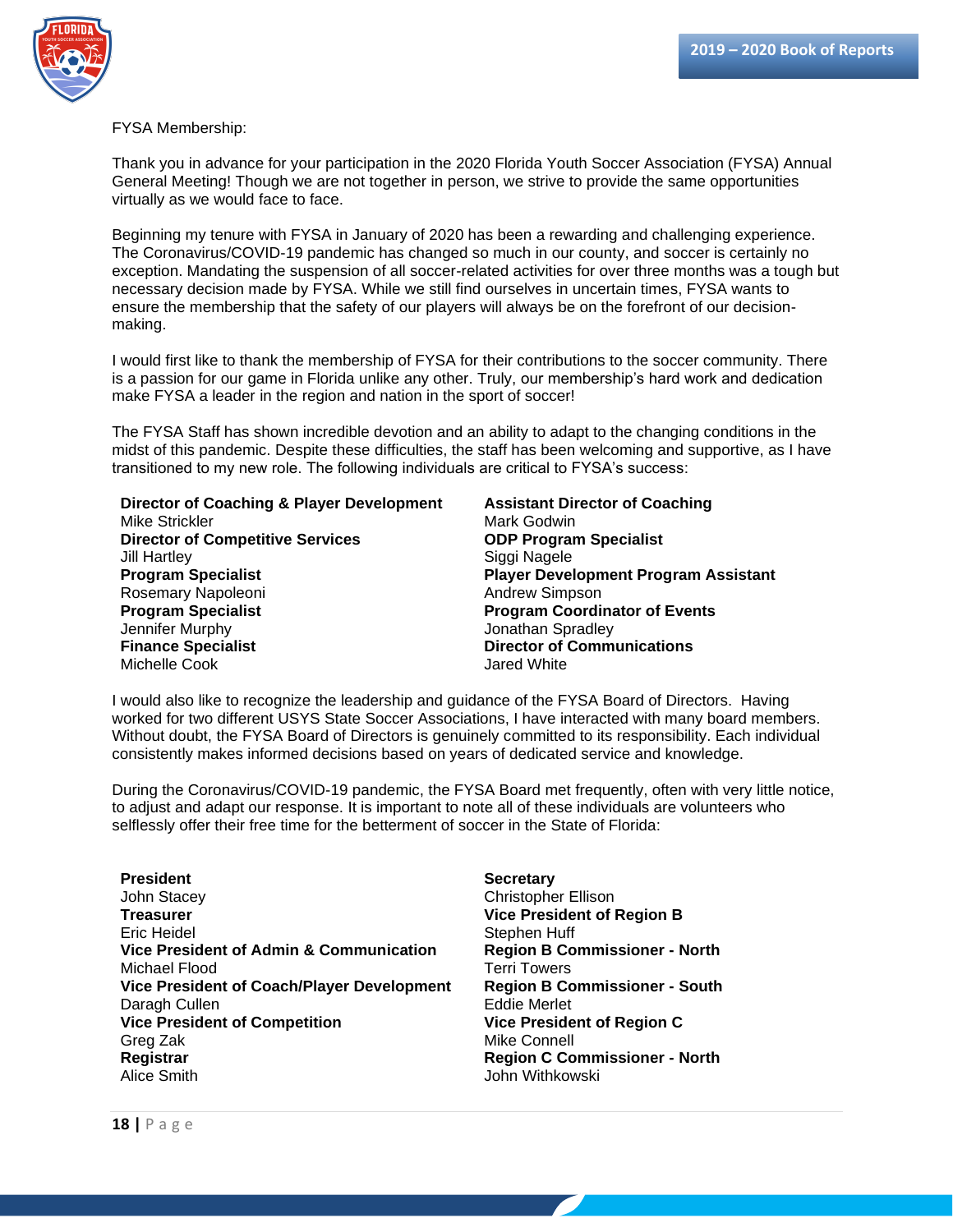

**Vice President of Region A** Justin Goldman **Region A Commissioner - North** Russell Walker **Region A Commissioner - South** Carlton Talbot

**Vice President of Region D** Sandy Lehtio **Region D Commissioner - East** Terry Straub **Region D Commissioner - West** Dawn Hart

I would like to offer a special recognition to our outgoing President, John Stacey. John's tenure on the Board of Directors has spanned over a decade. While I only had the privilege of working with John for a short eight months, I know we are losing a wealth of experience and knowledge on our board. John, enjoy your (soccer) retirement!

In any large organization, risk management policy and enforcement is one of the biggest challenges. FYSA has taken massive steps in this field with the adoption of the new risk management policy. We are extremely proud of this comprehensive program that formalizes FYSA's stance on all things risk management. The policy establishes mandates from the State of Florida, the Federal SafeSport Authorization Act of 2017, US Soccer, and other governing bodies.

Also on the risk management side, FYSA is proud to have partnered with Praesidium, Inc. to consult on our risk management offerings. Praesidium works with over 4,000 youth-serving organizations and is an industry leader in risk management implementation and consultation. The immediate impact of Praesidium's guidance can be seen in the creation of the FYSA Suspected Abuse Tip-line. This anonymous outlet for reporting suspected abuse is available 24 hours a day/7 days a week (866-607- 7233).

FYSA has undertaken and will continue to prioritize risk management initiatives to ensure the safety of our players, and these changes will eventually resonate in our insurance premiums. However, based the organization's current insurance position, FYSA implemented a fee increase for the 2020/2021 seasonal year (\$3.00 increase for recreational players and \$4.00 increase for competitive players). The largest contributing factors to this increase are our claims history along with the ever-changing market for this type of coverage (particularly in Florida). FYSA is committed to keeping premiums and registration costs as low as possible for our members. Please help in this pursuit by knowing the FYSA Risk Management Program and utilizing its offerings. Above all, our priority is player safety!

FYSA is also excited to announce the continuation of the FYSA Bucks Program. In the 2019/2020 seasonal year, FYSA contributed nearly \$100,000 to our members in the form of equipment and gear. This program is unique to Florida, and we are proud to offer it to our recreational members. Our goal in 2020/2021 is for members to use 100% of their allocated funds. Remember, all recreational affiliates of FYSA receive \$2.00 per recreational registrant to spend on equipment and gear. Be sure to use this valuable resource.

An updated logo was unveiled in July of 2020, symbolizing a new era for FYSA! To honor over 45 years of tradition, we will not abandon our legacy logo. However, as we look to the future, FYSA will slowly incorporate the new mark in many aspects of our digital and physical branding, including on the cover of this book!

FYSA is looking forward to a more stable and ordinary 2020/2021 seasonal year. Communication and transparency are vital to our operation. We will continue to listen to our membership and communicate information effectively. This pandemic has provided opportunities to interact with our membership outside of the usual methods. With this in mind, FYSA will continue to utilize technology and virtual town hall opportunities to engage our members. I would like to extend an open invitation to all FYSA members to contact me at anytime to discuss their organization and how FYSA can better assist in achieving their goals.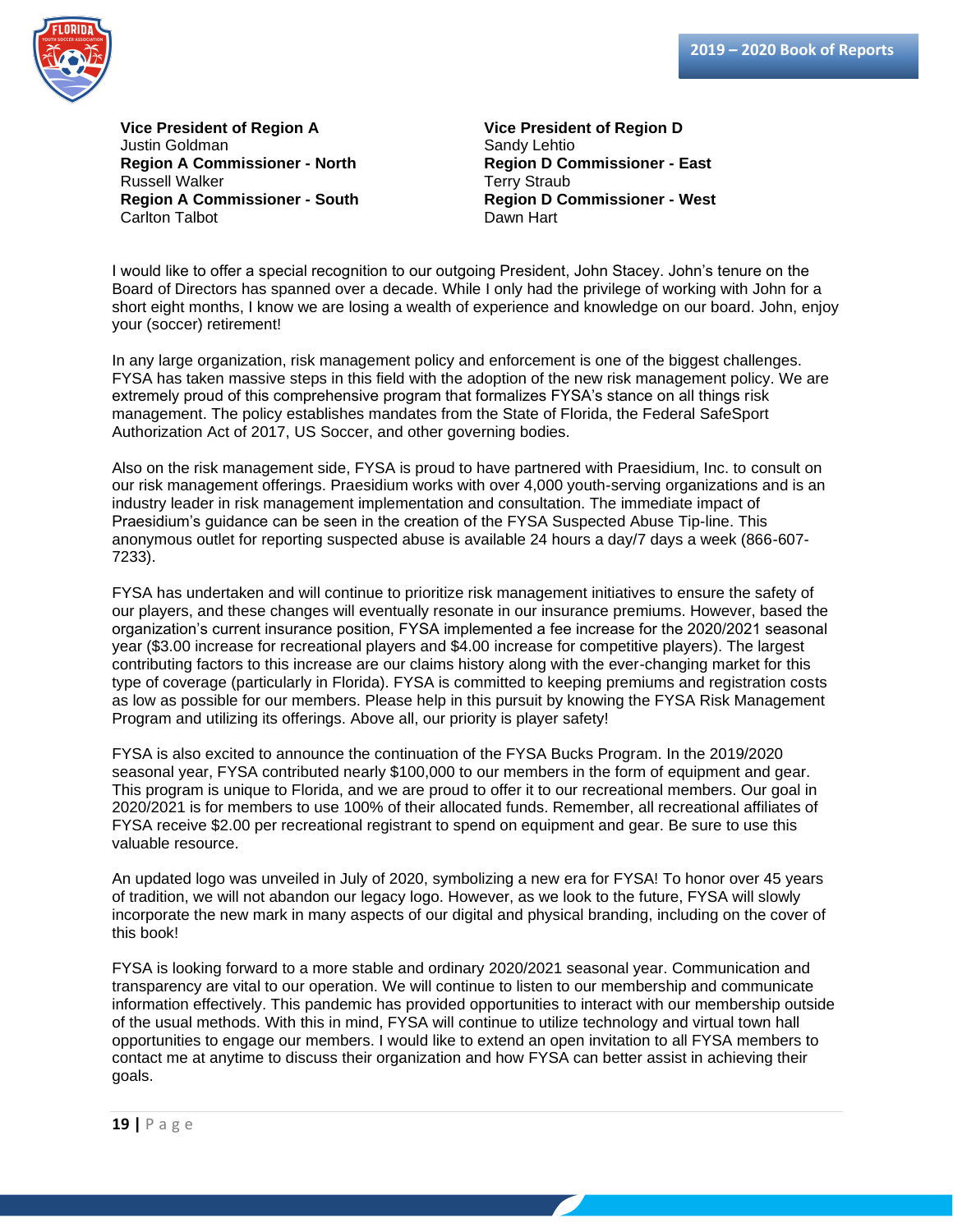

In closing, FYSA commits to uphold our mission to lead, innovate, and inspire a lifelong passion for soccer.

Yours in youth soccer,

Joel P. Dragan Executive Director Florida Youth Soccer Association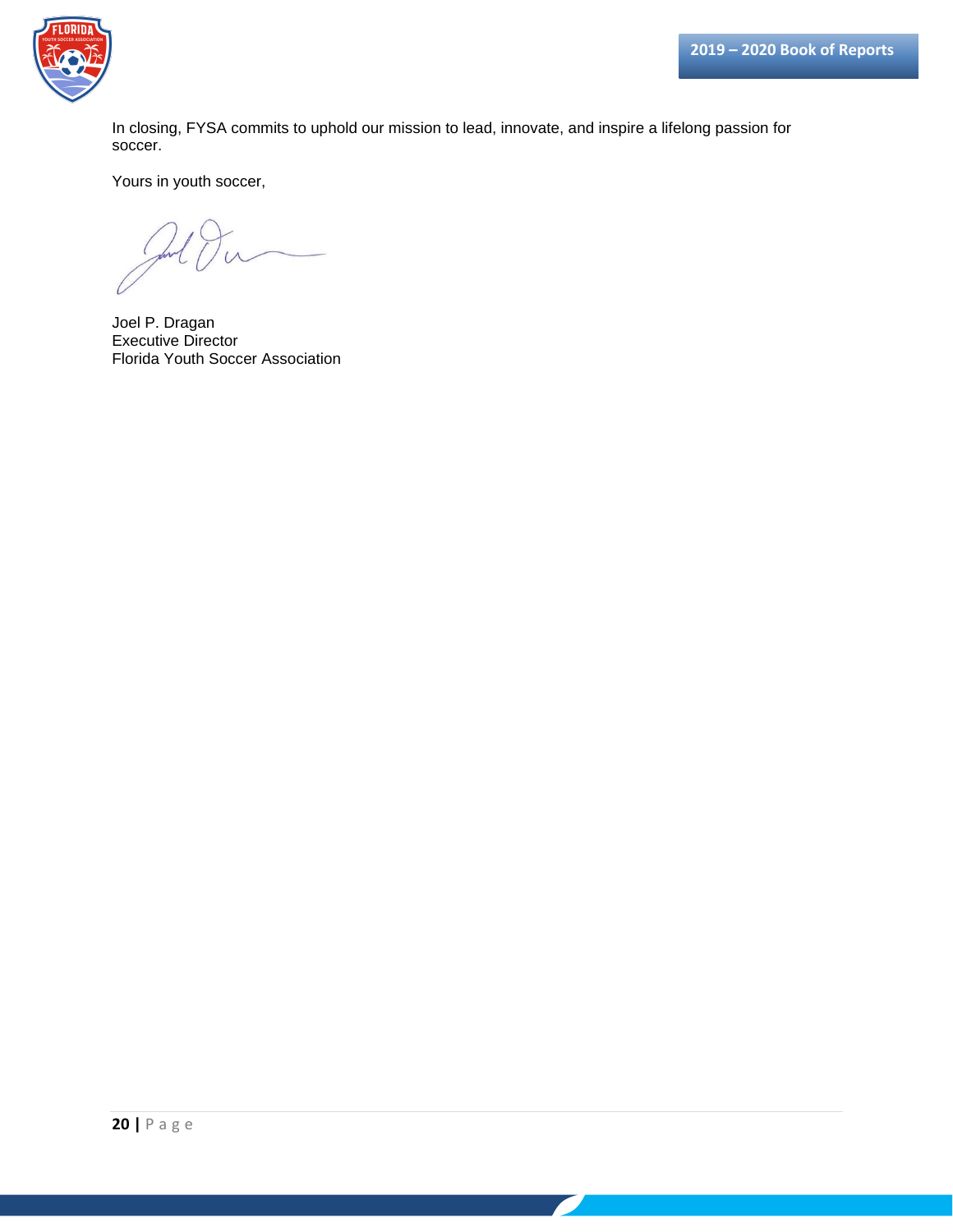

# **2019/2020 Actions of the FYSA Board of Directors**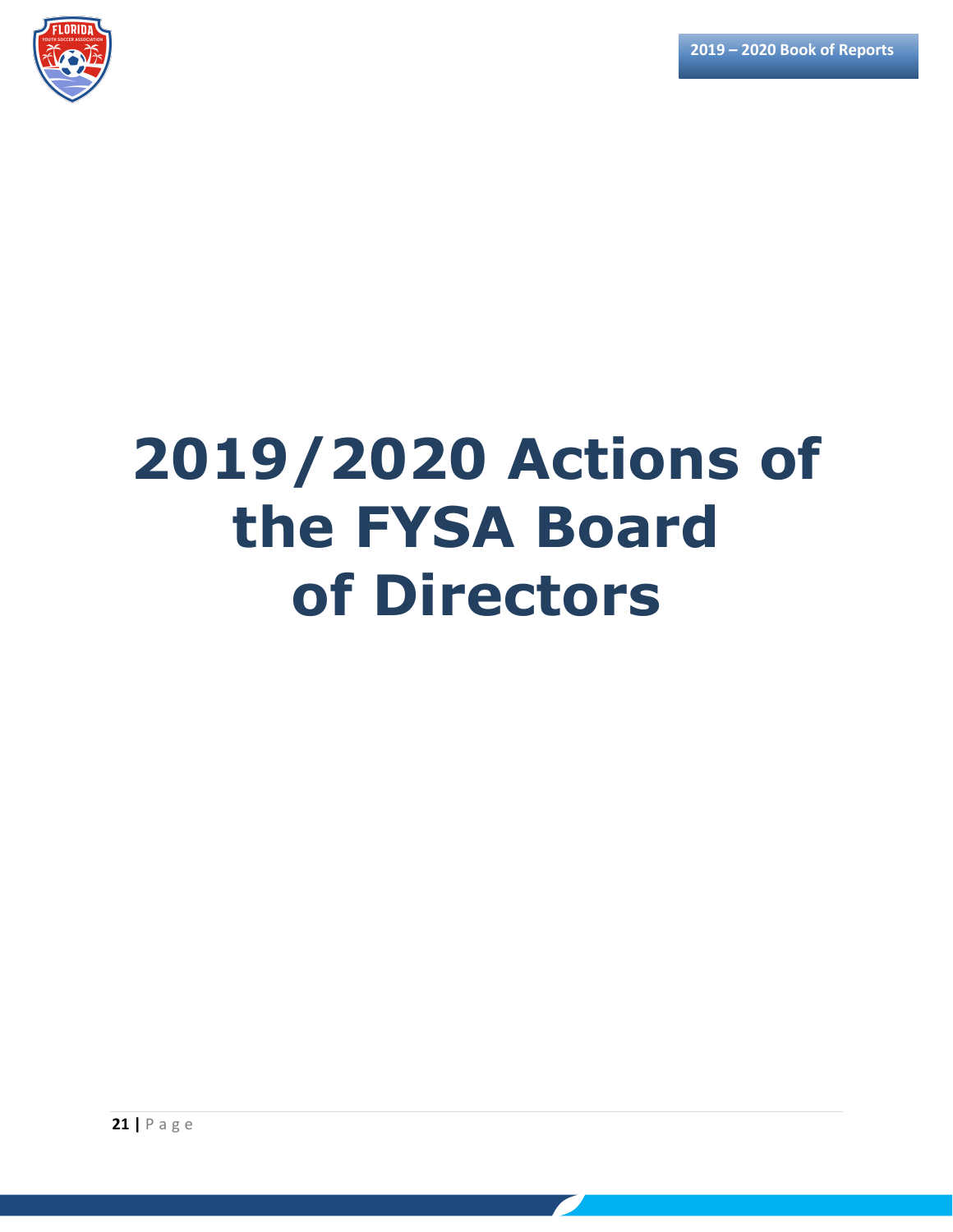

#### **August 20, 2019**

Chris Ellison motions to adopt Chairpersons, seconded by Russell Walker. Motion is approved via voice vote.

Greg Zak motions to continue the Futures League and FSCL for this year (2019/2020) only, seconded by Russell Walker and Mike Flood. Motion is approved via voice vote.

Mike Flood motions to form a commission to explore and continue to work on the rules and bylaw changes, picking up on the previous year's work, seconded by Stephen Huff. Motion is approved via voice vote.

Chris Ellison motions to create and make various signs available to Member Clubs through our website or by using FYSA Bucks, seconded by Stephen Huff. Motion is approved via voice vote.

#### **September 17, 2019**

Terri Towers motions to adopt recommended Committee members. Amendment is offered by Sandy Lehtio to add Zak Ward to the Competitive Committee. Terri Towers motions to adopt recommended Committee members as amended by Sandy Lehtio, seconded by Greg Zak. Motion is approved via voice vote.

Daragh Cullen motions to amend rule 102.2 section 2 to state that: "The new affiliate is a fully funded youth subsidiary of an MLS Organization", seconded by Mike Flood. Motion is approved via voice vote.

Chris Ellison motions to make InterMiami CF a full affiliate of FYSA, seconded by Russell Walker. Motion is approved via voice vote.

#### **October 19, 2019**

Terry Straub motions to allow John Stacey, Alice Smith, Mike Flood and Eric Heidel to negotiate better terms on the JDP Background Check approval or accept it as is necessary, seconded by Daragh Cullen. Motion passes via voice vote.

Terri Towers motions to approve ODP Staff Coaches as presented in Friday Report, seconded by Daragh Cullen. Motion passes via voice vote.

Eric Heidel motions to approve the Gotsoccer contract, seconded by Mike Flood. Motion passes via voice vote.

#### **November 9, 2019**

Personnel Committee motions to extend an offer of employment to ED Candidate Joel Dragan. No second required. Motion passes via voice vote.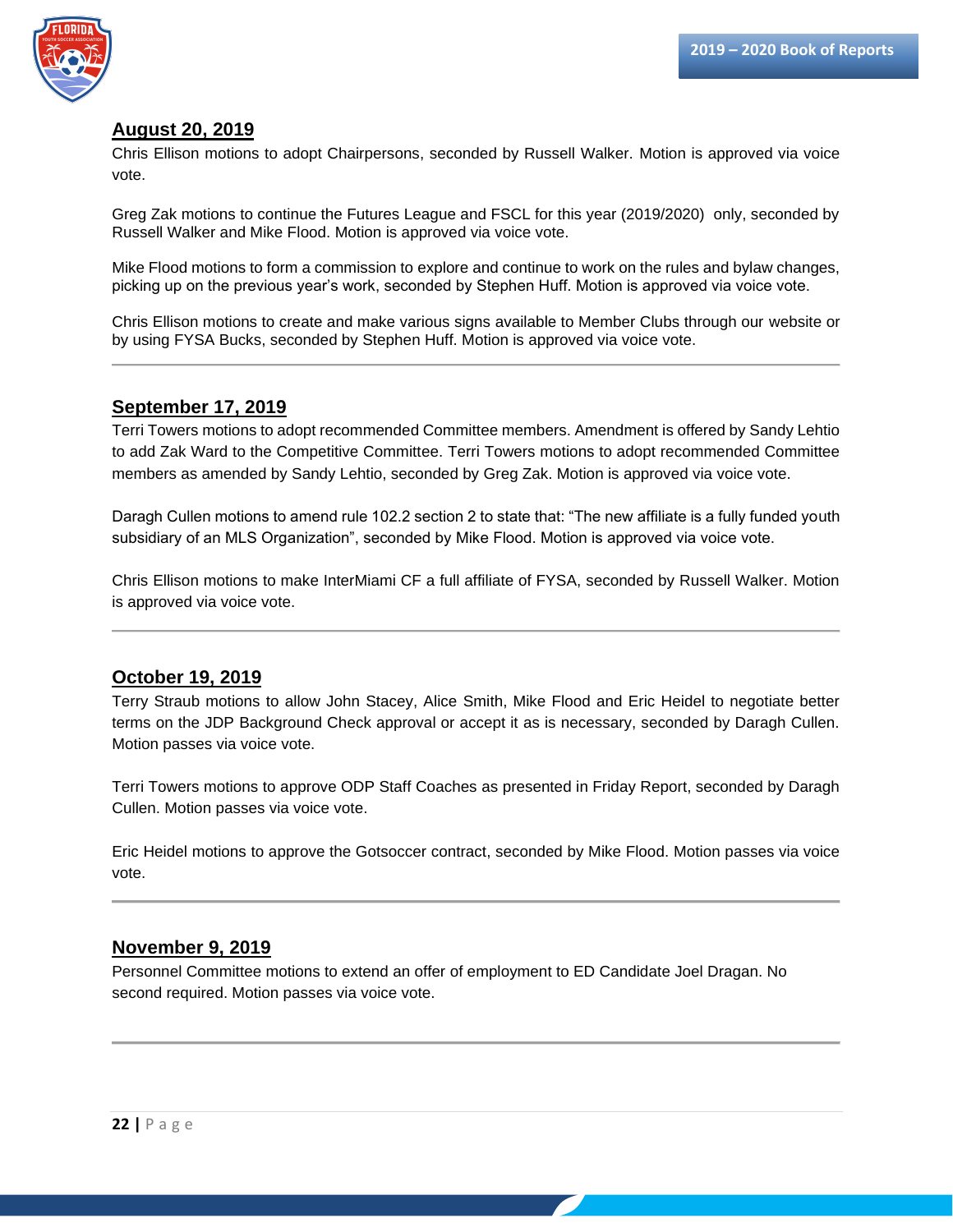

#### **November 19, 2019**

Eric Heidel motions to implement the E-Cup event by E-Sports, seconded by Stephen Huff. Motion passes via voice vote.

Stephen Huff motions to explore a service animal for events, seconded by Chris Ellison. Motion passes via voice vote.

#### **December 17, 2019**

John Stacey and Daragh Cullen motion to table the Miami Atletico Tournament request. Motion passes via voice vote

Sandy Lehtio motions to set tryout dates as May 18th, 2020 for all ages and genders, seconded by John Stacey. Motion passes via voice vote.

#### **January 25, 2020**

Sandy Lehtio motions to approve grants, seconded by Terry Straub. Motion passes via voice vote.

Justin Goldman motions to allow the Miami Atletico Club to run tournament, seconded by Terry Straub. Motion passes via voice vote.

#### **March 19, 2020**

Mike Flood motions to create a tip line based on Praesidium presentation, seconded by Justin Goldman. Motion passes via voice vote.

Terry Straub motions to approve expense of \$1030 for Jenn for her help running Region C Commissioner's Cup, seconded by Mike Flood. Motion passes via voice vote.

Greg Zak motions to restore credit card for Region C VP, seconded by Kai Velmer. Motion passes via voice vote.

#### **April 1, 2020**

Eric Heidel motions to return to play on May 4<sup>th</sup>, 2020, seconded by Stephen Huff. Motion passes via voice vote.

#### **April 21, 2020**

Daragh Cullen motions to adopt the \$15,000 option package from Praesidium for Risk Management improvement, seconded by Terri Towers. Motion passes via voice vote.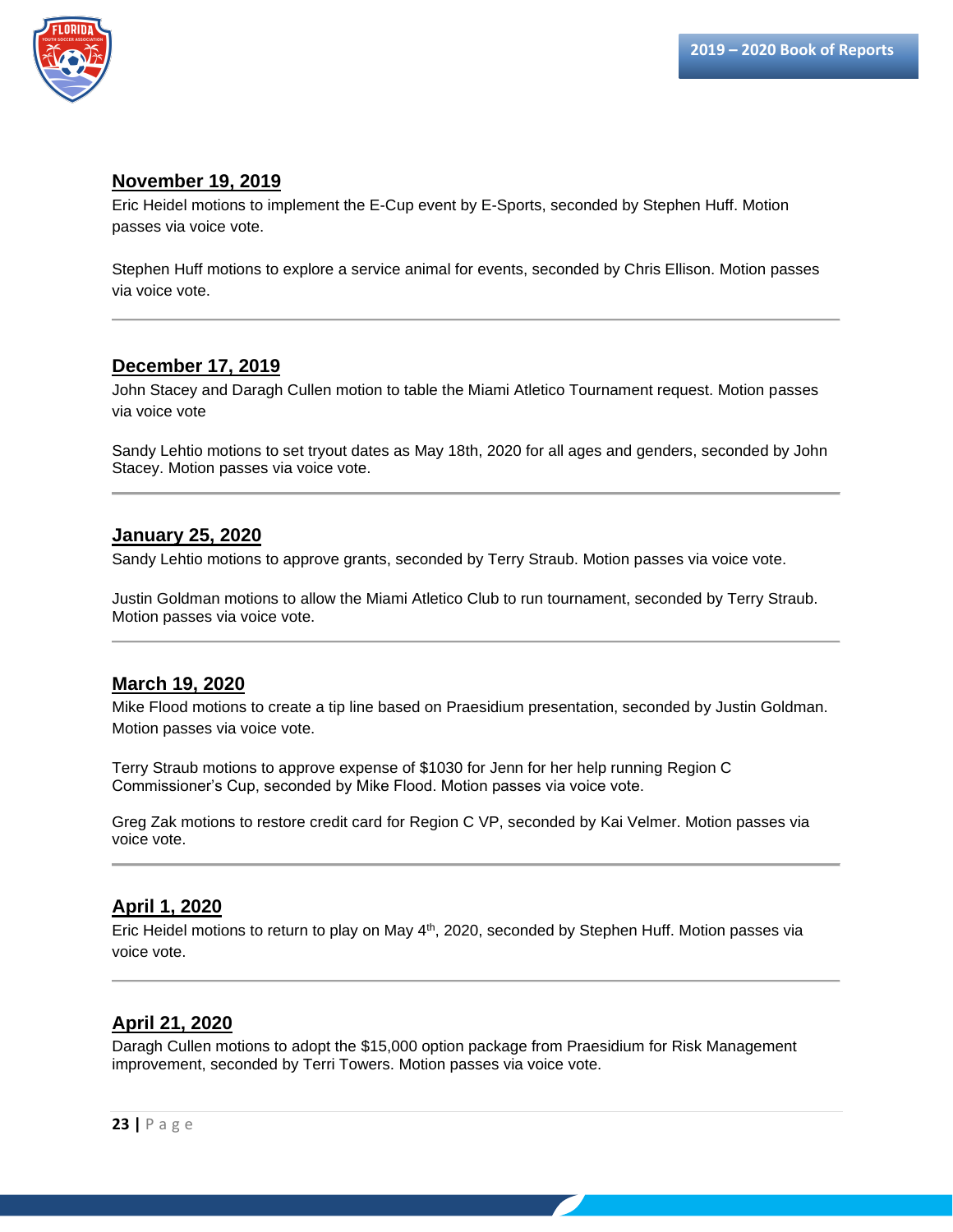

Justin Goldman motions to extend the shutdown date to May 15<sup>th</sup>, seconded by Kai Velmer. Motion passes via voice vote.

Daragh Cullen motions to publish to membership that tryouts continue to be scheduled for 5/18, seconded by Kai Velmer. Motion passes via voice vote.

John Withkowski motions to put fee increase to \$20.00 per recreational player and \$31.00 per competitive player, seconded by Daragh Cullen. Motion passes via voice vote.

#### **May 1, 2020**

Daragh Cullen motions to set fees for upcoming 2020/2021 season at \$13.00 for Recreational Program and \$25.00 for Competitive Program, seconded by Mike Flood. Motion passes via voice vote.

Eric Heidel motions to accept the proposed changes to the Financial Policy and Procedures with the exception of rule 6.2.2.3 as set forth in the new document, seconded by Daragh Cullen. Motion passes via voice vote.

Daragh Cullen motions to create AGM Committee headed by Mike Flood, seconded by Stephen Huff. Motion passes via voice vote.

#### **May 5, 2020**

Mike Connell motions to cancel all remaining cup competitions for remainder of the season, seconded by Mike Flood. Motion passes via voice vote.

Mike Flood motions to notify State Cup clubs and team managers that they can take a credit for next season or they can take an \$800 refund ASAP within 60 to 90 days. Checks will be distributed to the club for teams 13U-17U, seconded by Daragh Cullen. Motion passes via voice vote.

Mike Flood motions to notify Clubs and team managers that they can take a credit of \$650 for the following season (2020/2021) competition or a refund of \$600 per team. Teams that have played 0 games would receive a full refund minus \$100(\$650), or the option of free entry into next season Presidents cup, seconded by Mike Connell. Motion passes via voice vote.

Mike Flood motions to notify all clubs that all Futures Cup teams be refunded the full amount of \$225 minus \$25.00 processing fee for a total of \$200.00 per team, seconded by Terri Towers. Motion passes via voice vote.

Daragh Cullen motions to adopt the presented reopening/tryout registration plan as presented (To be communicated to membership immediately), seconded by Terri Towers. Motion passes via voice vote.

Daragh Cullen motions to make the May 30th meeting at 9am EST a virtual meeting and be live streamed on Facebook. BOD on Zoom or Goto meeting, seconded by Terri Towers. Motion passes via voice vote.

Stephen Huff motions that Commissioner's Cup teams that did not play any games would receive a refund in full minus \$50 administrative costs (\$350) or entry into next year's event, seconded by Justin Goldman. Motion passes via voice vote.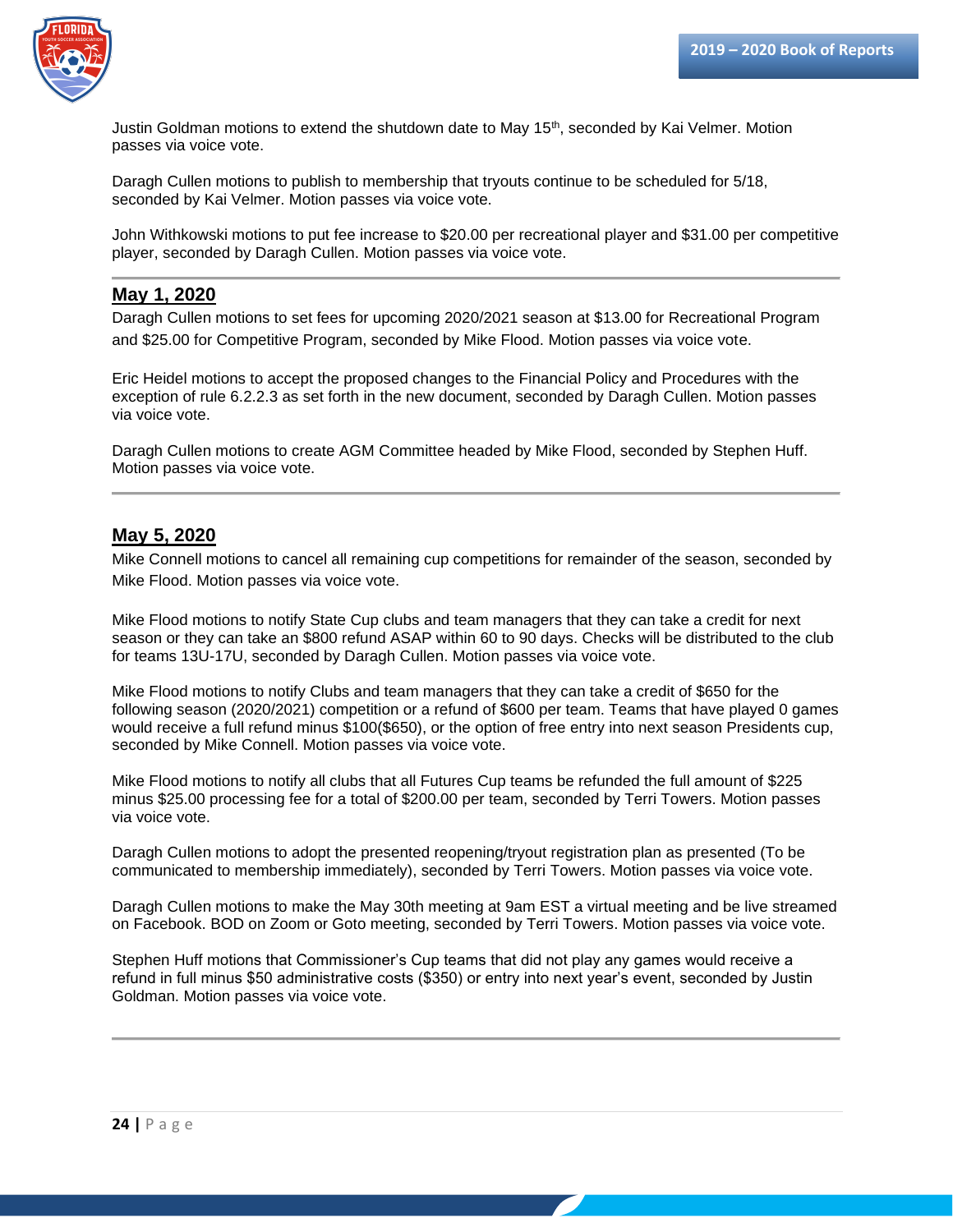

#### **May 19, 2020**

Eric Heidel motions to allow clubs to restart play if they can provide proof of field opening and they must submit a written safety action plan for operations. Also, that we create a sub-committee to look at and approve on individual basis for clubs to reopen. Information needs to be submitted to the office. The subcommittee will be comprised of the following members and be named the 'Return to Play' subcommittee. John, Mike, Justin, Daragh, Stephen (return to play subcommittee), seconded by Daragh Cullen. Motion passes via voice vote.

Sandy Lehtio motions to adopt the Hold Harmless Agreement and strongly recommend that clubs use it now during reopening and we will mandate that the agreement be used for the new upcoming season 2020-2021, seconded by Daragh Cullen. Motion passes via voice vote.

Daragh Cullen motions to accept the Tournament Committee's recommendation of a one time credit(\$50 to \$250) for canceled tournaments to use the credit for next year, seconded by Chris Ellison. Motion passes via voice vote.

*The following minutes are unapproved but will be verified and accepted at the August 8, 2020 Board of Directors Meeting.*

#### **May 30, 2020**

Eric Heidel motions to approve updated Travel and Expense Policy sections submitted, seconded by Daragh Cullen. Motion passes via voice vote.

Sandy Lehtio motions to adopt the new risk management policy presented by Joel Dragan. - Risk Management policy proposal. Joel worked with Jen Murphy to put on paper what we are required to do vs. what else we want to do to help improve our status with insurance companies. 14 pages long. New criteria from safesport included along with many other mandated actions from governing bodies. Mike Connell seconds.

- Eric Heidel makes a motion to include amendment statement/section. Individual training sessions must be observable and interruptible. Terri Towers seconds. Motion passes via voice vote.
- Eric Heidel makes a motion amendment that it is required that the last adult in addition to the adult member wait at the site until the youth participant is picked up. seconded by Stephen Huff. Motion passes via voice vote.
- Eric Heidel makes a motion to include amendment that changes Any adult members involved FYSA sanctioned programs/events are prohibited from interacting one-on-one with unrelated youth participants in settings outside of the program (including, but not limited to, one's home, restaurants, and individual transportation.) seconded by Justin Goldman. Motion passes via voice vote.
- Eric Heidel makes a motion to include amendment that Adult members who are not also acting as a parent and/or legal guardian, shall not ride in a vehicle alone with an unrelated youth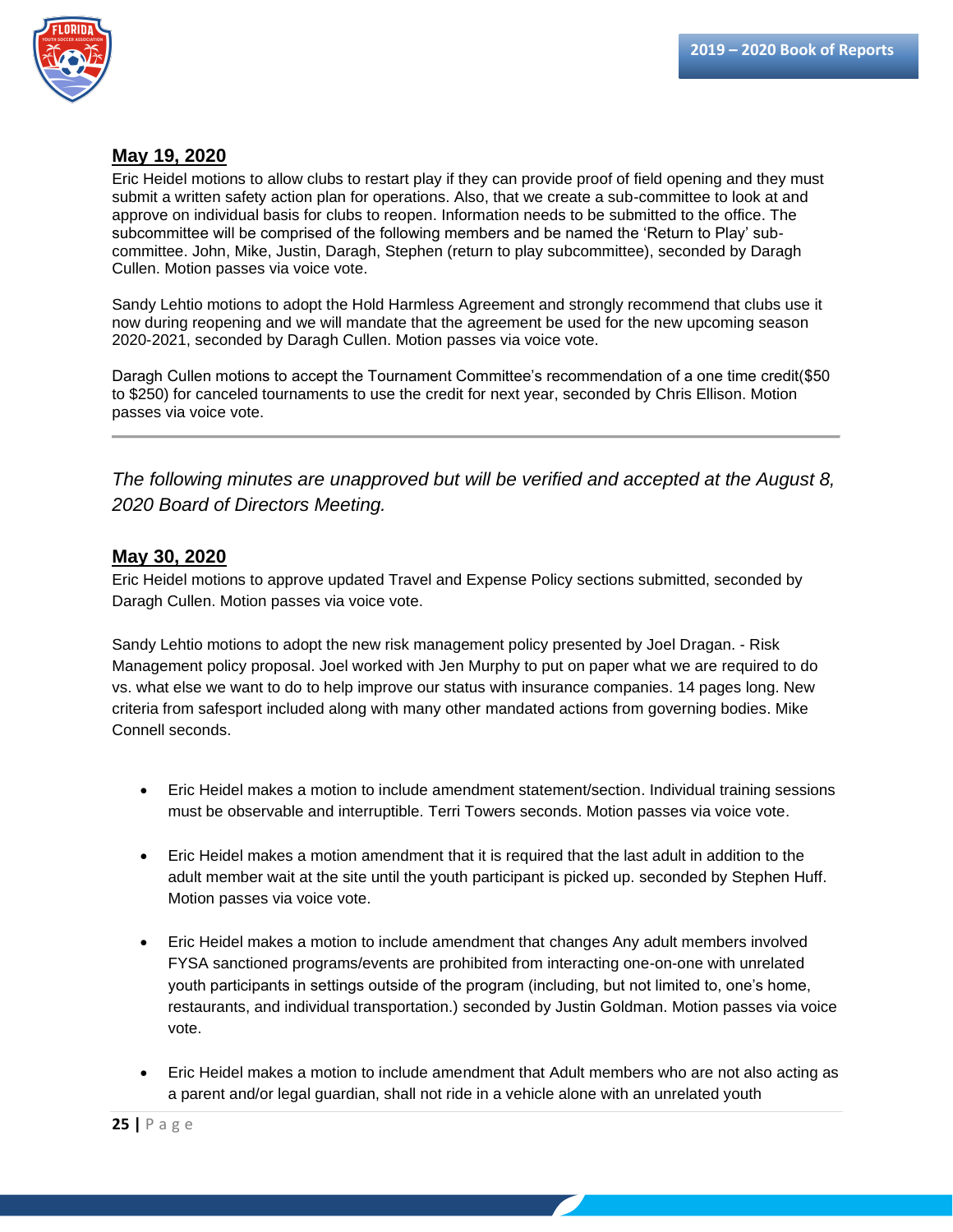

participant, absent emergency circumstances, and must have at least two youth participants or another adult at all times, seconded by Stephen Huff. Motion passes via voice vote.

- Mike makes a motion to include amendment to change the age from 21 to 18 allowing Adult Members to transport players for team travel, seconded by Russell Walker. Motion fails via roll call vote.
- Sandy Lehtio makes a motion to Table the Risk Management Policy vote until the end of the meeting, seconded by Terri Towers. Motion passes via voice vote.
- Sandy Lehtio makes a motion to un-table the Risk Management discussion and approve the policy as amended, Daragh Cullen seconds. Motion passes via voice vote.

Mike Connell makes a motion to accept the name change of Wesley Chapel Soccer Club to Sporting Tampa FC, Daragh Cullen seconds. Motion passes via voice vote.

Justin Goldman makes a motion to accept the name change of Miami Club Champions League to Club Champions League Florida, seconded by Carlton Talbot. Motion passes via voice vote.

Eric Heidel makes a motion to approve the background check US Soccer Issue/Discussion. Motion Effective immediately, as a result of US Club Soccer's failure to conduct or mandate background checks in compliance with the laws of the State of Florida, no pass from any organization for a coach, team manager, or any other adult who is required to be screened in accordance with Florida Statute 943.0438 and is not so screened annually with non-disqualifying results returned shall be valid for participation in any FYSA sanctioned activity, including, without limitation, unrestricted tournaments. Seconded by Terry Straub. Motion passes via voice vote.

Justin Goldman makes a motion to adopt rules changes as submitted in writing for the FSPL Policy Governance Amendment, seconded by John Stacey.

- John Withkowski makes an amendment to the motion, 102.1--The Florida State Premier League Commissioner will be appointed by the FSPL Oversight Committee VP of Competition and will serve as the primary contact for the FSPL. The day to day operation of the league will be under the responsibility of the FSPL Commissioner. The FSPL Commissioner will directly report to the FSPL Oversight Committee Commission. In the event of a tie in votes, the VP of competition would cast the deciding vote. Seconded by Russell Walker. Amendment fails.
	- John Withkowski calls the question. Motion fails via roll call vote.
- John Stacey makes an amendment to the motion, Amendment to 102.1 The Florida State Premier League Commissioner will be appointed by the FSPL Oversight Committee VP of Competition and will serve as the primary contact for the FSPL. The day to day operation of the league will be under the responsibility of the (the director of competitive services). The FSPL Commissioner will directly report to the FSPL Oversight Committee Commission. Seconded by Terri Towers. Motion passes via voice vote.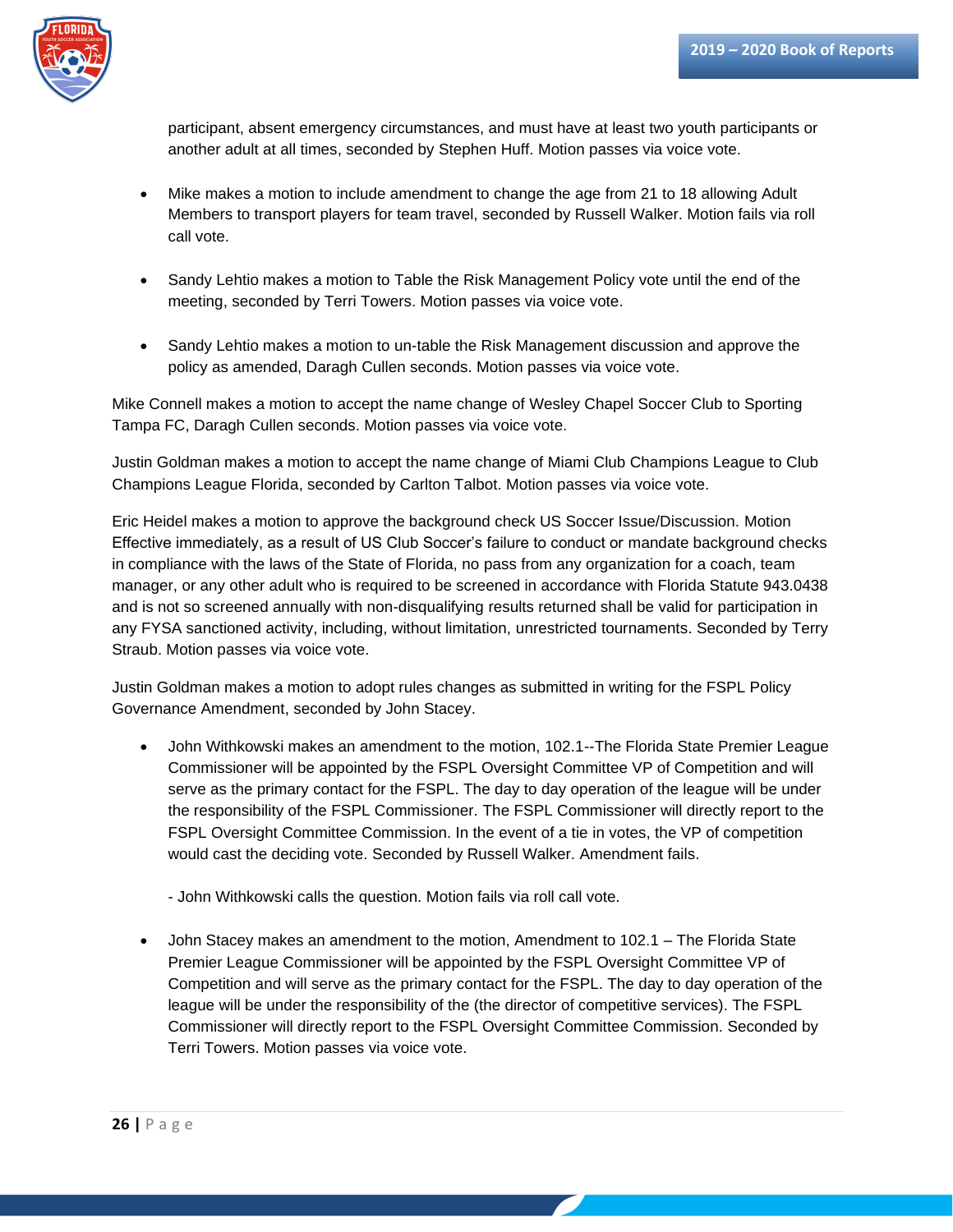

- Chris Ellison makes an amendment to the motion, Amendment to 103.1 The Florida State Premier League Oversight Committee will be comprised of the FYSA VP of Competition, FYSA VP of Player and Coaching Development, FYSA Executive Director. The Oversight Committee will be responsible for the selection and evaluation of the Florida State Premier League Commission members. Seconded by Russell Walker. Motion passes via voice vote.
	- Call the question by John Stacey. Question passes via voice vote.

#### **June 16, 2020**

Mike Flood makes a motion to approve of the plan from the AGM Committee moving forward. Motion passes via voice vote.

Terry Straub makes a motion to approve the online conflict of interest form presented by Joel Dragan, seconded by Stephen Huff. Motion passes via voice vote.

John Stacey makes a motion to keep virtual meetings recording available online, seconded by Chris Ellison.

- Stephen Huff makes an amendment to the motion to state that virtual meetings stay posted online for the public for 14 days after the meeting. Seconded by Justin Goldman. Motion passes via voice vote.
- Motion restated by John Withkowski: All virtual meetings will be posted publicly online for 14 days after the meeting. Seconded by Mike Flood. Motion passes via voice vote.

Stephen Huff makes a motion to announce public meeting to our membership 30 days prior to the meeting and we will email the link for the meeting to the membership, seconded by Justin Goldman. Motion passes via voice vote.

Daragh Cullen makes a motion to table the name change request from Lee County Strikers to Black Watch Premier SC Lee County until the July 21, 2020 meeting. Refer to Region C for recommendation. Seconded by Justin Goldman. Motion passes via voice vote.

Terri Towers moves to ratify decisions make in executive session, seconded by Mike Flood. Motion passes via voice vote.

#### **July 8, 2020**

Mike Flood motions to hold virtual AGM using eBallot technology for voting, seconded by Daragh Cullen. Motion passes via voice vote.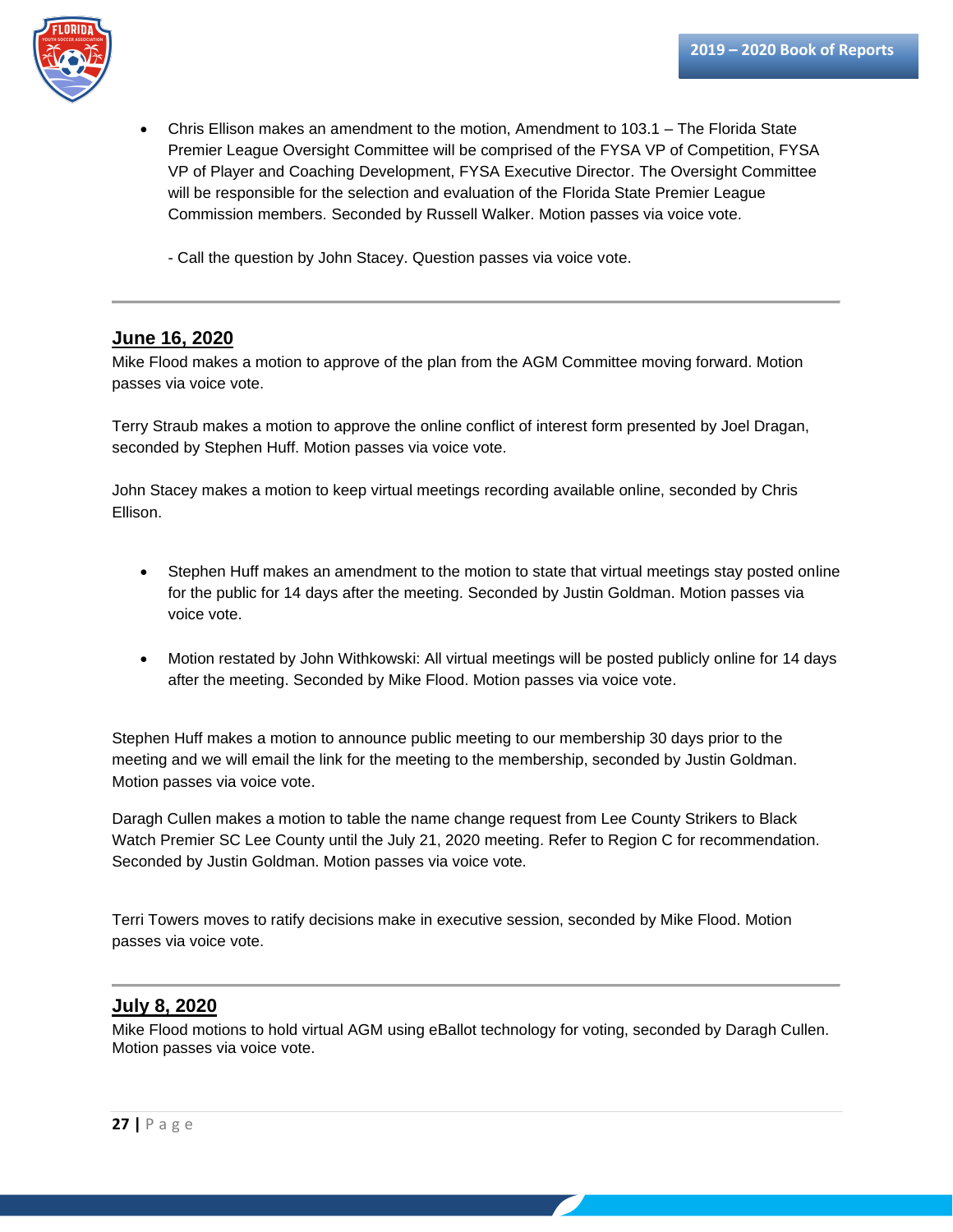

### **July 21, 2020**

Chris Ellison makes a motion to put the issue before the board for discussion about the 15 mile rule, seconded by Mike Flood. Motion passes via voice vote.

• Discussion on the issue. Presentation of the rule changes by John to bring rules up to date with the conflicting bylaw. Motion to strike the rules in conflict with our bylaws as proposed under our authority as a BOD under Bylaw 13.2 by Chris Ellison. Seconded by Terry Straub. Motion passes via voice vote. 1 Abstain.

Motion to accept the credentials committee recommendation for voting process/proxy pickup at the AGM. Motion passes via voice vote.

Justin Goldman nominates Lance Lass to the Review and Discipline Committee. No objections. Nomination Passes.

Mike Flood makes a motion to accept contract as written for the proposed partnership from Office Staff with Florida Non-Slip Services. Seconded by Terri Towers. Motions passes via voice vote.

Justin Goldman makes a motion to delay the vote on a club merger of Jensen Beach Soccer Club and Martin United Soccer Club after further clarity until the August 8 BOD Meeting, seconded by Terri Towers.

Terri Towers makes a motion to approve the name change of Greater Osceola United to Nona Soccer Academy, seconded by Daragh Cullen. Motion passes via voice vote.

Mike Connell make a motion to approve the name change of Lee County Strikers to BWP Lee County, seconded by Daragh Cullen. Motion passes via voice vote.

Justin Goldman makes a motion to delay the vote on new affiliate packages for Liverpool and Idea Sports, seconded by Mike Connell. Motion passes via roll call vote 9 to 6.

Revisiting Jensen/Martin discussion based on updated information. Motion from Region A to approve merger of Jensen Beach Soccer Club & Martin United Soccer Club to Martin United Soccer Club by Justin Goldman. Seconded by Mike Flood. Motions passes via voice vote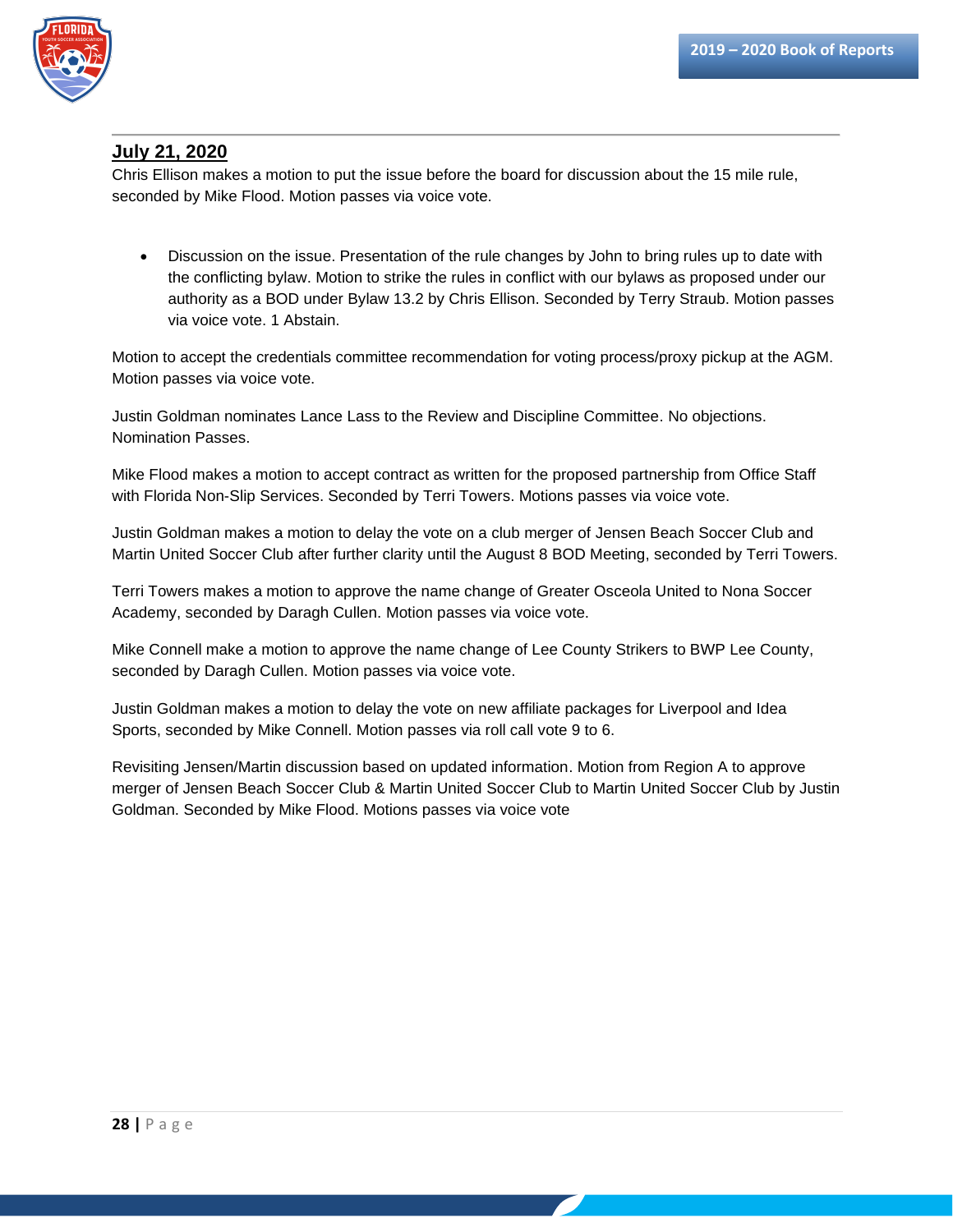

# **Proposed Budget Fiscal Year 2020/2021**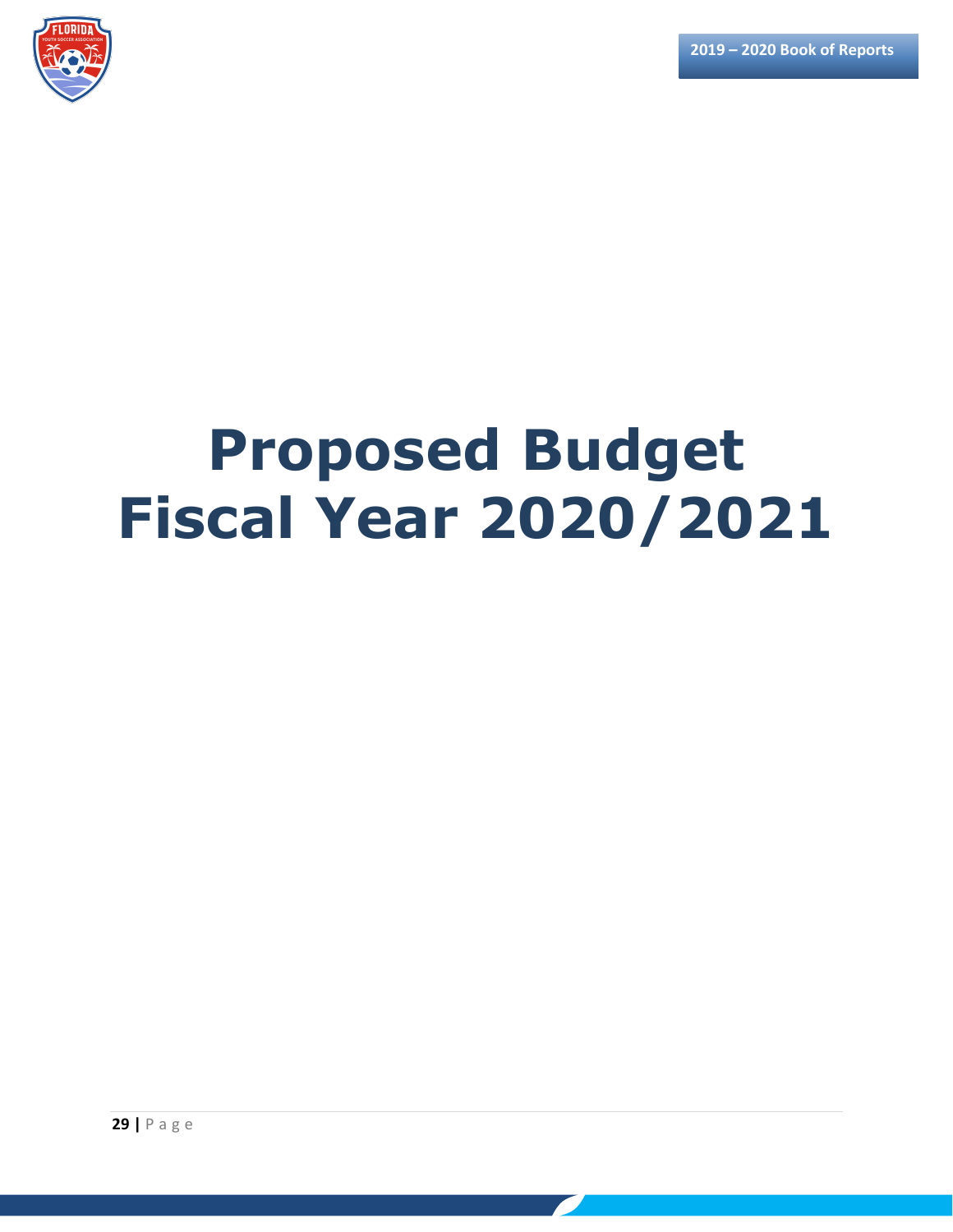

| 2020/2021<br><b>PROPOSED BUDGET</b><br><b>BOD Approved 05/30/2020</b> | <b>Tournament</b><br><b>Total</b> | <b>Admin Total</b> | <b>Coaching Total</b> | <b>TOTAL</b> |
|-----------------------------------------------------------------------|-----------------------------------|--------------------|-----------------------|--------------|
| <b>Income</b>                                                         |                                   |                    |                       |              |
| Membership Income                                                     | 0                                 | 1,615,000          | 695,800               | 2,310,800    |
| <b>Tournament Income</b>                                              | 1,189,100                         | 0                  | 0                     | 1,189,100    |
| <b>Interest Income</b>                                                | 0                                 | 50,000             | 0                     | 50,000       |
| <b>Unrelated Business Income</b>                                      | 5,000                             | 0                  | 0                     | 5,000        |
| <b>Other Fees</b>                                                     | 16,000                            | 685,000            | 0                     | 701,000      |
| Sponsorship Income                                                    | 0                                 | 90,000             | 0                     | 90,000       |
| <b>Total Income</b>                                                   | 1,210,100                         | 2,440,000          | 695,800               | 4,345,900    |
| <b>Expense</b>                                                        |                                   |                    |                       |              |
| <b>Salaries</b>                                                       | 0                                 | 740,000            | 0                     | 740,000      |
| Taxes                                                                 | 0                                 | 75,000             | 0                     | 75,000       |
| <b>Benefits</b>                                                       | 0                                 | 80,000             | 0                     | 80,000       |
| Rent                                                                  | 0                                 | 100,000            | 0                     | 100,000      |
| <b>Utilities</b>                                                      | 0                                 | 18,000             | 0                     | 18,000       |
| Insurance Expense - Players                                           | 0                                 | 1,100,000          | 0                     | 1,100,000    |
| Insurance Expense - FYSA                                              | 0                                 | 50,000             | 0                     | 50,000       |
| <b>Background checks</b>                                              | 0                                 | 601,100            | 0                     | 601,100      |
| <b>Dues &amp; Affiliations</b>                                        | 37,500                            | 400,000            | 2,400                 | 439,900      |
| <b>Supplies</b>                                                       | 17,000                            | 19,500             | 16,900                | 53,400       |
| <b>Meetings</b>                                                       | 0                                 | 15,000             | 4,500                 | 19,500       |
| Printing                                                              | 0                                 | 3,500              | 0                     | 3,500        |
| <b>Telephone</b>                                                      | 0                                 | 16,200             | 2,500                 | 18,700       |
| <b>Credit Card/Bank Fees</b>                                          | 0                                 | 60,000             | 0                     | 60,000       |
| <b>IT Support Costs</b>                                               | 0                                 | 12,500             | 0                     | 12,500       |
| Repairs & Maintenance                                                 | 0                                 | 20,000             | 0                     | 20,000       |
| <b>Professional Fees/Licenses</b>                                     | 0                                 | 25,000             | 25,000                | 50,000       |
| Postage/Freight                                                       | 8,500                             | 11,000             | 4,000                 | 23,500       |
| <b>Travel</b>                                                         | 55,000                            | 43,000             | 285,500               | 383,500      |
| Contractors                                                           | 160,000                           | 40,500             | 132,400               | 332,900      |
| <b>Rentals</b>                                                        | 155,000                           | 17,500             | 80,700                | 253,200      |
| Awards                                                                | 45,000                            | 2,500              | 0                     | 47,500       |
| Apparel                                                               | 8,000                             | 6,000              | 55,000                | 69,000       |
| Gifts                                                                 | 27,000                            | 11,000             | 0                     | 38,000       |
| <b>FYSA Sponsored Program</b>                                         | 0                                 | 120,000            | 0                     | 120,000      |
| Meals                                                                 | 40,000                            | 94,250             | 58,000                | 192,250      |
| <b>AGM Hotel Services</b>                                             | 0                                 | 60,000             | 0                     | 60,000       |
| Entertainment                                                         | 0                                 | 5,000              | 0                     | 5,000        |
| Depreciation                                                          | 0                                 | 57,000             | 0                     | 57,000       |
| <b>Total Expense</b>                                                  | 553,000                           | 3,803,550          | 666,900               | 5,023,450    |
| <b>Net Revenue</b>                                                    | 657,100                           | (1,363,550)        | 28,900                | (677, 550)   |

 $\boldsymbol{\ell}$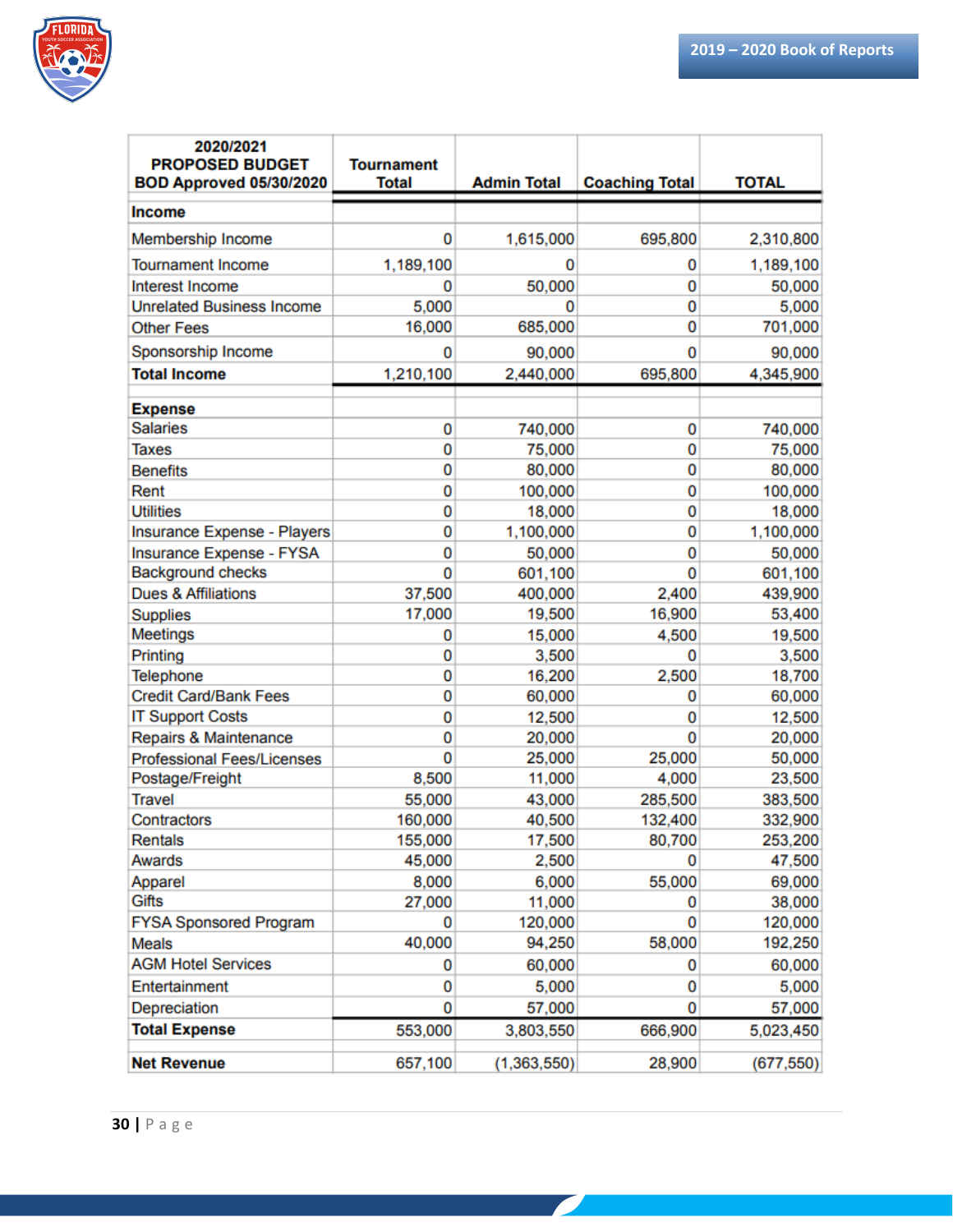**2019 – 2020 Book of Reports**



# **Florida Youth Soccer Association Pre-AGM Report**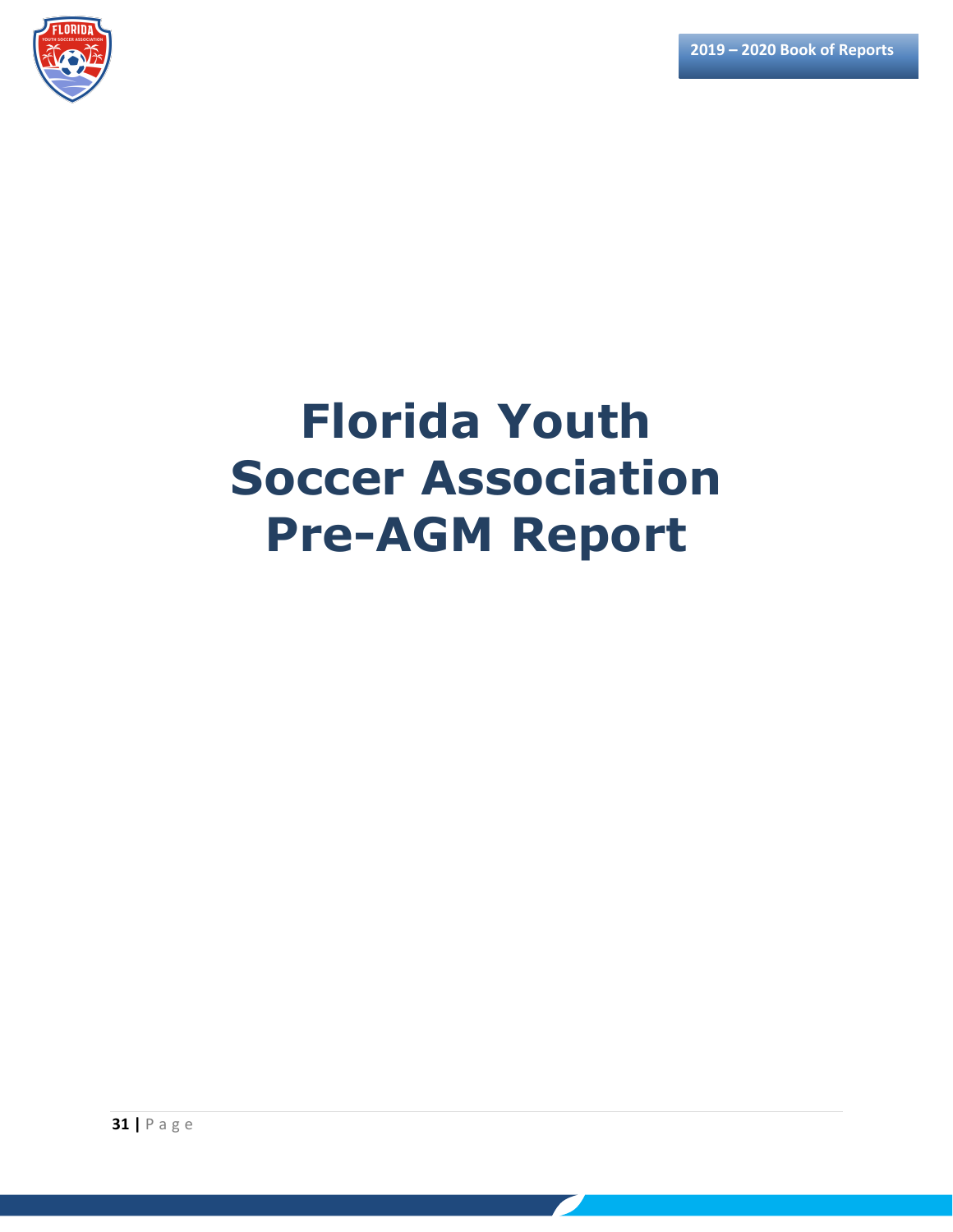

## **Florida Youth Soccer Association 2020 Credentials**

## **Association Votes:** Number of Available Votes: **6331** Simple Majority (50% + 1) **3167** Two-Thirds (66%) **4178** Three-Quarters (75%) **4748 Region A Votes: Region B Votes:** Number of Available Votes: **1948** Number of Available Votes: **1802** Simple Majority (50% + 1) **975** Simple Majority (50% + 1) **902** Two-Thirds (66%) **1286** Two-Thirds (66%) **1189** Three-Quarters (75%) **1461** Three-Quarters (75%) **1352 Region C Votes: Region D Votes:** Number of Available Votes: **2281** Number of Available Votes: **269** Simple Majority (50% + 1) **1142** Simple Majority (50% + 1) **136** Two-Thirds (66%) **1505** Two-Thirds (66%) **178** Three-Quarters (75%) **1711** Three-Quarters (75%) **202 Hall of Fame Votes: BOD Votes:** Number of Available Votes: **11** Number of Available Votes: **19** Simple Majority (50% + 1) **7** Simple Majority (50% + 1) **11** Two-Thirds (66%) **7** Two-Thirds (66%) **13** Three-Quarters (75%) **8** Three-Quarters (75%) **14**

### **CERTIFIED:\_\_\_\_\_\_\_\_\_\_\_\_\_\_\_\_\_\_\_\_\_\_**

As of 7/30/2020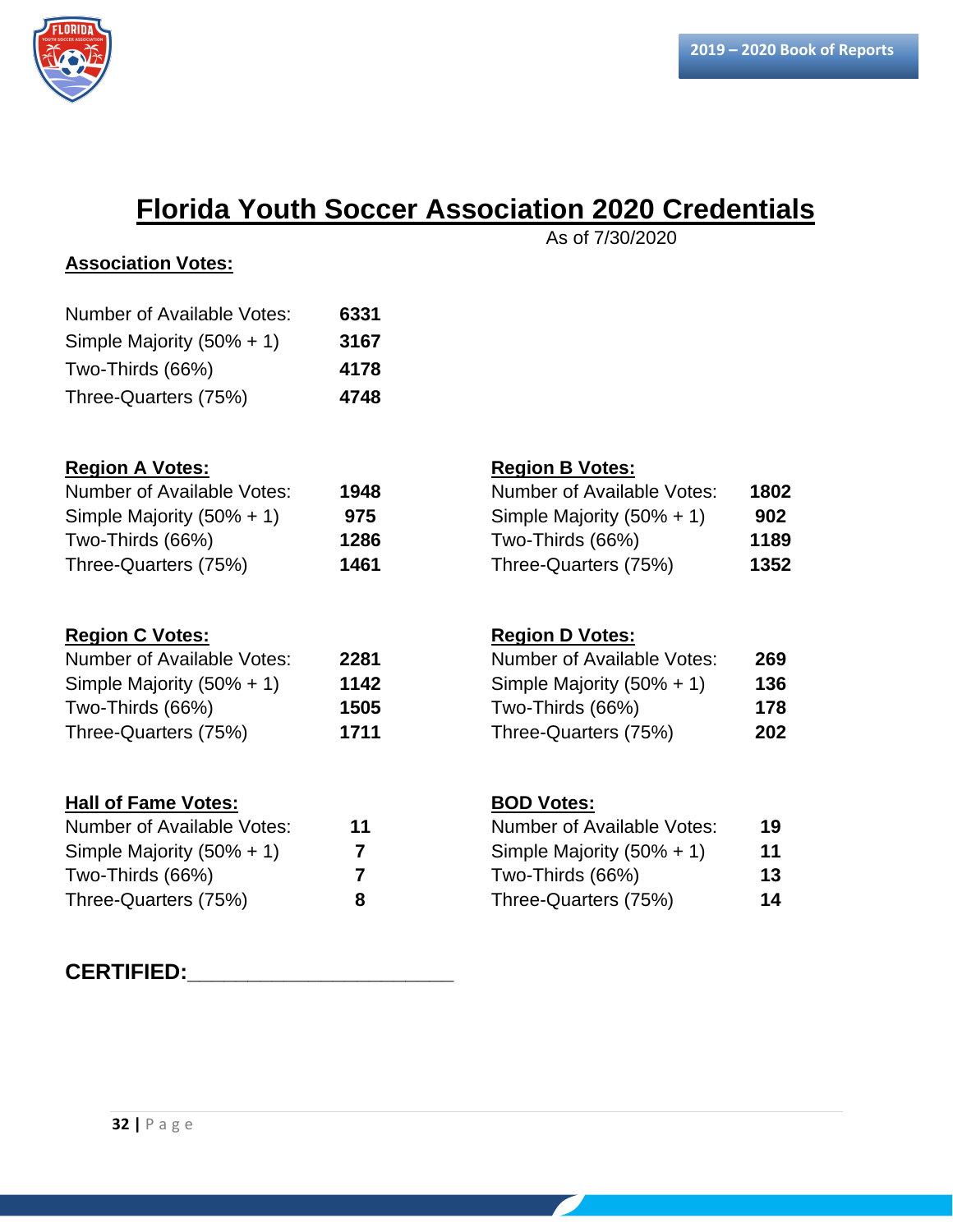

## **2019/2020 FYSA Affiliate Votes As of 7/30/2020**

#### *This list does not include proxy votes. Those numbers will be updated on August 7, 2020 at 5:00 PM EDT.*

| <b>Affiliate Code</b> | <b>Affiliate Type</b> | Affiliate or<br><b>Person Name</b>                           | <b>Players</b> | <b>Votes</b>   | Region               |
|-----------------------|-----------------------|--------------------------------------------------------------|----------------|----------------|----------------------|
| <b>ANBBK</b>          | Club                  | <b>ANBBK Boynton</b><br><b>Beach Knights</b>                 | 351            | 23             | FYSA Region A        |
| <b>ANBRY</b>          | Club                  | <b>ANBRY Team</b><br>Boca-SABR                               | 2263           | 150            | FYSA Region A        |
| <b>ANBTC</b>          | Club                  | <b>ANBTC</b><br><b>Brazilian</b><br><b>Twisters</b>          | 173            | 11             | FYSA Region A        |
| <b>ANCSU</b>          | Club                  | <b>ANCSU Coral</b><br><b>Springs United</b><br>F.C.          | 369            | 24             | FYSA Region A        |
| <b>ANDBS</b>          | Club                  | <b>ANDBS AC</b><br>Delray, Inc.                              | 233            | 15             | FYSA Region A        |
| <b>ANESA</b>          | Club                  | <b>ANESA Elite</b><br>Soccer<br>Academy                      | 137            | 9              | FYSA Region A        |
| <b>ANHSS</b>          | Club                  | <b>ANHSS Hobe</b><br>Sound SC                                | 235            | 15             | FYSA Region A        |
| <b>ANISA</b>          | Club                  | <b>ANISA</b><br>International<br>Soccer<br>Association       | 204            | 13             | FYSA Region A        |
| <b>ANIWS</b>          | Club                  | <b>ANIWS</b><br>Indiantown<br><b>Warriors Soccer</b><br>Club | 110            | $\overline{7}$ | FYSA Region A        |
| <b>ANJUS</b>          | Club                  | <b>ANJUS Jupiter</b><br><b>United Soccer</b>                 | 1218           | 81             | FYSA Region A        |
| <b>ANLWS</b>          | Club                  | <b>ANLWS Lake</b><br><b>Worth Sharks</b>                     | 131            | 8              | <b>FYSA Region A</b> |
| <b>ANMSC</b>          | Club                  | <b>ANMSC Mako</b><br>Soccer Club                             | 720            | 48             | FYSA Region A        |
| <b>ANMUS</b>          | Club                  | <b>ANMUS Martin</b><br><b>United Soccer</b><br>Club          | 752            | 49             | FYSA Region A        |
| <b>ANMYS</b>          | Club                  | <b>ANMYS</b><br>Margate Youth<br>Soccer<br>Association       | 97             | 6              | FYSA Region A        |
| <b>ANPBA</b>          | Club                  | <b>ANPBA Palm</b><br><b>Beach Soccer</b><br>Academy          | 15             | $\mathbf{1}$   | FYSA Region A        |
| <b>ANPBG</b>          | Club                  | <b>ANPBG Palm</b><br><b>Beach Gardens</b><br><b>YSA</b>      | 1667           | 111            | FYSA Region A        |
| <b>ANPBK</b>          | Club                  | <b>ANPBK Palm</b><br><b>Beach Kicks</b>                      | 474            | 31             | <b>FYSA Region A</b> |
| <b>ANPPS</b>          | Club                  | <b>ANPPS</b><br><b>Parkland Soccer</b><br>Club               | 476            | 31             | FYSA Region A        |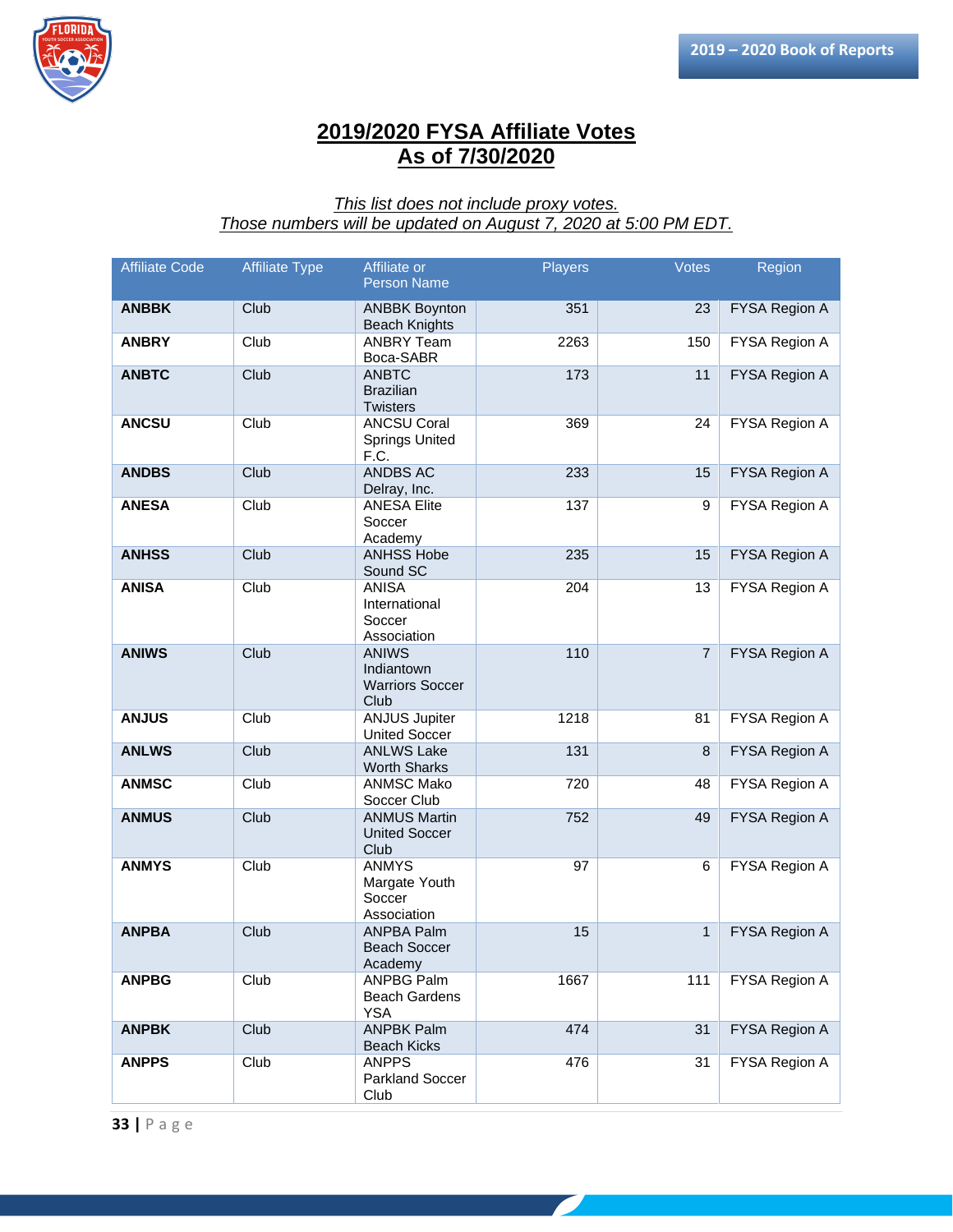

| <b>ANPSL</b> | Club        | <b>ANPSL PSL</b><br>Soccer<br>Club/Hurricanes,<br>Inc.       | 637         | 42             | FYSA Region A        |
|--------------|-------------|--------------------------------------------------------------|-------------|----------------|----------------------|
| <b>ANQSA</b> | Tournament  | <b>ANQSA United</b><br>Soccer<br>Academy                     | $\mathbf 0$ | $\mathbf{1}$   | FYSA Region A        |
| <b>ANRPB</b> | Club        | <b>ANRPB Royal</b><br>Palm Beach<br><b>Strikers</b>          | 183         | 12             | FYSA Region A        |
| <b>ANSFE</b> | Club        | <b>ANSFE South</b><br>Florida Elite FC                       | 116         | $\overline{7}$ | FYSA Region A        |
| <b>ANTCU</b> | Club        | <b>ANTCU</b><br><b>Treasure Coast</b><br><b>United</b>       | 140         | 9              | FYSA Region A        |
| <b>ANUTD</b> | Club        | <b>ANUTD Greater</b><br>Boca YSA                             | 924         | 61             | FYSA Region A        |
| <b>ANWSC</b> | Club        | <b>ANWSC</b><br><b>Wellington SC</b>                         | 530         | 35             | FYSA Region A        |
| <b>ANXPB</b> | League      | <b>ANXPB Palm</b><br>Beach Soccer<br>League                  | $\mathbf 0$ | 1              | FYSA Region A        |
| <b>ANXTC</b> | League      | <b>ANXTC</b><br><b>Treasure Coast</b><br>Soccer League       | $\mathbf 0$ | $\mathbf{1}$   | FYSA Region A        |
| <b>ASBST</b> | Club        | <b>ASBST Brazilian</b><br>Soccer Training                    | 101         | 6              | FYSA Region A        |
| <b>ASCCO</b> | Club        | <b>ASCCO Cooper</b><br><b>City Optimist</b>                  | 253         | 16             | FYSA Region A        |
| <b>ASCES</b> | Club        | <b>ASCES Coral</b><br>Estates S.C.                           | 1612        | 107            | FYSA Region A        |
| <b>ASCGS</b> | Club        | <b>ASCGS Coral</b><br>Gables Youth<br>Center                 | 174         | 11             | FYSA Region A        |
| <b>ASCLY</b> | Club        | <b>ASCLY City of</b><br>Lauderhill Youth<br>Soccer           | 225         | 15             | FYSA Region A        |
| <b>ASCRS</b> | Club        | <b>ASCRS Cutler</b><br>Ridge SC                              | 560         | 37             | FYSA Region A        |
| <b>ASCTC</b> | Club        | <b>ASCTC CTC</b><br><b>Bandits FC</b>                        | 701         | 46             | FYSA Region A        |
| <b>ASDOC</b> | Club        | <b>ASDOC</b><br>Driftwood Youth<br>Sports Inc                | 214         | 14             | <b>FYSA Region A</b> |
| <b>ASDSC</b> | Club        | <b>ASDSC Doral</b><br>SC                                     | 387         | 25             | FYSA Region A        |
| <b>ASDUS</b> | Club        | <b>ASDUS Davie</b><br>United SC                              | 385         | 25             | FYSA Region A        |
| <b>ASEGL</b> | Club        | <b>ASEGL Paris</b><br>Saint-Germain<br>Academy<br>Plantation | 1327        | 88             | FYSA Region A        |
| <b>ASFFI</b> | <b>Club</b> | <b>ASFFI Forge</b><br>FC, Inc.                               | 122         | 8              | FYSA Region A        |
| <b>ASFLS</b> | Club        | <b>ASFLS Fort</b><br>Lauderdale<br>Select FC                 | 297         | 19             | FYSA Region A        |
| <b>ASHBS</b> | Club        | ASHBS City of<br>Hallandale<br>Beach                         | 239         | 15             | FYSA Region A        |

<u> a shekara ta 1999 a shekara ta 1999 a shekara ta 1999 a shekara ta 1999 a shekara ta 1999 a shekara ta 1999 a </u>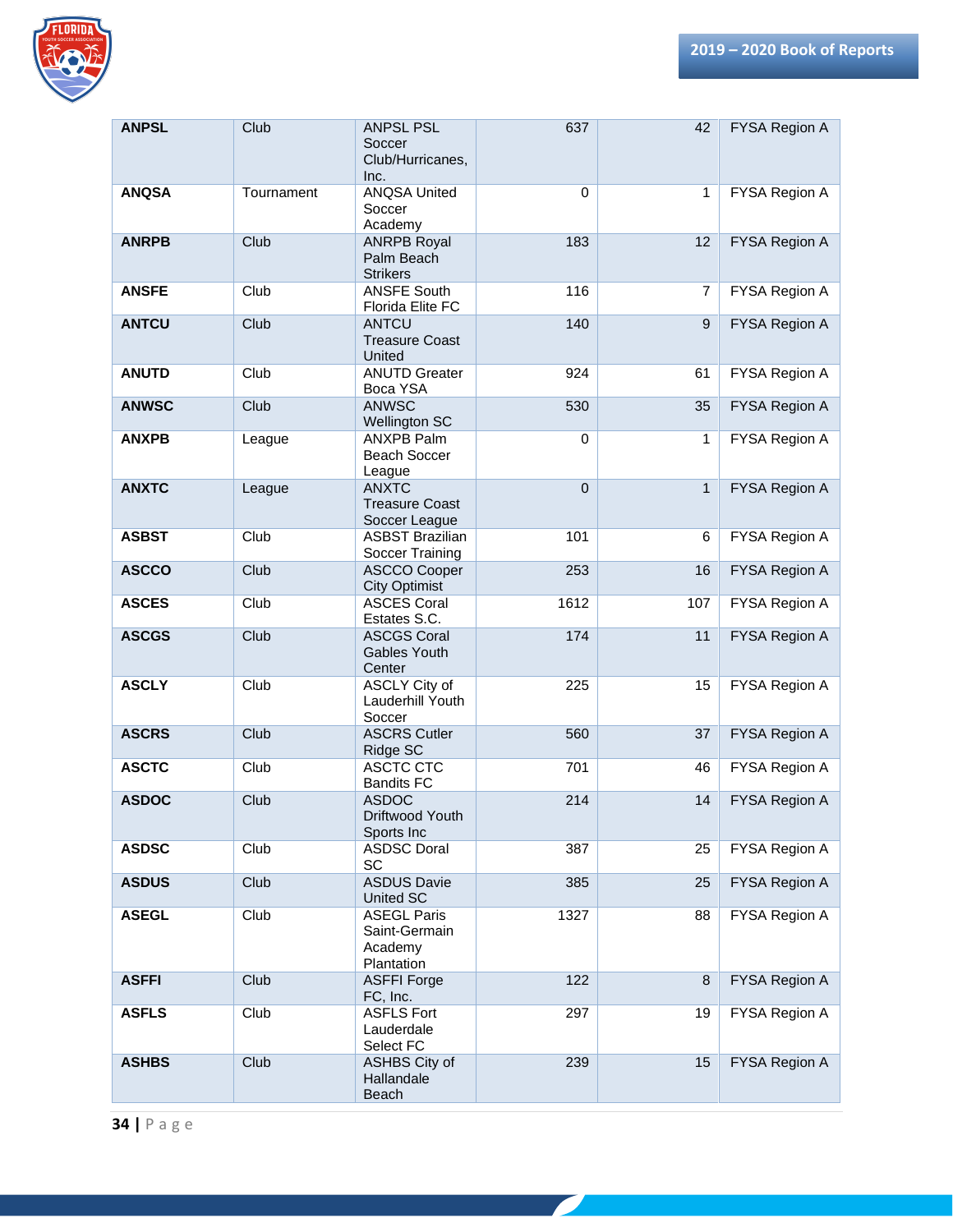

| <b>ASHSC</b> | Club       | <b>ASHSC PSG</b>                                         | 314         | 20             | FYSA Region A        |
|--------------|------------|----------------------------------------------------------|-------------|----------------|----------------------|
|              |            | Academy FL                                               |             |                |                      |
| <b>ASHYS</b> | Club       | <b>ASHYS</b><br>Hollywood<br><b>Wildcats FC</b>          | 663         | 44             | FYSA Region A        |
| <b>ASIMC</b> | Club       | <b>ASIMC</b> Inter<br>Miami CF                           | 21          | 1              | FYSA Region A        |
| <b>ASIVE</b> | Club       | <b>ASIVE Ives</b><br>Estate                              | 183         | 12             | FYSA Region A        |
| <b>ASKBA</b> | Club       | <b>ASKBA Key</b><br><b>Biscayne SC</b>                   | 541         | 36             | FYSA Region A        |
| <b>ASKDL</b> | Club       | <b>ASKDL</b><br>Southern Soccer<br>Coalition             | 551         | 36             | FYSA Region A        |
| <b>ASKHO</b> | Club       | <b>ASKHO Kendall</b><br>Hammocks<br>Lightning            | 127         | 8              | FYSA Region A        |
| <b>ASKSC</b> | Club       | <b>ASKSC Florida</b><br><b>Keys SC</b>                   | 121         | 8              | FYSA Region A        |
| <b>ASLKS</b> | Club       | <b>ASLKS Miami</b><br><b>Lakes United</b><br>Soccer Club | 342         | 22             | FYSA Region A        |
| <b>ASMBS</b> | Club       | ASMBS City of<br>Miami Beach<br>Soccer                   | 232         | 15             | FYSA Region A        |
| <b>ASMOC</b> | Club       | <b>ASMOC</b><br>Miramar<br>Optimist                      | 258         | 17             | FYSA Region A        |
| <b>ASMPS</b> | Club       | <b>ASMPS Miami</b><br><b>Premier Soccer</b>              | 72          | $\overline{4}$ | FYSA Region A        |
| <b>ASMSF</b> | Club       | <b>ASMSF Miami</b><br><b>Strike Force</b>                | 776         | 51             | FYSA Region A        |
| <b>ASMSS</b> | Club       | <b>ASMSS Miami</b><br><b>Springs Soccer</b>              | 165         | 11             | FYSA Region A        |
| <b>ASMST</b> | Club       | <b>ASMST Miami</b><br><b>Stars Soccer</b>                | 786         | 52             | FYSA Region A        |
| <b>ASNMM</b> | Club       | <b>ASNMM North</b><br>Miami Maccabi                      | 279         | 18             | FYSA Region A        |
| <b>ASPPO</b> | Club       | <b>ASPPO</b><br>Pembroke Pines<br>Optimist               | 435         | 29             | FYSA Region A        |
| <b>ASPSC</b> | Club       | <b>ASPSC</b><br>Pinecrest<br>Premier Soccer,<br>Inc.     | 982         | 65             | <b>FYSA Region A</b> |
| <b>ASQGC</b> | Tournament | <b>ASQGC Group</b><br>Connection LLC                     | $\mathbf 0$ | $\mathbf{1}$   | FYSA Region A        |
| <b>ASQJO</b> | Tournament | ASQJO Junior<br>Orange Bowl<br>Committee, Inc.           | $\mathbf 0$ | $\mathbf{1}$   | FYSA Region A        |
| <b>ASQMA</b> | Tournament | ASQMA Miami<br>Atletico Club,<br>LLC                     | $\mathbf 0$ | 1              | FYSA Region A        |
| <b>ASQOC</b> | Tournament | ASQOC Orange<br><b>Classic Soccer</b><br>Club            | $\mathbf 0$ | $\mathbf{1}$   | FYSA Region A        |
| <b>ASQUS</b> | Tournament | ASQUS US<br>Soccer 5 LLC                                 | $\mathbf 0$ | 1              | FYSA Region A        |

<u> a shekara ta 1999 a shekara ta 1999 a shekara ta 1999 a shekara ta 1999 a shekara ta 1999 a shekara ta 1999 a </u>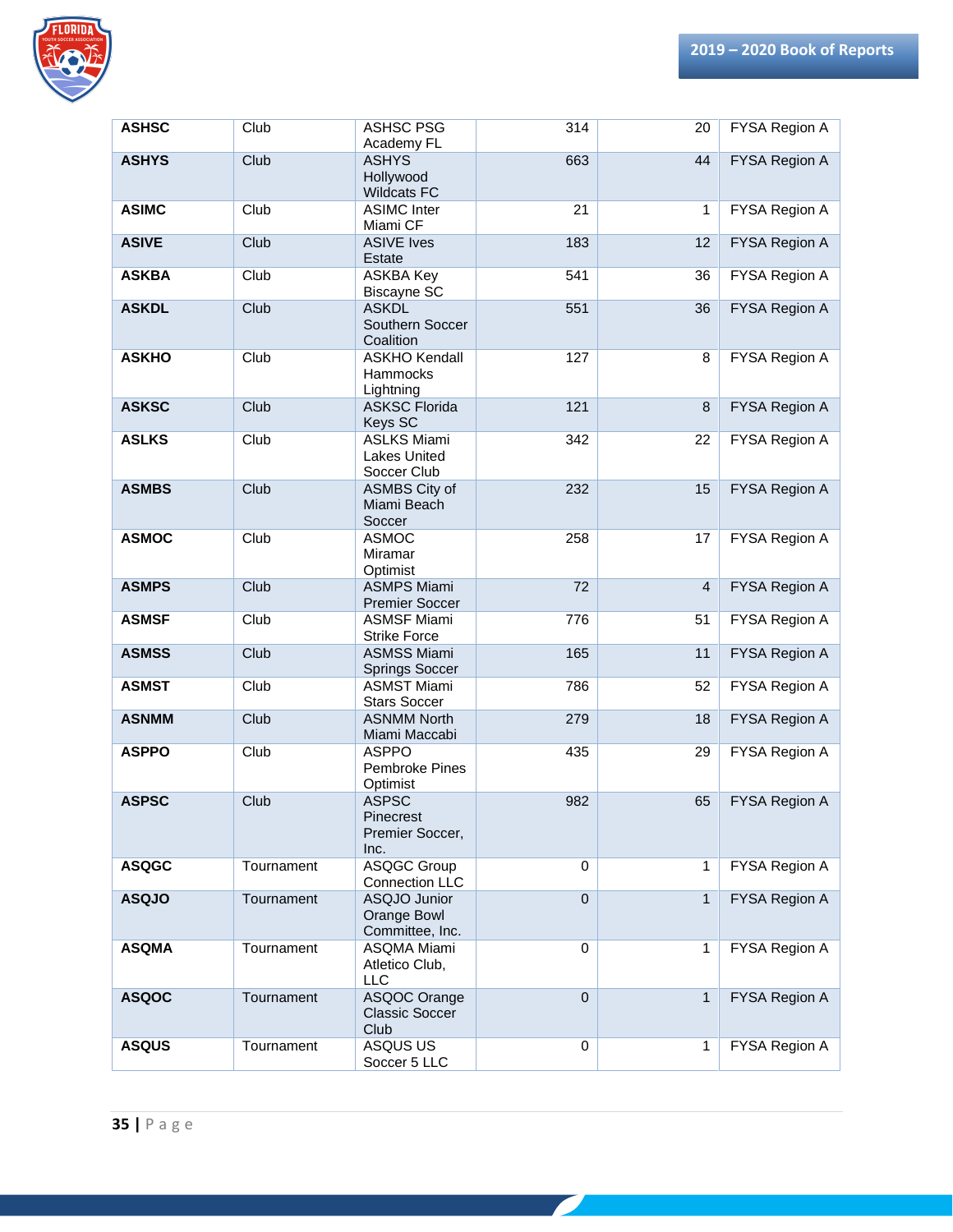

| <b>ASSBS</b> | Club   | <b>ASSBS</b><br>SunBlazer Club<br>Soccer                                    | 50             | 3            | FYSA Region A        |
|--------------|--------|-----------------------------------------------------------------------------|----------------|--------------|----------------------|
| <b>ASSHS</b> | Club   | <b>ASSHS Miami</b><br><b>Shores Soccer</b><br>Club                          | 355            | 23           | FYSA Region A        |
| <b>ASSKS</b> | Club   | <b>ASSKS South</b><br>Kendall<br>Sunblazer<br>Soccer Club,<br>Inc.          | 241            | 16           | FYSA Region A        |
| <b>ASSPF</b> | Club   | <b>ASSPF Soccer</b><br>Paradise                                             | 107            | 7            | FYSA Region A        |
| <b>ASSTS</b> | Club   | <b>ASSTS Sunrise</b><br>Youth Soccer                                        | 642            | 42           | FYSA Region A        |
| <b>ASTRP</b> | Club   | <b>ASTRP Tropical</b><br>Soccer                                             | 198            | 13           | FYSA Region A        |
| <b>ASUYS</b> | Club   | <b>ASUYS South</b><br>Dade United                                           | 462            | 30           | <b>FYSA Region A</b> |
| <b>ASWES</b> | Club   | <b>ASWES Weston</b><br><b>FC</b>                                            | 1303           | 86           | FYSA Region A        |
| <b>ASWKO</b> | Club   | <b>ASWKO West</b><br><b>Kendall Optimist</b>                                | 253            | 16           | FYSA Region A        |
| <b>ASWPU</b> | Club   | <b>ASWPU West</b><br>Pines United FC                                        | 255            | 17           | FYSA Region A        |
| <b>ASXDY</b> | League | <b>ASXDY South</b><br>Florida Youth<br>Soccer                               | $\mathbf 0$    | $\mathbf{1}$ | FYSA Region A        |
| <b>ASXFL</b> | League | <b>ASXFL Florida</b><br><b>United Soccer</b><br>Alliance                    | $\mathbf 0$    | 1            | FYSA Region A        |
| <b>ASXFU</b> | League | <b>ASXFU South</b><br><b>Florida United</b><br><b>Youth Soccer</b><br>Assoc | $\overline{0}$ | $\mathbf{1}$ | FYSA Region A        |
| <b>ASXGH</b> | League | <b>ASXGH Greater</b><br>Hollywood<br>Soccer League                          | $\mathbf 0$    | 1            | FYSA Region A        |
| <b>ASXMC</b> | League | <b>ASXMC Club</b><br>Champions<br>League Florida                            | $\mathbf 0$    | $\mathbf{1}$ | FYSA Region A        |
| <b>ASXMD</b> | League | ASXMD Miami-<br>Dade Soccer<br>League                                       | 0              | $\mathbf{1}$ | FYSA Region A        |
| <b>ASXTS</b> | League | <b>ASXTS Tri</b><br><b>County Summer</b><br>League                          | $\mathbf 0$    | $\mathbf{1}$ | FYSA Region A        |
| <b>BNACS</b> | Club   | <b>BNACS Ancient</b><br>City SC                                             | 845            | 56           | FYSA Region B        |
| <b>BNAIY</b> | Club   | <b>BNAIY Amelia</b><br><b>Island YSO</b>                                    | 416            | 27           | FYSA Region B        |
| <b>BNBSC</b> | Club   | <b>BNBSC</b><br><b>Belleview</b><br>Soccer Club                             | 235            | 15           | FYSA Region B        |
| <b>BNBSL</b> | Club   | <b>BNBSL Big Sun</b><br><b>YSL</b>                                          | 663            | 44           | FYSA Region B        |
| <b>BNCCS</b> | Club   | <b>BNCCS Clay</b><br>County SC                                              | 1344           | 89           | FYSA Region B        |

 $\overline{\phantom{a}}$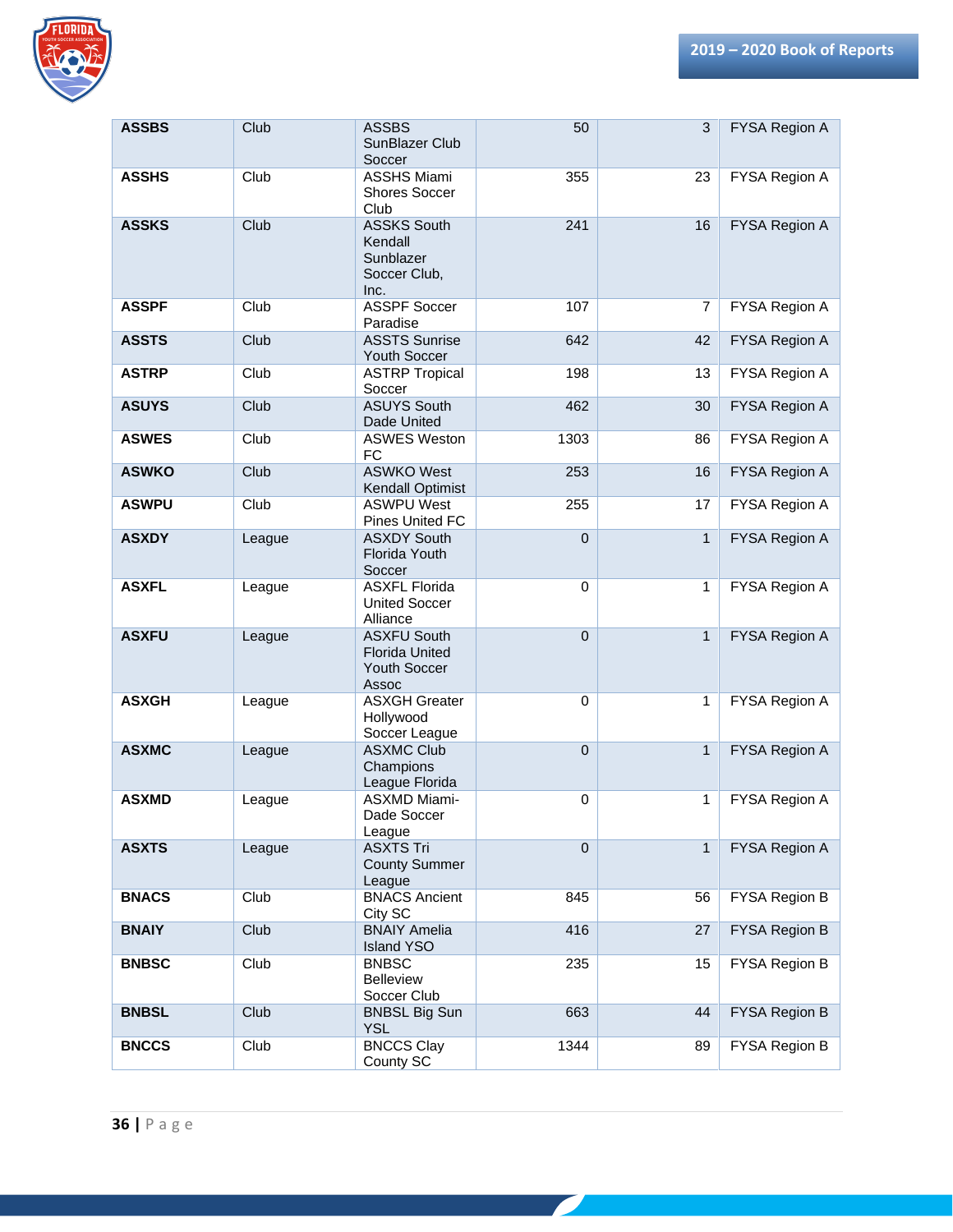

| <b>BNCSC</b> | Club   | <b>BNCSC</b><br>Callahan Soccer<br>Club           | 19          | 1            | FYSA Region B        |
|--------------|--------|---------------------------------------------------|-------------|--------------|----------------------|
| <b>BNCYS</b> | Club   | <b>BNCYS</b><br>Columbia YSA                      | 140         | 9            | FYSA Region B        |
| <b>BNDEL</b> | Club   | <b>BNDEL Deltona</b><br><b>YSC</b>                | 239         | 15           | FYSA Region B        |
| <b>BNFES</b> | Club   | <b>BNFES Florida</b><br>Elite Soccer<br>Academy   | 4271        | 284          | FYSA Region B        |
| <b>BNGSA</b> | Club   | <b>BNGSA</b><br>Gainesville<br>Soccer Alliance    | 1261        | 84           | FYSA Region B        |
| <b>BNJAG</b> | Club   | <b>BNJAG Jaguar</b><br>SC Of<br>Jacksonville      | 97          | 6            | FYSA Region B        |
| <b>BNJAY</b> | Club   | <b>BNJAY</b><br>Jacksonville FC                   | 1384        | 92           | <b>FYSA Region B</b> |
| <b>BNKYS</b> | Club   | <b>BNKYS</b><br>Keystone<br><b>Heights YSC</b>    | 335         | 22           | FYSA Region B        |
| <b>BNLSA</b> | Club   | <b>BNLSA Leg-AZ</b><br>Soccer                     | 255         | 17           | FYSA Region B        |
| <b>BNOBS</b> | Club   | <b>BNOBS Ormond</b><br>Beach SC                   | 938         | 62           | FYSA Region B        |
| <b>BNPDA</b> | Club   | <b>BNPDA PDA</b><br>Florida, Inc.                 | $\mathbf 0$ | $\mathbf{1}$ | FYSA Region B        |
| <b>BNPOS</b> | Club   | <b>BNPOS Port</b><br>Orange SC                    | 170         | 11           | FYSA Region B        |
| <b>BNPVA</b> | Club   | <b>BNPVA Ponte</b><br>Vedra SC                    | 493         | 32           | FYSA Region B        |
| <b>BNSFA</b> | Club   | <b>BNSFA Stetson</b><br><b>FA</b>                 | 742         | 49           | FYSA Region B        |
| <b>BNSVC</b> | Club   | <b>BNSVC</b><br>Southeast<br>Volusia SC           | 136         | 9            | FYSA Region B        |
| <b>BNVIL</b> | Club   | <b>BNVIL Villages</b><br>Soccer Club              | 211         | 14           | FYSA Region B        |
| <b>BNXNF</b> | League | <b>BNXNF North</b><br>Florida Youth<br>Soccer     | $\mathbf 0$ | $\mathbf{1}$ | FYSA Region B        |
| <b>BSACY</b> | Club   | <b>BSACY</b><br>Association of<br>Christian Youth | 66          | 4            | <b>FYSA Region B</b> |
| <b>BSBAR</b> | Club   | <b>BSBAR</b><br>Barcelona<br>Soccer<br>Academy    | 80          | 5            | FYSA Region B        |
| <b>BSBSA</b> | Club   | <b>BSBSA Brevard</b><br><b>SA</b>                 | 572         | 38           | FYSA Region B        |
| <b>BSCBS</b> | Club   | <b>BSCBS Central</b><br><b>Brevard Soccer</b>     | 367         | 24           | <b>FYSA Region B</b> |
| <b>BSCFC</b> | Club   | <b>BSCFC</b><br>Clermont<br><b>Football Club</b>  | 746         | 49           | FYSA Region B        |
| <b>BSCFS</b> | Club   | <b>BSCFS Florida</b><br>Kraze Krush               | 760         | 50           | FYSA Region B        |
| <b>BSFCA</b> | Club   | <b>BSFCAFC</b><br>America                         | 558         | 37           | FYSA Region B        |

 $\mathcal{L}$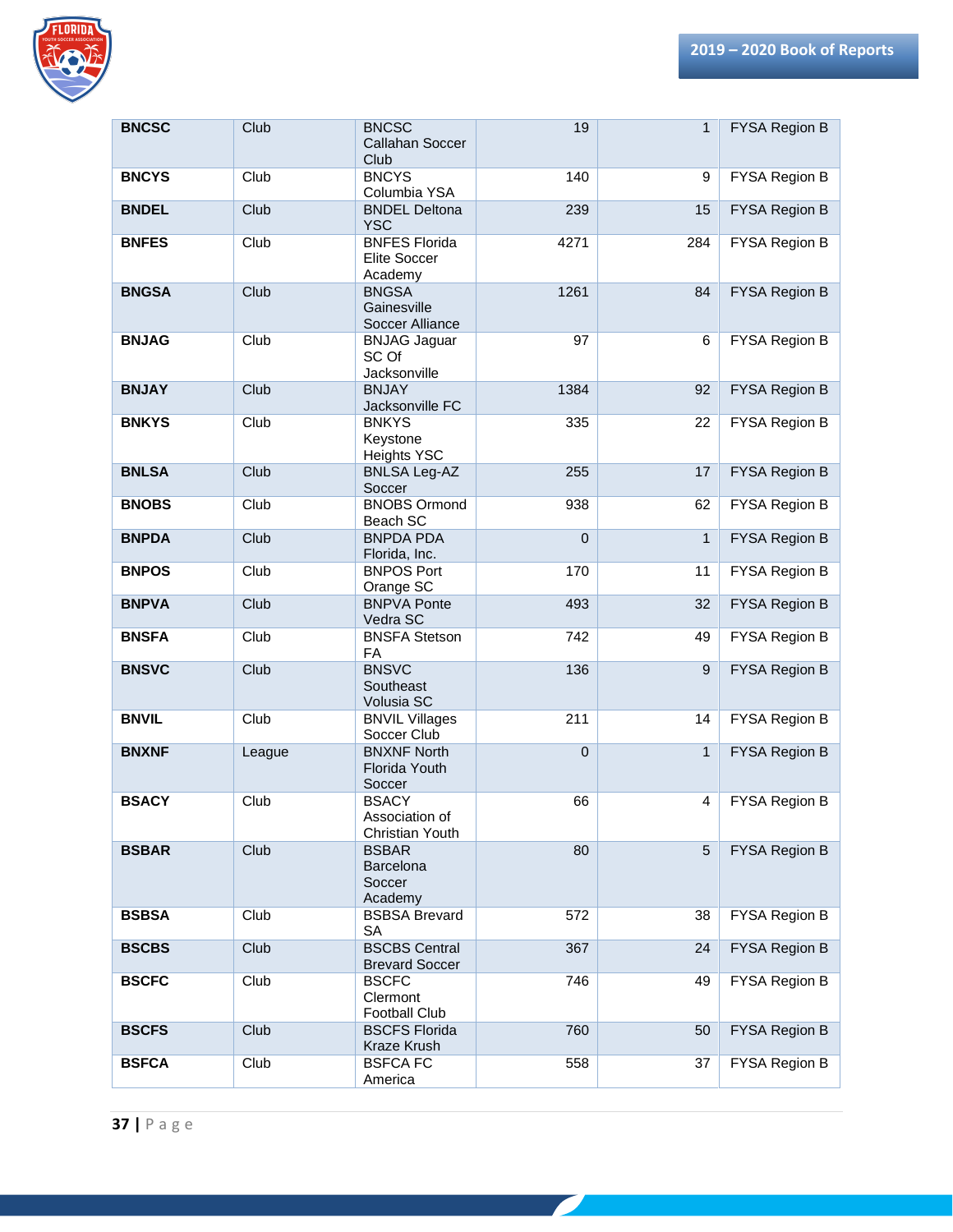

| <b>BSFLR</b> | Club       | <b>BSFLR Florida</b><br><b>Rush</b>                              | 1480           | 98               | FYSA Region B        |
|--------------|------------|------------------------------------------------------------------|----------------|------------------|----------------------|
| <b>BSGOU</b> | Club       | <b>BSGOU Greater</b><br>Osceola United<br><b>SC</b>              | 357            | 23               | FYSA Region B        |
| <b>BSHCS</b> | Club       | <b>BSHCS Hunter's</b><br>Creek SC                                | 319            | 21               | FYSA Region B        |
| <b>BSIND</b> | Club       | <b>BSIND</b><br>Indialantic Youth<br>Soccer<br>Association       | 589            | 39               | FYSA Region B        |
| <b>BSIRS</b> | Club       | <b>BSIRS Indian</b><br><b>River Soccer</b><br>Association        | 513            | 34               | FYSA Region B        |
| <b>BSLCS</b> | Club       | <b>BSLCS Lake</b><br><b>County Soccer</b>                        | 875            | 58               | FYSA Region B        |
| <b>BSMAI</b> | Club       | <b>BSMAI Maitland</b><br>Soccer Club                             | 498            | 33               | FYSA Region B        |
| <b>BSMAL</b> | Club       | <b>BSMAL Malabar</b><br>Soccer Club                              | 122            | 8                | FYSA Region B        |
| <b>BSOCY</b> | Club       | <b>BSOCY Orlando</b><br><b>City Youth</b><br>Soccer              | 556            | 37               | FYSA Region B        |
| <b>BSPSJ</b> | Club       | <b>BSPSJ Port St.</b><br>John SC                                 | 192            | 12               | FYSA Region B        |
| <b>BSPYS</b> | Club       | <b>BSPYS</b><br>Poinciana Youth<br>Soccer                        | 150            | 10               | FYSA Region B        |
| <b>BSQWD</b> | Tournament | <b>BSQWD</b><br>Disney's Wide<br>World of Sports                 | $\mathbf 0$    | $\mathbf{1}$     | FYSA Region B        |
| <b>BSSAB</b> | Club       | <b>BSSAB Brevard</b><br>Beachside<br>Soccer Club,<br>Inc.        | 590            | 39               | FYSA Region B        |
| <b>BSSCS</b> | Club       | <b>BSSCS Soccer</b><br>Club of St Cloud                          | 391            | 26               | FYSA Region B        |
| <b>BSSCU</b> | Club       | <b>BSSCU Space</b><br><b>Coast United SC</b>                     | 1169           | 77               | FYSA Region B        |
| <b>BSSOS</b> | Club       | <b>BSSOS South</b><br>Orlando SC                                 | 1221           | 81               | FYSA Region B        |
| <b>BSSSA</b> | Club       | <b>BSSSA</b><br>Sebastian<br>Soccer Club                         | 142            | $\boldsymbol{9}$ | <b>FYSA Region B</b> |
| <b>BSTSC</b> | Club       | <b>BSTSC</b><br><b>Titusville Soccer</b><br>Club                 | 660            | 44               | FYSA Region B        |
| <b>BSXBY</b> | League     | <b>BSXBY Brevard</b><br>Youth Soccer<br>League                   | $\mathbf{0}$   | $\mathbf{1}$     | FYSA Region B        |
| <b>BSXGC</b> | League     | <b>BSXGC Greater</b><br>Central Florida<br>Youth Soccer          | $\mathbf 0$    | 1                | FYSA Region B        |
| <b>BSXGO</b> | League     | <b>BSXGO Greater</b><br>Orlando Area<br>League                   | $\overline{0}$ | $\mathbf{1}$     | FYSA Region B        |
| <b>BSXOL</b> | League     | <b>BSXOL Greater</b><br>Osceola United<br>Youth Soccer<br>League | $\mathbf 0$    | $\mathbf{1}$     | FYSA Region B        |

<u> a shekara ta 1999 a shekara ta 1999 a shekara ta 1999 a shekara ta 1999 a shekara ta 1999 a shekara ta 1999 a </u>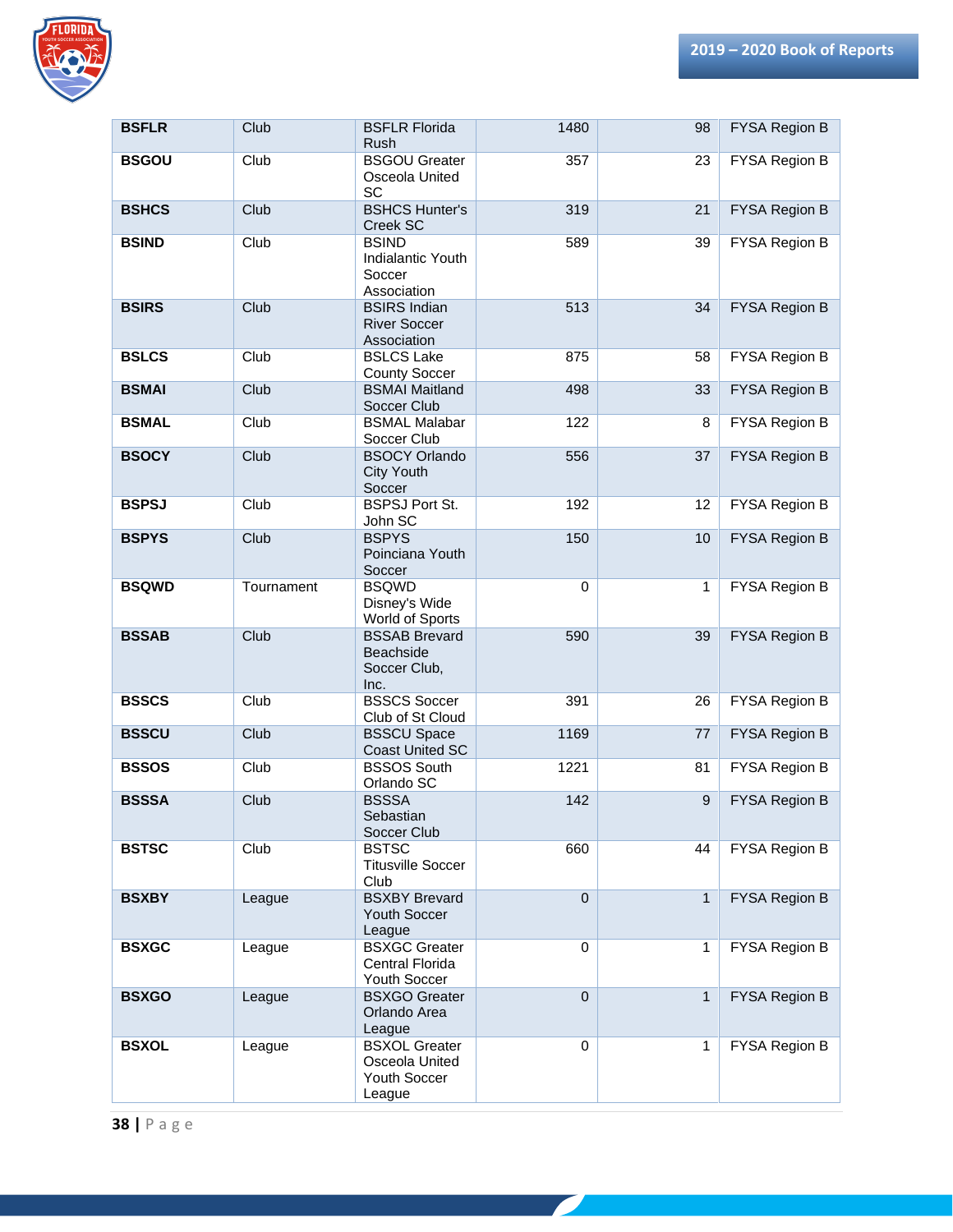

| <b>BSXSL</b> | League | <b>BSXSL</b><br>Seminole<br>Soccer League                                     | $\mathbf 0$ | 1   | FYSA Region B |
|--------------|--------|-------------------------------------------------------------------------------|-------------|-----|---------------|
| <b>CNAYS</b> | Club   | <b>CNAYS</b><br>Auburndale<br>Youth SC                                        | 704         | 46  | FYSA Region C |
| <b>CNBSA</b> | Club   | <b>CNBSA HYL</b><br><b>Brooksville</b><br><b>United Soccer</b><br>Association | 96          | 6   | FYSA Region C |
| <b>CNCSC</b> | Club   | <b>CNCSC</b><br>Chargers<br>Soccer Club                                       | 2218        | 147 | FYSA Region C |
| <b>CNCUS</b> | Club   | <b>CNCUS Citrus</b><br>United                                                 | 483         | 32  | FYSA Region C |
| <b>CNDUN</b> | Club   | <b>CNDUN</b><br>Dunedin Stirling<br>SC                                        | 315         | 21  | FYSA Region C |
| <b>CNEPY</b> | Club   | <b>CNEPY East</b><br>Pasco YSL                                                | 292         | 19  | FYSA Region C |
| <b>CNFCF</b> | Club   | <b>CNFCF Four</b><br><b>Corners Football</b><br>Club                          | 522         | 34  | FYSA Region C |
| <b>CNFCT</b> | Club   | <b>CNFCT FC</b><br>Tampa                                                      | 910         | 60  | FYSA Region C |
| <b>CNFHS</b> | Club   | <b>CNFHS First</b><br>Hernando YSC                                            | 661         | 44  | FYSA Region C |
| <b>CNFPF</b> | Club   | <b>CNFPF Florida</b><br><b>Premier FC</b>                                     | 1513        | 100 | FYSA Region C |
| <b>CNFSC</b> | Club   | <b>CNFSC Florida</b><br>SC                                                    | 230         | 15  | FYSA Region C |
| <b>CNHYS</b> | Club   | <b>CNHYS Florida</b><br><b>Coast Futbol</b><br>Club                           | 266         | 17  | FYSA Region C |
| <b>CNLFC</b> | Club   | <b>CNLFC</b><br>Lakeland<br><b>Tropics Futbol</b><br>Club                     | 956         | 63  | FYSA Region C |
| <b>CNNCS</b> | Club   | <b>CNNCS Nature</b><br><b>Coast Soccer</b><br>Club                            | 243         | 16  | FYSA Region C |
| <b>CNNLY</b> | Club   | <b>CNNLY North</b><br>Lakeland Youth<br>Soccer                                | 549         | 36  | FYSA Region C |
| <b>CNOLS</b> | Club   | <b>CNOLS</b><br>Oldsmar SC                                                    | 329         | 21  | FYSA Region C |
| <b>CNPCL</b> | Club   | <b>CNPCL Plant</b><br>City FC                                                 | 321         | 21  | FYSA Region C |
| <b>CNPCT</b> | Club   | <b>CNPCT Players</b><br>Club of Tampa<br>Bay                                  | 52          | 3   | FYSA Region C |
| <b>CNPRS</b> | Club   | <b>CNPRS Bartow</b><br>SC                                                     | 283         | 18  | FYSA Region C |
| <b>CNRSA</b> | Club   | <b>CNRSA Lake</b><br>Wales SC                                                 | 787         | 52  | FYSA Region C |
| <b>CNRYS</b> | Club   | <b>CNRYS Rural</b><br><b>YSA</b>                                              | 169         | 11  | FYSA Region C |
| <b>CNTBU</b> | Club   | <b>CNTBU Tampa</b><br><b>Bay United</b>                                       | 2396        | 159 | FYSA Region C |

<u> a shekara ta 1999 a shekara ta 1999 a shekara ta 1999 a shekara ta 1999 a shekara ta 1999 a shekara ta 1999 a </u>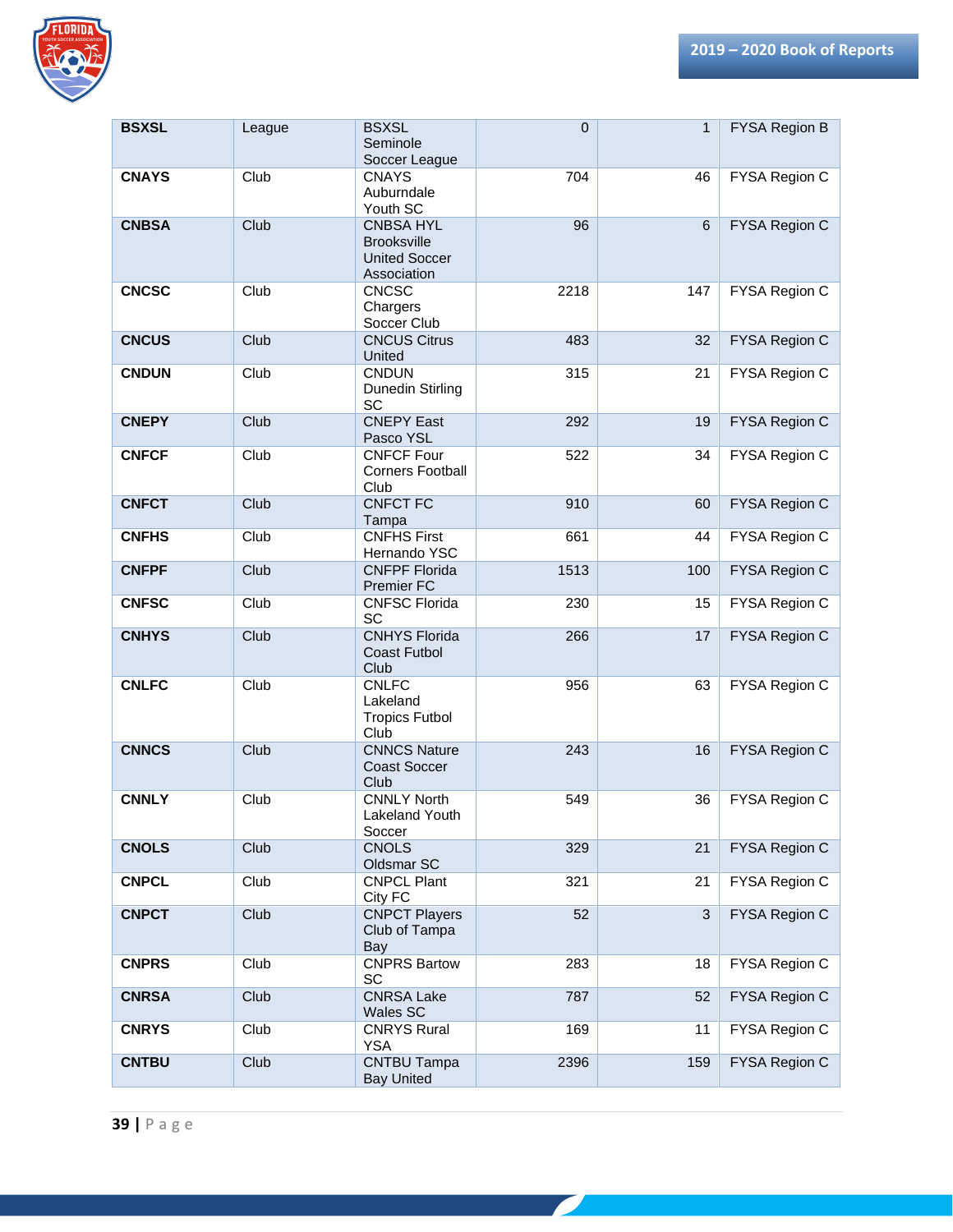

| <b>CNTNC</b> | Club   | <b>CNTNC Town N'</b><br>Country                                 | 220         | 14           | FYSA Region C        |
|--------------|--------|-----------------------------------------------------------------|-------------|--------------|----------------------|
| <b>CNTSS</b> | Club   | <b>CNTSS Tarpon</b><br>Springs YSA                              | 592         | 39           | FYSA Region C        |
| <b>CNVSC</b> | Club   | <b>CNVSC Tampa</b><br>Dynamo FC                                 | 857         | 57           | <b>FYSA Region C</b> |
| <b>CNWCA</b> | Club   | <b>CNWCA</b><br>Sporting Tampa<br>Bay FC                        | 540         | 36           | FYSA Region C        |
| <b>CNWCS</b> | Club   | <b>CNWCS West</b><br>Citrus Soccer<br>Club                      | 362         | 24           | FYSA Region C        |
| <b>CNWHY</b> | Club   | <b>CNWHY Winter</b><br>Haven Youth<br>Soccer                    | 583         | 38           | FYSA Region C        |
| <b>CNXED</b> | League | CNXED EDP<br>Soccer League                                      | $\mathbf 0$ | 1            | FYSA Region C        |
| <b>CNXPC</b> | League | <b>CNXPC Polk</b><br><b>County Soccer</b><br>League             | $\mathbf 0$ | $\mathbf{1}$ | FYSA Region C        |
| <b>CNXSY</b> | League | <b>CNXSY</b><br>Sunshine Youth<br>Soccer<br>Association         | $\Omega$    | 1            | FYSA Region C        |
| <b>CNXTA</b> | League | <b>CNXTA Tampa</b><br>Area Rec<br>Scheduling<br>Assoc.          | $\mathbf 0$ | $\mathbf{1}$ | FYSA Region C        |
| <b>CNXUS</b> | League | <b>CNXUS United</b><br>Soccer<br>Association                    | $\mathbf 0$ | 1            | FYSA Region C        |
| <b>CNXWC</b> | League | <b>CNXWC West</b><br><b>Citrus Soccer</b><br>League             | $\mathbf 0$ | $\mathbf{1}$ | FYSA Region C        |
| <b>CSASA</b> | Club   | <b>CSASA IMG</b><br>Soccer<br>Academy                           | $\Omega$    | 1            | FYSA Region C        |
| <b>CSASS</b> | Club   | <b>CSASS Azzurri</b><br>Storm Soccer,<br>Inc.                   | 528         | 35           | FYSA Region C        |
| <b>CSAZY</b> | Club   | <b>CSAZY Pinellas</b><br><b>County United</b><br>SC             | 562         | 37           | FYSA Region C        |
| <b>CSBRS</b> | Club   | <b>CSBRS Braden</b><br><b>River SC</b>                          | 1222        | 81           | <b>FYSA Region C</b> |
| <b>CSBSC</b> | Club   | <b>CSBSC Fort</b><br>Myers Beach<br>Soccer                      | 142         | 9            | FYSA Region C        |
| <b>CSCCS</b> | Club   | <b>CSCCS Cape</b><br>Coral SA                                   | 1746        | 116          | FYSA Region C        |
| <b>CSCFL</b> | Club   | <b>CSCFL Celtic</b><br>FC Florida                               | 859         | 57           | FYSA Region C        |
| <b>CSCSF</b> | Club   | <b>CSCSF</b><br>Charlotte<br><b>County Soccer</b><br>Federation | 576         | 38           | FYSA Region C        |
| <b>CSEYS</b> | Club   | <b>CSEYS</b><br>Englewood<br>Youth Soccer<br>Association        | 262         | 17           | FYSA Region C        |

 $\boldsymbol{\ell}$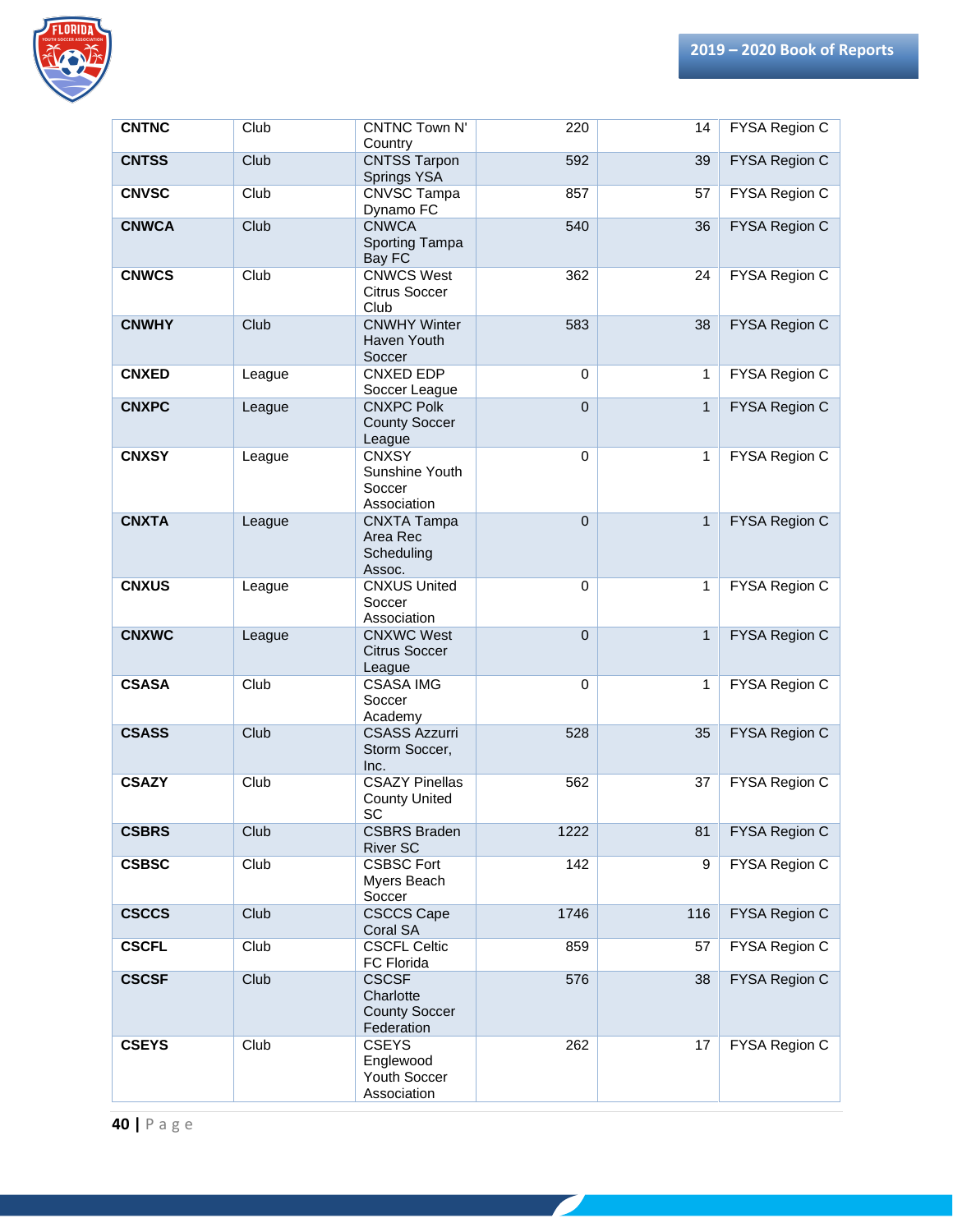

| <b>CSFHY</b> | Club       | <b>CSFHY Florida</b><br>Hawks Futbol<br>Club                   | 943         | 62             | FYSA Region C        |
|--------------|------------|----------------------------------------------------------------|-------------|----------------|----------------------|
| <b>CSISP</b> | Club       | CSISP the<br>Soccer Pit Youth<br><b>Athletic Club</b>          | 183         | 12             | FYSA Region C        |
| <b>CSLAR</b> | Club       | <b>CSLAR Largo</b><br><b>United SC</b>                         | 352         | 23             | FYSA Region C        |
| <b>CSLCS</b> | Club       | <b>CSLCS Lee</b><br><b>County Strikers</b>                     | 430         | 28             | FYSA Region C        |
| <b>CSLHA</b> | Club       | <b>CSLHA Lehigh</b><br><b>YSA</b>                              | 395         | 26             | FYSA Region C        |
| <b>CSMSL</b> | Club       | <b>CSMSL</b><br>Manasota Youth<br>Soccer                       | 324         | 21             | FYSA Region C        |
| <b>CSMYS</b> | Club       | <b>CSMYS</b><br>Manatee Area<br><b>YSA</b>                     | 401         | 26             | FYSA Region C        |
| <b>CSNER</b> | Club       | <b>CSNER St. Pete</b><br>Raiders                               | 532         | 35             | FYSA Region C        |
| <b>CSNFM</b> | Club       | <b>CSNFM Florida</b><br>West F.C.                              | 537         | 35             | FYSA Region C        |
| <b>CSNPS</b> | Club       | <b>CSNPS North</b><br>Port Fusion FC                           | 890         | 59             | FYSA Region C        |
| <b>CSNYS</b> | Club       | <b>CSNYS Florida</b><br>West F.C.<br>Naples Campus             | 477         | 31             | FYSA Region C        |
| <b>CSOCM</b> | Club       | <b>CSOCM</b><br>Optimist Club of<br>Marco Island               | 175         | 11             | FYSA Region C        |
| <b>CSPPY</b> | Club       | <b>CSPPY Central</b><br>Academy Youth<br>Soccer<br>Association | 178         | 11             | FYSA Region C        |
| <b>CSQSU</b> | Tournament | <b>CSQSU Soccer</b><br><b>Skills Unlimited</b>                 | $\mathbf 0$ | 1              | FYSA Region C        |
| <b>CSSCP</b> | Club       | <b>CSSCP San</b><br>Carlos Park<br>Scorpion SC                 | 673         | 44             | <b>FYSA Region C</b> |
| <b>CSSFC</b> | Club       | <b>CSSFC Strictly</b><br>Soccer FC                             | 232         | 15             | FYSA Region C        |
| <b>CSSOY</b> | Club       | <b>CSSOY</b><br>Southside YSL                                  | 46          | 3              | FYSA Region C        |
| <b>CSSRS</b> | Club       | <b>CSSRS</b><br><b>Heartland SC</b>                            | 102         | 6              | FYSA Region C        |
| <b>CSSSC</b> | Club       | <b>CSSSC</b><br>Sarasota<br><b>Spartans</b>                    | 161         | 10             | FYSA Region C        |
| <b>CSSSS</b> | Club       | <b>CSSSS</b><br>Seminole<br><b>Shooting Stars</b><br>SA        | 158         | 10             | FYSA Region C        |
| <b>CSSUS</b> | Club       | <b>CSSUS FC</b><br>Sarasota, Inc.                              | 1407        | 93             | FYSA Region C        |
| <b>CSSYA</b> | Club       | CSSYA SYAA<br>Seminole<br>Santos                               | 115         | $\overline{7}$ | FYSA Region C        |
| <b>CSVYS</b> | Club       | <b>CSVYS Venice</b><br>Area YSA                                | 242         | 16             | FYSA Region C        |

<u> a shekara ta 1999 a shekara ta 1999 a shekara ta 1999 a shekara ta 1999 a shekara ta 1999 a shekara ta 1999 a </u>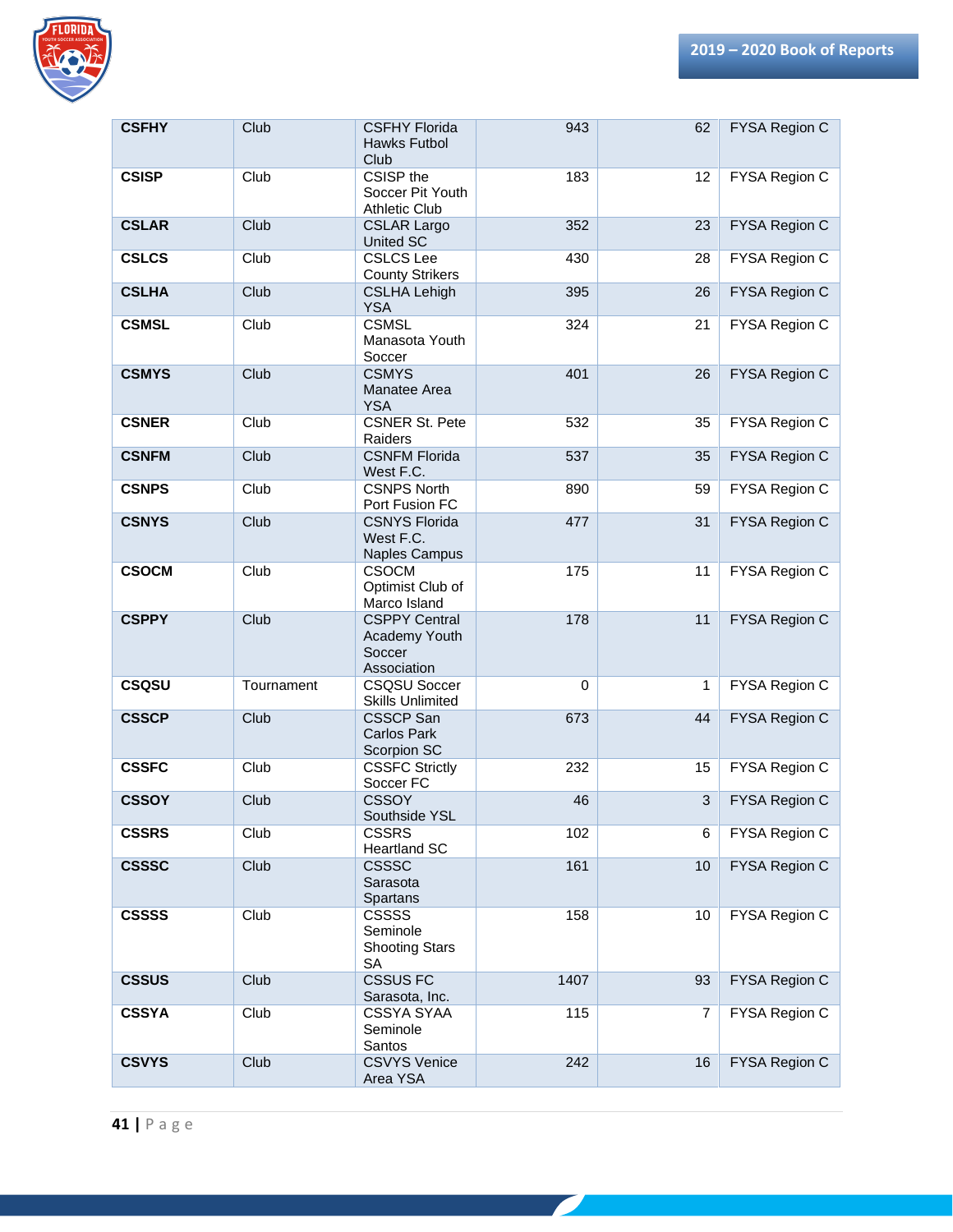

| <b>CSWFF</b> | Club                 | <b>CSWFF West</b>                                                  | 2175        | 145          | FYSA Region C        |
|--------------|----------------------|--------------------------------------------------------------------|-------------|--------------|----------------------|
|              |                      | <b>Florida Flames</b>                                              |             |              |                      |
| <b>CSXCD</b> | League               | <b>CSXCD Club</b><br><b>Directors</b><br>League                    | $\mathbf 0$ | $\mathbf{1}$ | FYSA Region C        |
| <b>CSXGY</b> | League               | <b>CSXGY</b><br><b>Gulfcoast Youth</b><br>Soccer<br>Association    | $\mathbf 0$ | $\mathbf{1}$ | FYSA Region C        |
| <b>CSXLC</b> | League               | <b>CSXLC Lee</b><br><b>County Youth</b><br>Soccer                  | $\mathbf 0$ | $\mathbf{1}$ | FYSA Region C        |
| <b>CSXSW</b> | League               | <b>CSXSW</b><br>Southwest<br><b>Florida Soccer</b><br>Association  | $\mathbf 0$ | 1            | <b>FYSA Region C</b> |
| <b>CSXYP</b> | League               | <b>CSXYP Youth</b><br>Player<br>Development<br>Series              | $\mathbf 0$ | $\mathbf{1}$ | FYSA Region C        |
| <b>DEBUS</b> | Club                 | <b>DEBUS Bay</b><br>United SC                                      | 129         | 8            | FYSA Region D        |
| <b>DEPSC</b> | Club                 | <b>DEPSC Perry</b><br>Soccer<br>Association                        | 281         | 18           | FYSA Region D        |
| <b>DETTH</b> | Club                 | <b>DETTH</b><br>Tallahassee<br>Tottenham<br>Hotspur Futbol<br>Club | 789         | 52           | FYSA Region D        |
| <b>DEWSL</b> | Club                 | <b>DEWSL Warner</b><br>Soccer Club                                 | 961         | 64           | FYSA Region D        |
| <b>DEXRD</b> | Club                 | <b>DEXRD Region</b><br>D Soccer<br>League                          | $\mathbf 0$ | 1            | FYSA Region D        |
| <b>DEXWS</b> | League               | <b>DEXWS Warner</b><br>Soccer League                               | $\mathbf 0$ | $\mathbf{1}$ | FYSA Region D        |
| <b>DWBSC</b> | Club                 | <b>DWBSC</b><br><b>Bayside Soccer</b><br>Club, Inc.                | 274         | 18           | FYSA Region D        |
| <b>DWCFC</b> | Club                 | <b>DWCFC Chivas</b><br><b>FC</b>                                   | 73          | 4            | FYSA Region D        |
| <b>DWDEC</b> | Club                 | <b>DWDEC FC</b><br><b>Dallas Emerald</b><br>Coast                  | 140         | 9            | FYSA Region D        |
| <b>DWNAV</b> | Club                 | <b>DWNAV</b><br>Navarre Youth<br>Sports<br>Association             | 51          | 3            | FYSA Region D        |
| <b>DWPUS</b> | Club                 | <b>DWPUS Gulf</b><br><b>Coast Texans</b>                           | 1008        | 67           | FYSA Region D        |
| <b>DWQBS</b> | Tournament           | <b>DWQBS</b><br>Bazooka Soccer<br>Foundation Inc                   | $\pmb{0}$   | $\mathbf{1}$ | FYSA Region D        |
| <b>DWRAD</b> | Club                 | <b>DWRAD Real</b><br>Athletic<br>Development<br><b>FC</b>          | 350         | 23           | FYSA Region D        |
| N/A          | FYSA Hall of<br>Fame | Lou Confessore                                                     | $\mathbf 0$ | $\mathbf{1}$ | N/A                  |

<u> a shekara ta 1999 a shekara ta 1999 a shekara ta 1999 a shekara ta 1999 a shekara ta 1999 a shekara ta 1999 a </u>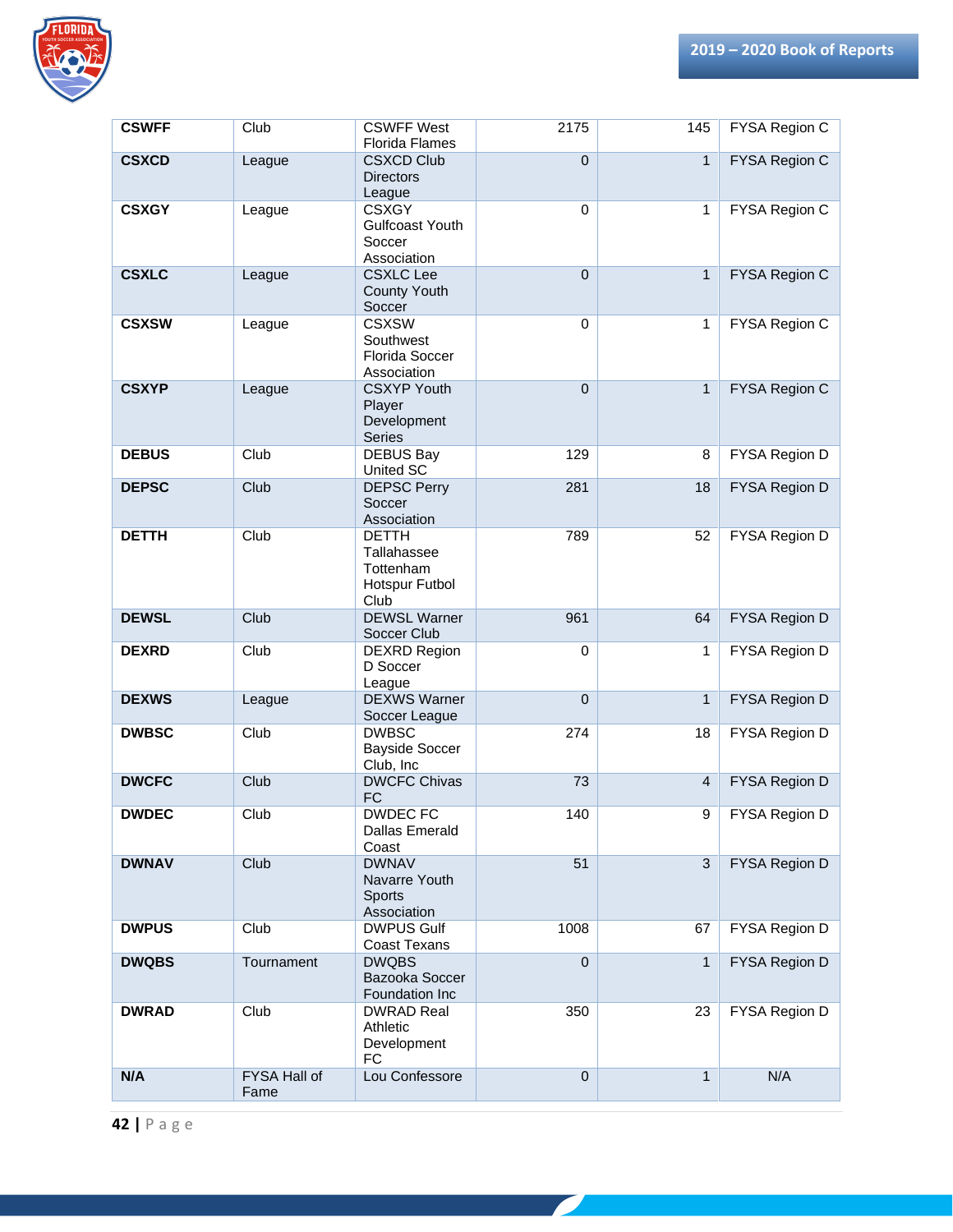

| N/A | FYSA Hall of<br>Fame             | <b>Wayne Martin</b>       | $\mathbf 0$      | $\mathbf{1}$   | N/A |
|-----|----------------------------------|---------------------------|------------------|----------------|-----|
| N/A | FYSA Hall of<br>Fame             | <b>Art Turpel</b>         | $\mathbf 0$      | $\mathbf{1}$   | N/A |
| N/A | FYSA Hall of<br>Fame             | <b>Hugh Wilcox</b>        | $\mathbf 0$      | $\mathbf{1}$   | N/A |
| N/A | <b>FYSA Hall of</b><br>Fame      | Michael Ray               | $\boldsymbol{0}$ | $\mathbf{1}$   | N/A |
| N/A | FYSA Hall of<br>Fame             | Mac Alarcon               | $\pmb{0}$        | $\mathbf{1}$   | N/A |
| N/A | <b>FYSA Hall of</b><br>Fame      | Tommy<br>Thompson         | $\mathbf 0$      | $\mathbf{1}$   | N/A |
| N/A | FYSA Hall of<br>Fame             | <b>Barbara Newton</b>     | $\mathbf 0$      | $\mathbf{1}$   | N/A |
| N/A | FYSA Hall of<br>Fame             | <b>Virgil Stringfield</b> | $\mathbf 0$      | $\mathbf{1}$   | N/A |
| N/A | FYSA Hall of<br>Fame             | Ray Thompsett             | $\mathbf 0$      | $\mathbf{1}$   | N/A |
| N/A | FYSA Hall of<br>Fame             | Myrna Foster              | $\mathbf 0$      | $\mathbf{1}$   | N/A |
| N/A | FYSA Board of<br>Director        | John Stacey               | $\mathbf 0$      | $\mathbf{1}$   | N/A |
| N/A | FYSA Board of<br><b>Director</b> | <b>Eric Heidel</b>        | $\overline{0}$   | $\overline{1}$ | N/A |
| N/A | FYSA Board of<br>Director        | Christopher<br>Ellison    | $\mathbf 0$      | $\mathbf{1}$   | N/A |
| N/A | FYSA Board of<br>Director        | Mike Flood                | $\overline{0}$   | $\overline{1}$ | N/A |
| N/A | FYSA Board of<br>Director        | Daragh Cullen             | $\mathbf 0$      | $\mathbf{1}$   | N/A |
| N/A | FYSA Board of<br><b>Director</b> | Greg Zak                  | $\overline{0}$   | $\overline{1}$ | N/A |
| N/A | FYSA Board of<br>Director        | Alice Smith               | $\mathbf 0$      | $\mathbf{1}$   | N/A |
| N/A | FYSA Board of<br><b>Director</b> | Justin Goldman            | $\overline{0}$   | $\mathbf{1}$   | N/A |
| N/A | FYSA Board of<br>Director        | <b>Russell Walker</b>     | $\mathbf 0$      | $\mathbf{1}$   | N/A |
| N/A | FYSA Board of<br><b>Director</b> | Stephen Huff              | $\mathbf 0$      | $\mathbf{1}$   | N/A |
| N/A | FYSA Board of<br>Director        | <b>Carlton Talbot</b>     | $\mathbf 0$      | 1              | N/A |
| N/A | FYSA Board of<br><b>Director</b> | <b>Terri Towers</b>       | 0                | $\mathbf{1}$   | N/A |
| N/A | FYSA Board of<br>Director        | <b>Eddie Merlet</b>       | $\mathbf 0$      | $\mathbf{1}$   | N/A |
| N/A | FYSA Board of<br>Director        | <b>Mike Connell</b>       | $\mathbf 0$      | $\mathbf{1}$   | N/A |
| N/A | FYSA Board of<br><b>Director</b> | John Withkowski           | $\mathbf 0$      | $\mathbf{1}$   | N/A |
| N/A | FYSA Board of<br>Director        | Ed Kinsey                 | $\mathbf{0}$     | $\mathbf{1}$   | N/A |
| N/A | FYSA Board of<br>Director        | Sandy Lehtio              | $\mathbf 0$      | $\mathbf{1}$   | N/A |
| N/A | FYSA Board of<br>Director        | <b>Terry Straub</b>       | $\mathbf 0$      | $\mathbf{1}$   | N/A |
| N/A | FYSA Board of<br>Director        | Dawn Hart                 | $\mathbf 0$      | 1              | N/A |
| N/A | <b>FYSA Past</b><br>President    | Marino Torrens            | $\pmb{0}$        | $\mathbf{1}$   | N/A |

 $\mathcal{L}_{\mathcal{A}}$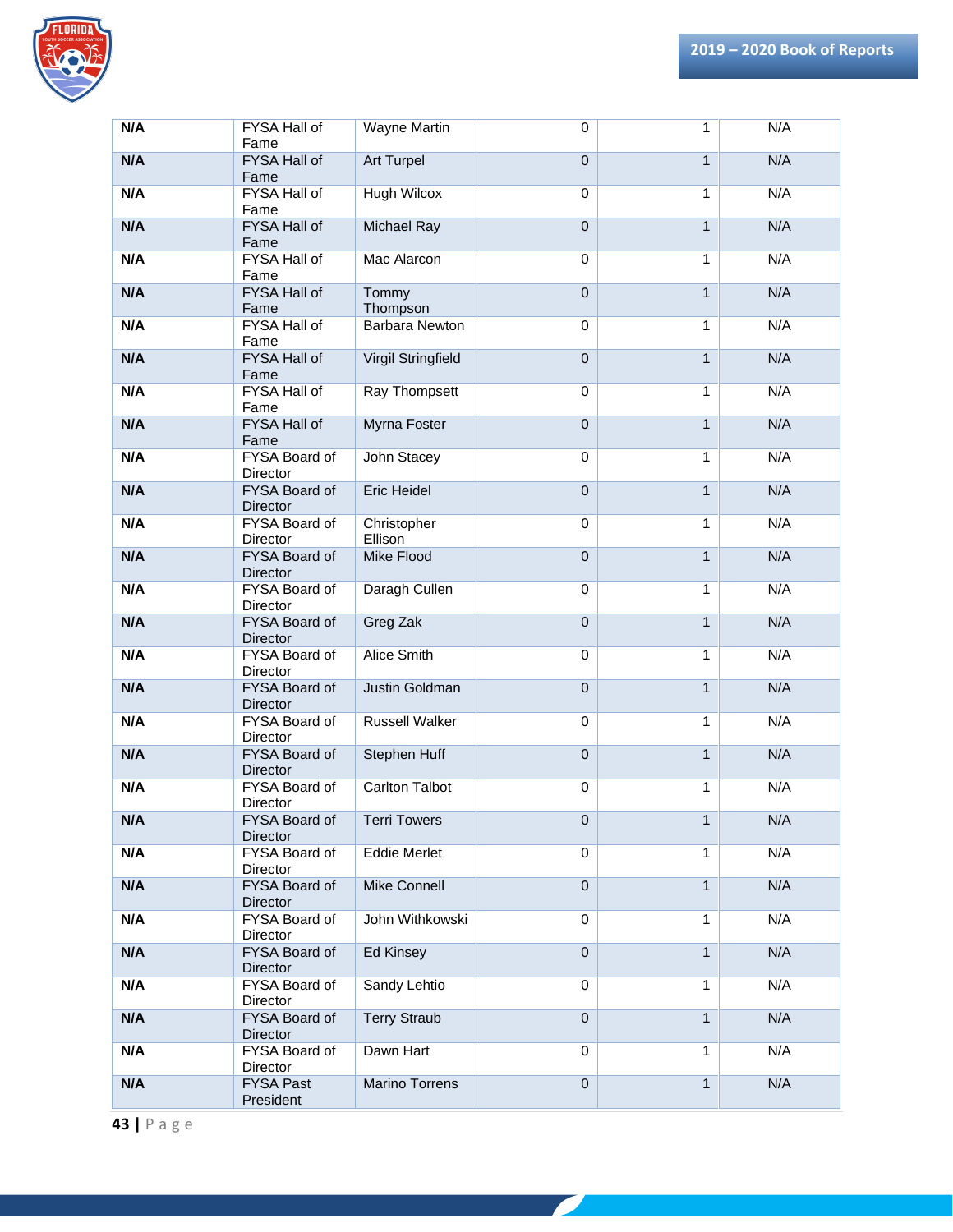

# **2020 Proposed Rule & Bylaw Changes**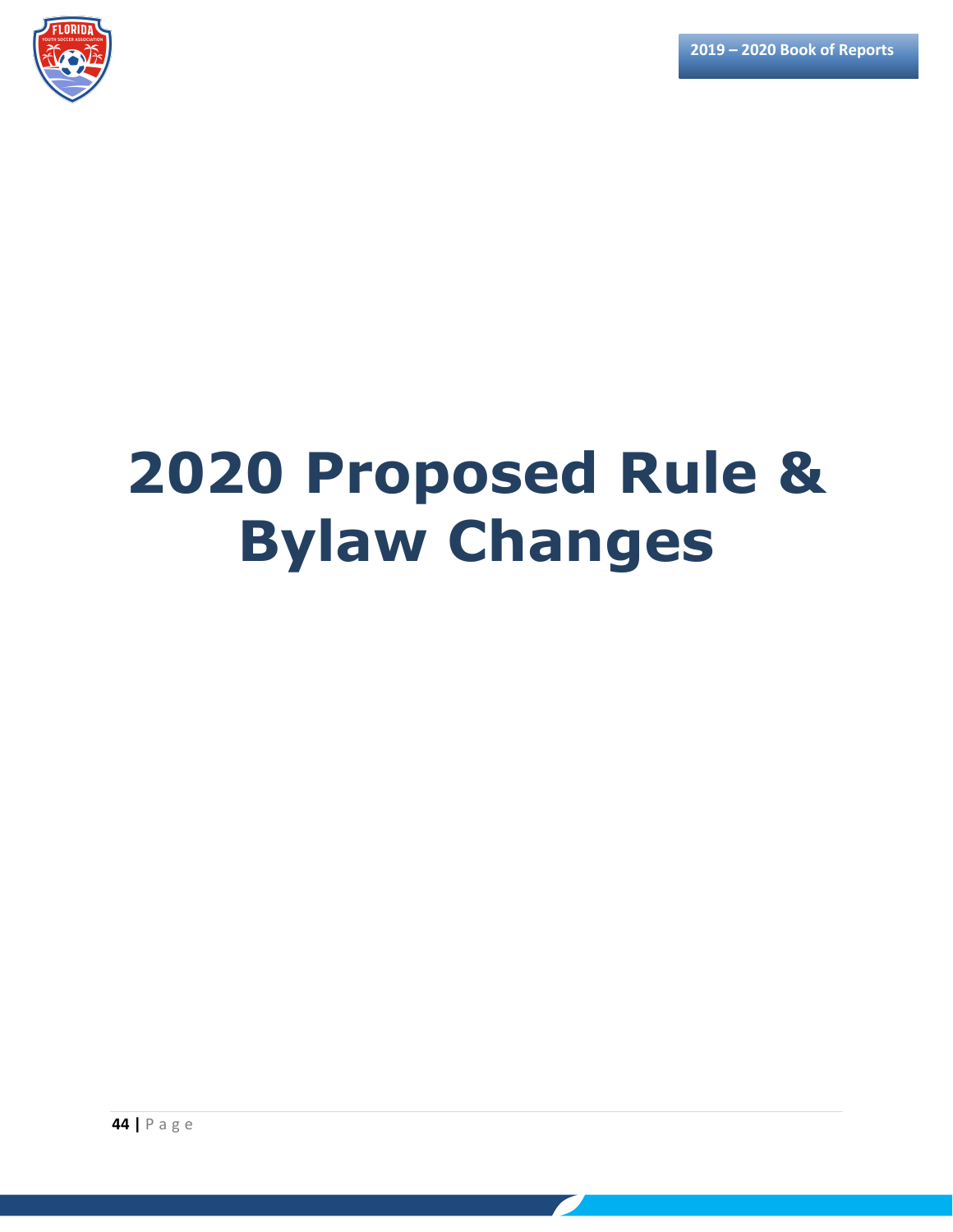

**Bylaw #: 1.7.3 Rule #: Page #: 5 Page #:** 

#### **Existing Bylaw:**

1.7.3 FYSA shall register all of its players, coaches, teams, referees, and administrators with the Federation at least once each year and pay all dues and fees to the Federation in a timely manner.

#### **Proposed Amendment: \***

1.7.3 FYSA shall register all of its players, coaches, teams, referees, and administrators with the Federation at least once each year and pay all dues and fees to the Federation in a timely manner.

#### **Rationale: \***

This is a housekeeping issue. This changes verbiage used in the bylaw to reflect the true legal relationship between referees and FYSA. The rule as written, using words like "contracted", potentially puts FYSA in a position of legal responsibility for non-game related negative actions taken by a referee. The legal responsibility for the referee lies with the Florida State Referee Committee. It is important to make this relationship clear so as to avoid unnecessary lawsuits aimed at FYSA.

#### **Submitted By: \*** Michael Flood, FYSA VP of Administration and Communication

**Club Affiliation: \*** FYSA Board of Directors

#### **Rules committee recommendation:**

Recommend Approval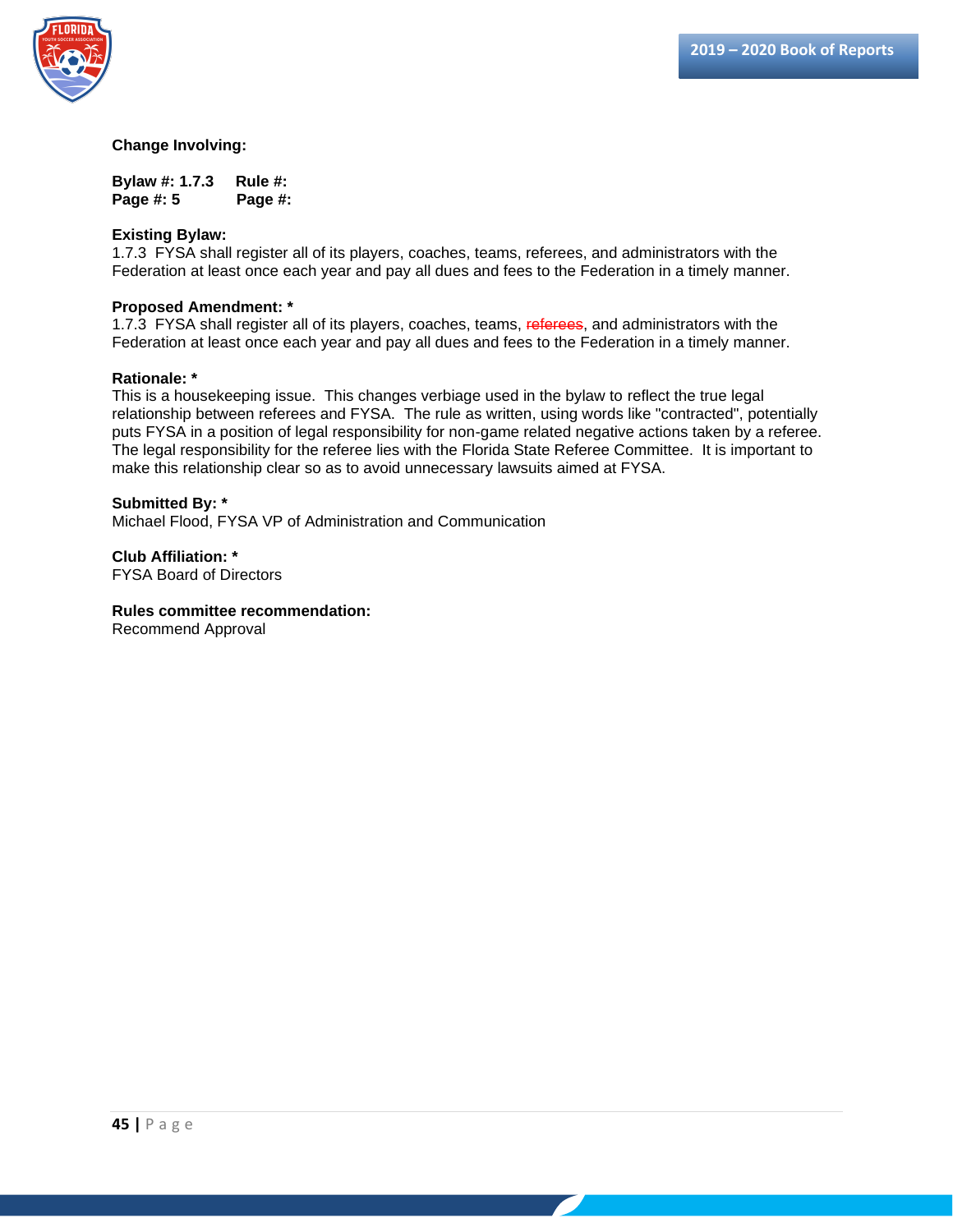

**Bylaw #:** 9.4 **Rule #: Page #:** 13 **Page #:** 

#### **Existing Bylaw/Rule: \***

The following Committees are authorized but not limited to:

- 1. Audit
- 2. Competition
- 3. Credentials
- 4. Finance
- 5. Hall of Fame
- 6. Player/Coaching Development
- 7. Personnel
- 8. Protest and Appeals
- 9. Recognition
- 10. Registration
- 11. Review and Discipline
- 12. Rules and Revision
- 13. Tournament and Travel
- 14. TOPSoccer

#### **Proposed Amendment: \***

The following Committees are authorized but not limited to:

- 1. Audit
- 2. Competition
- 3. Credentials
- 4. Finance
- 5. Hall of Fame
- 6. Player/Coaching Development
- 7. Personnel
- 8. Protest and Appeals
- 9. Recognition
- 10. Registration
- 11. Review and Discipline
- 12. Rules and Revision
- 13. Tournament and Travel
- 14. TOPSoccer
- 15. Recreation

#### **Rationale: \***

This is purely housekeeping. The only change is the addition of the words "15. Recreation". The Recreation committee has existed as an authorized committee for several years. The rule gives the Board of Directors the right to create additional committees. The only change is recognizing its existence in the bylaws.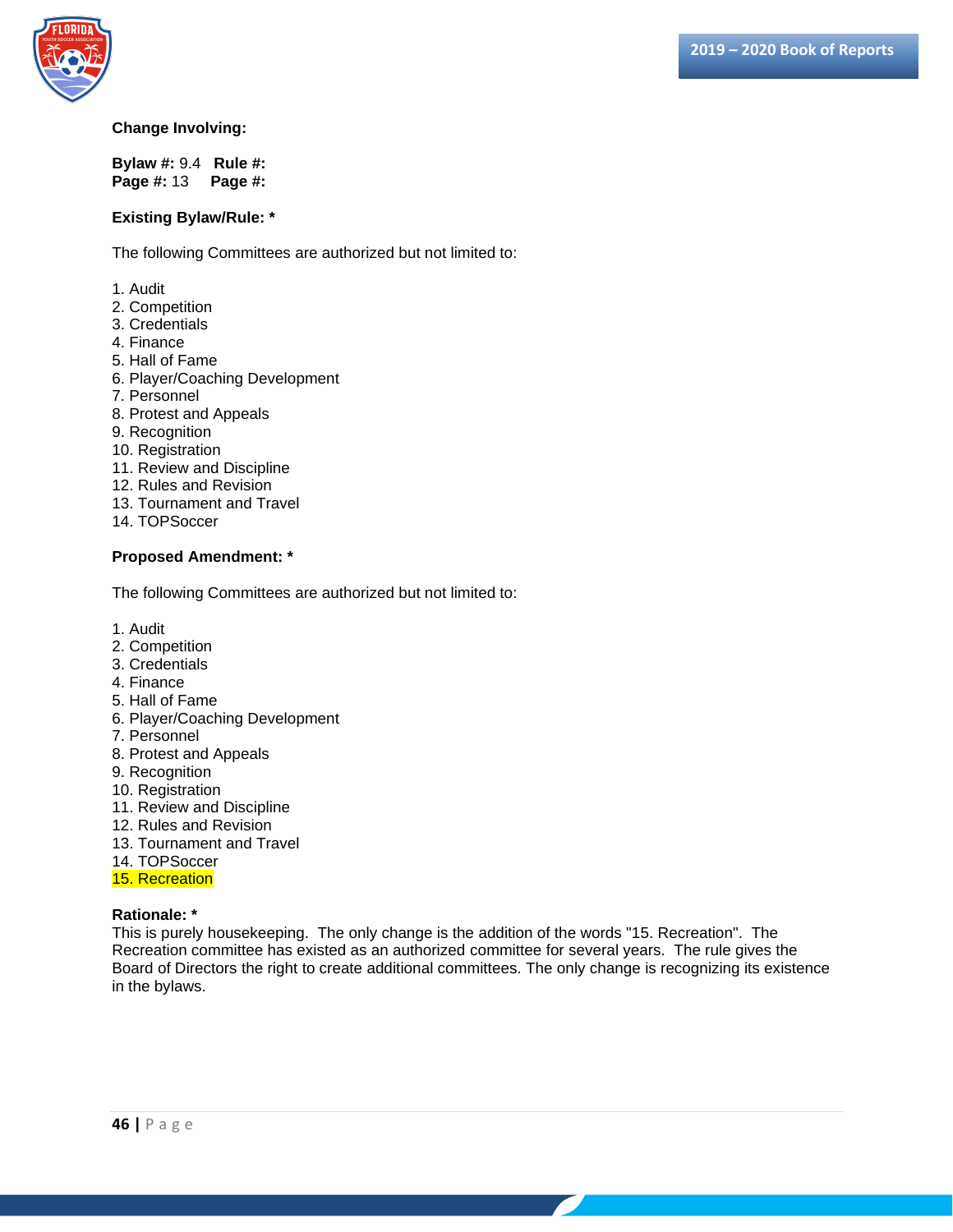

**Submitted By: \*** Michael Flood, FYSA VP of Administration and Communication

**Club Affiliation: \*** FYSA Board of Directors

**Rules committee recommendation:** Recommend Approval

 $\overline{\phantom{a}}$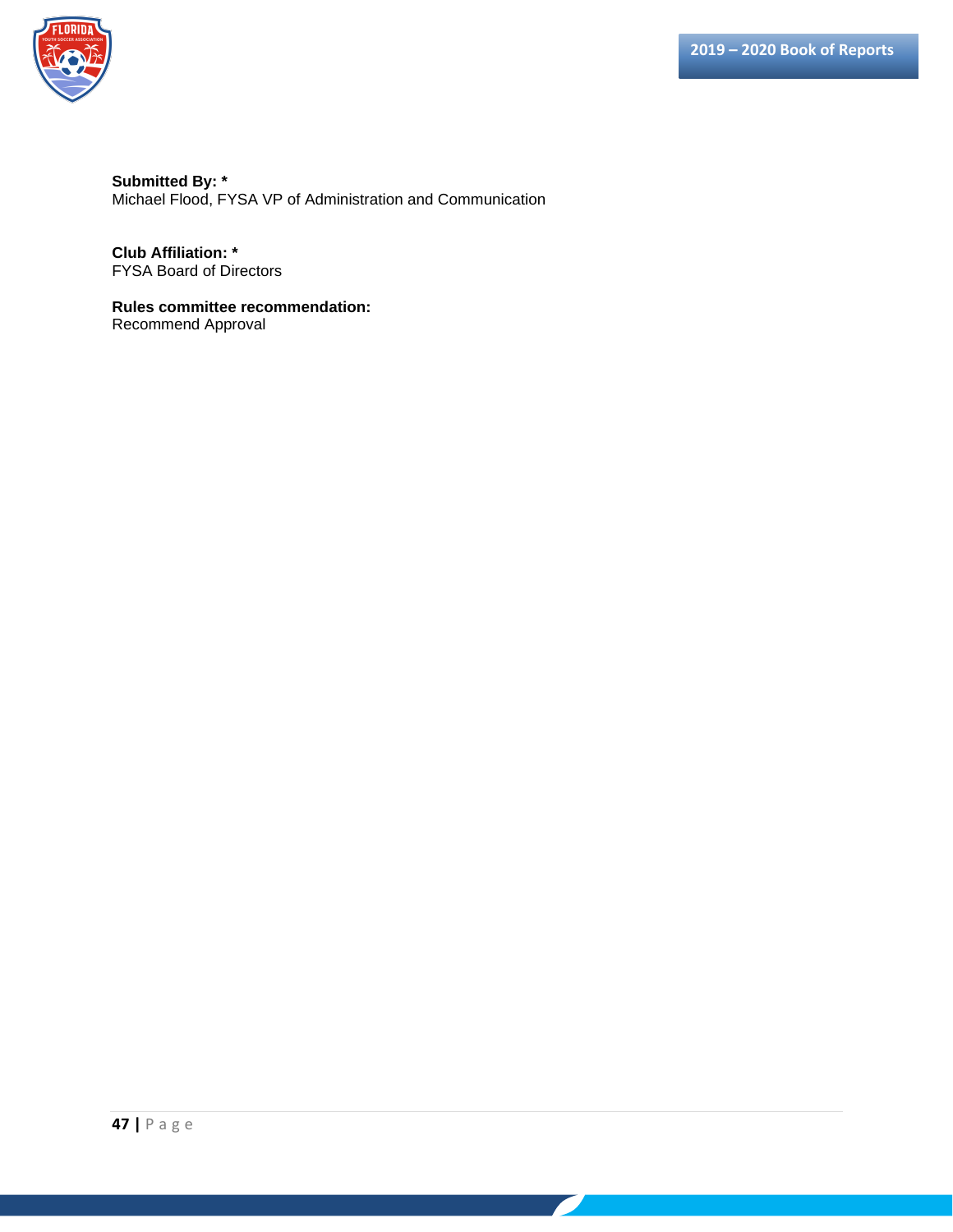

**Bylaw #: Rule #:** 101.6 **Page #: Page #:** 30-31

#### **Existing Bylaw/Rule: \***

Elected or appointed representatives of the Affiliate must be on file with FYSA. Affiliates may appoint up to three (3) persons to act as their official representatives with FYSA as supported by an official action of their organization. Should the names that appear on the Affiliation form change during the seasonal year, those changes must be submitted to FYSA within 30 days.

Within two (2) business days of the receipt of a properly submitted change in Affiliate status, FYSA will recognize the new officers as the official representatives of that Affiliate. FYSA will notify the Affiliate that it has received and updated the change in Affiliate status. FYSA will update any applicable contact information for that Affiliate on any internal documents within that two (2) business day window.

The Agent of Record is the primary official representative regarding all issues and transactions with FYSA. No other member in an affiliate may override a decision authorized by the Agent of Record. The Agent of Record is the only member of an affiliate authorized to:

- Complete the online affiliation form and
- Sign a proxy for credentials at the AGM.

The Agent of Record and the other two (2) agents' duties shall include, but not be limited to:

- Conducting business with the FYSA office,
- Authorizing entry into FYSA-sponsored events,
- Collection of credentials at the AGM, and
- Requesting, in writing, affiliation changes.

Any change of representatives requested by an Agent who is not the Agent of Record will be forwarded to the Agent of Record, as well as the RVP . The transaction will become official if not challenged within two (2) business days.

Representatives listed on this form must be currently registered with FYSA.

#### **Proposed Amendment: \***

Elected or appointed representatives of the Affiliate must be on file with FYSA. This includes the Executive Board, President, VP, Treasurer. Affiliates may appoint up to three (3) persons to act as their official representatives with FYSA as supported by an official action of their organization. One of these representatives must include the President of the affiliate. Should the names that appear on the Affiliation form change during the seasonal year, those changes must be submitted to FYSA within 30 days.

Within two (2) business days of the receipt of a properly submitted change in Affiliate status, FYSA will recognize the new officers as the official representatives of that Affiliate. FYSA will notify the Affiliate that it has received and updated the change in Affiliate status. FYSA will update any applicable contact information for that Affiliate on any internal documents within that two (2) business day window.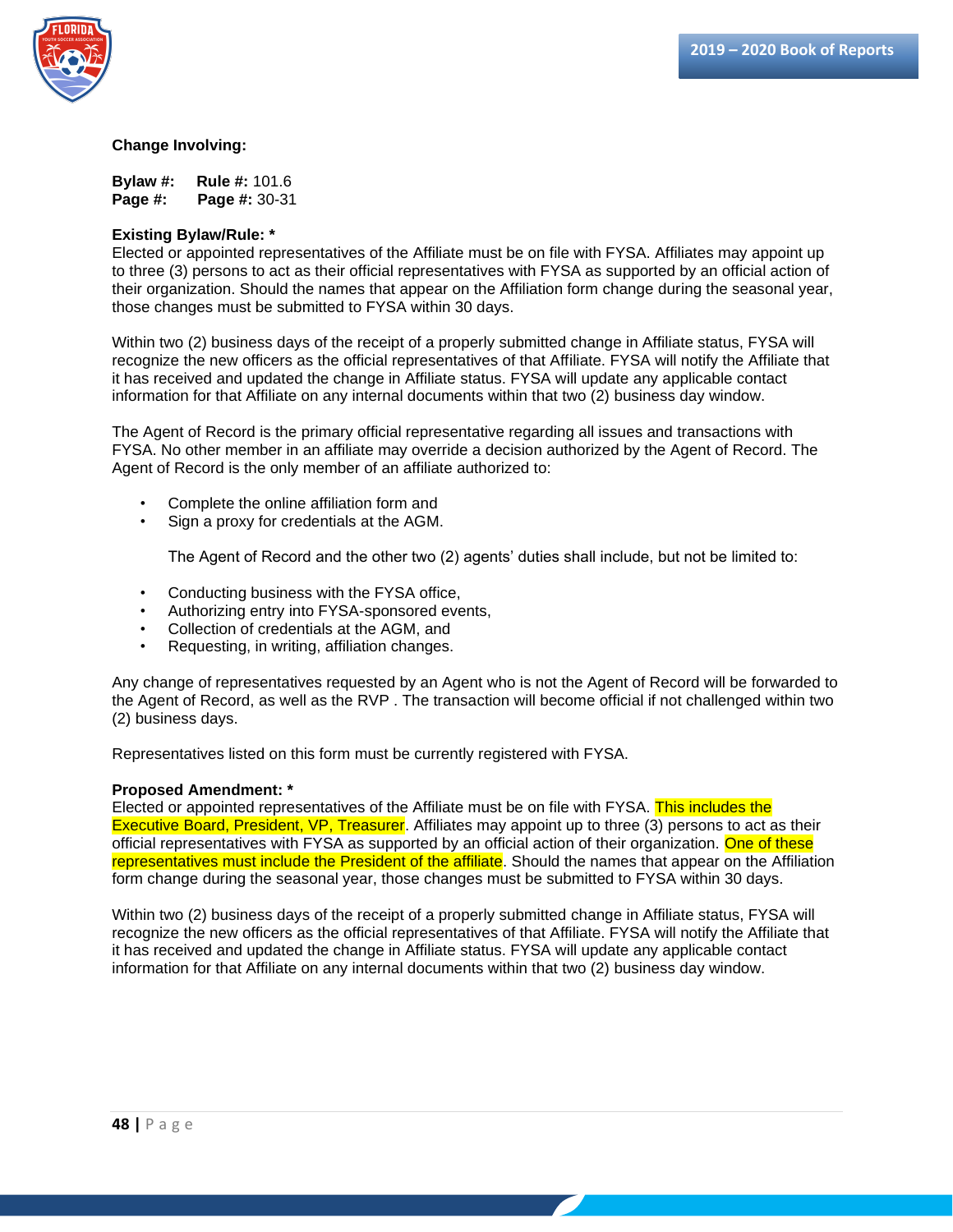

The Agent of Record and/or the President are is the primary official representatives regarding all issues and transactions with FYSA. No other member in an affiliate may override a decision authorized by the Agent of Record President. The Agent of Record and/or the President are is the only member of an affiliate authorized to:

- Complete the online affiliation form and
- Sign a proxy for credentials at the AGM.

The Agent of Record and/or the President's and the other two (2) agents' duties shall include, but not be limited to:

- Conducting business with the FYSA office,
- Authorizing entry into FYSA-sponsored events,
- Collection of credentials at the AGM, and
- Requesting, in writing, affiliation changes.

Any change of representatives requested by an Agent who is not the Agent of Record and/or the President will be forwarded to the Agent of Record and President, as well as the RVP. The transaction will become official if not challenged within two (2) business days.

Representatives listed on this form must be currently registered with FYSA.

#### **Rationale: \***

The current rule states the affiliate may appoint up to three (3) persons to act as their official representatives to conduct business with FYSA. At times, there have been problems when clubs changed President and failed to make the change to the official representative. This has caused unfortunate situations were Affiliate Presidents are in not able to conduct official business, like voting at the AGM or completing affiliation forms. This change would make the Affiliate President automatically a designated official representative, thereby eliminating this frustrating administration issue periodically faced by membership.

#### **Submitted By: \***

Michael Flood, FYSA VP of Administration and Communication

#### **Club Affiliation: \***

FYSA Board of Directors

#### **Rules committee recommendation:**

Decision of the membership.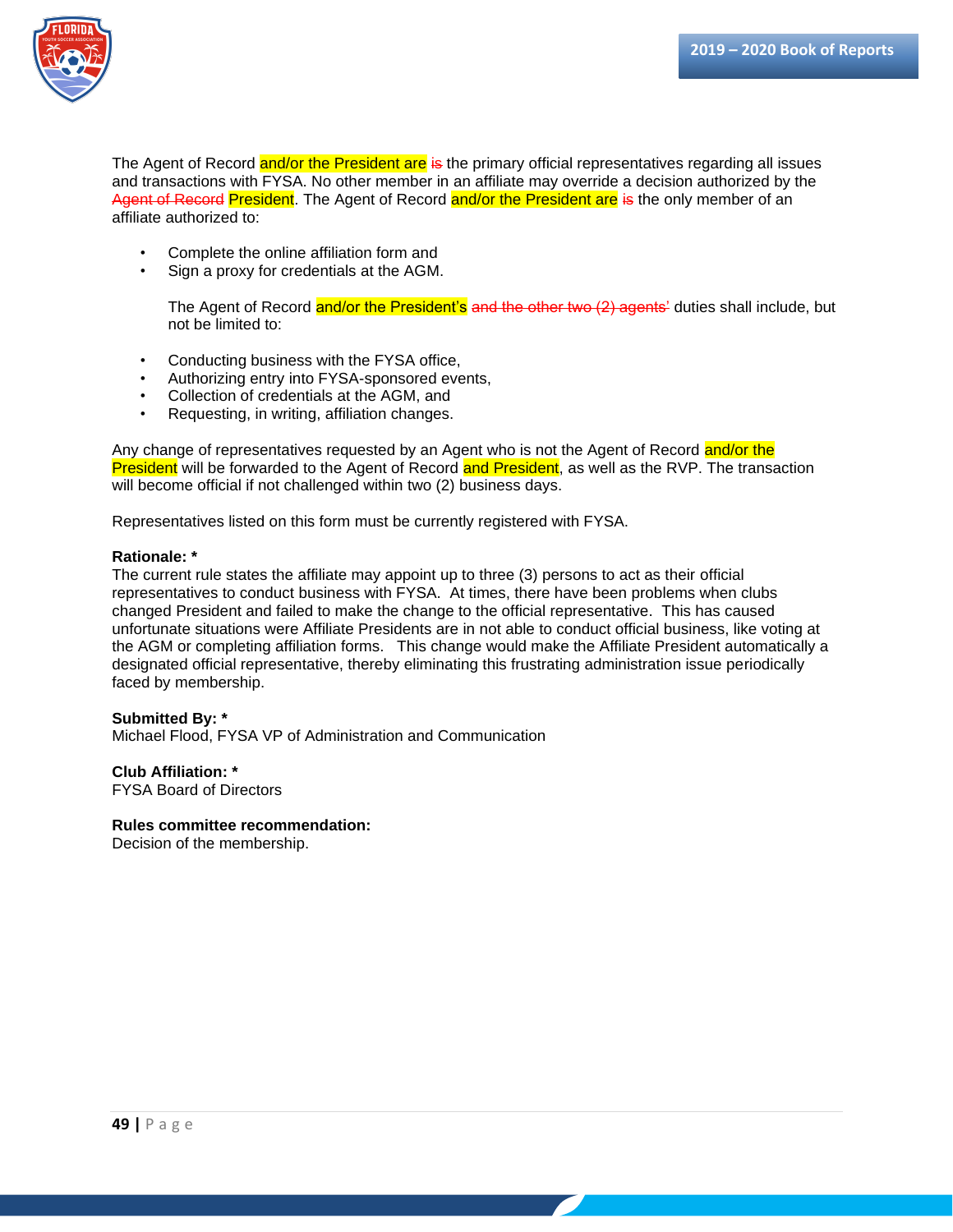



**Bylaw #: Rule #:** 102.2 **Page #: Page #:** 32

#### **Existing Bylaw/Rule: \***

102.2 INITIAL AFFILIATION Affiliation must be for the good of soccer in the Region, and State of Florida. All new full affiliates must affiliate within the region where they physically reside, or in the region in which the majority of its players reside and/or physically play the majority of their home games. In addition, no new affiliation may be granted if the new affiliate's home field is within a fifteen (15) mile radius of an existing FYSA affiliate, unless

1. The new affiliate obtains the support of all existing FYSA affiliates within the specified radius, or 2. The new affiliate is a fully-funded youth subsidiary of a MLS organization

#### **Proposed Amendment: \***

102.2 "Affiliation will be granted by the majority approval of the FYSA Board of Directors."

#### **Rationale: \***

"For many years we have been advised by FYSA staff and board members that the 15 mile rule would be eliminated if a club challenged it in court because it violates US Soccer policy. We are not aware of any soccer clubs in South Florida that are not participating in FYSA events because of this rule. Instead dozens of clubs are paying sometimes exorbitant fees to existing affiliates to register their coaches and players under the affiliate's umbrella. This is a big business in South Florida. These clubs have no physical, financial, or administrative connection to the affiliate. No one has oversight or responsibility for these teams and that can lead to troubling incidents for FYSA, and for the leagues these teams are playing in.

The 15 mile rule was adopted in 2008 and since then the entire landscape of soccer has changed in the State of Florida. With new leagues being allowed to affiliate FYSA has been forced to accept these leagues but not allowed the ability to approve new affiliates without the approval of the teams within 15 miles. We are either losing legitimate clubs no matter their circumstances, professionalism, or quality, or forcing them to affiliate under another affiliate's umbrella. We should allow our elected Board members the ability to accept these new clubs for the good of FYSA. Examples may include AYSO, YMCA, I-9m or the youth academy of a professional soccer club. FYSA is losing players at an alarming rate. FYSA membership is declining but our insurance costs are skyrocketing up. We should allow all legitimate soccer clubs to become rule-abiding affiliates in order to grow our organization."

#### **Submitted By: \***  Arturo Centurion

**Club Affiliation: \***  Coral Gables Youth Soccer

#### **Rules committee recommendation:**

Recommend Approval to bring us in compliance with Federation Bylaw 212, section 3 (a) (1) and FYSA Bylaw 1.5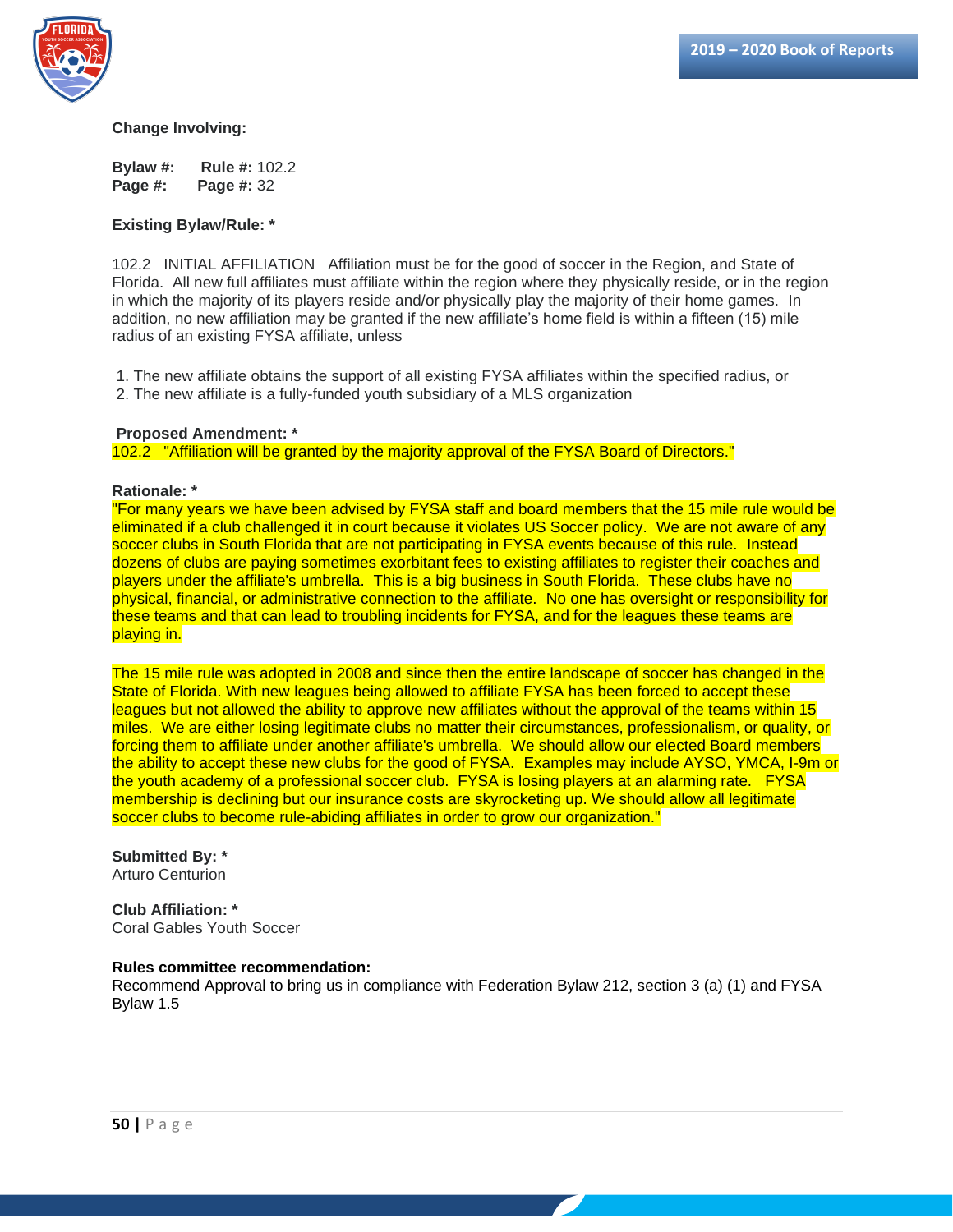

**Bylaw #: Rule #:** 102.2 **Page #: Page #:** 32

#### **Existing Bylaw/Rule: \***

102.2 INITIAL AFFILIATION Affiliation must be for the good of soccer in the Region, and State of Florida. All new full affiliates must affiliate within the region where they physically reside, or in the region in which the majority of its players reside and/or physically play the majority of their home games. In addition, no new affiliation may be granted if the new affiliate's home field is within a fifteen (15) mile radius of an existing FYSA affiliate, unless the new affiliate obtains the support of all existing FYSA affiliates within the specified radius.

#### **Proposed Amendment: \***

102.2 INITIAL AFFILIATION Affiliation must be for the good of soccer in the Region, and State of Florida. All new full affiliates must affiliate within the region where they physically reside, or in the region in which the majority of its players reside and/or physically play the majority of their home games. In addition, no new affiliation may be granted if the new affiliate's home field is within a fifteen (15) mile radius of an existing FYSA affiliate, unless

1. The new affiliate obtains the support of all existing FYSA affiliates within the specified radius, or 2. The new affiliate is a fully-funded youth subsidiary of a MLS organization.

#### **Rationale: \***

The FYSA Board believes that it is good for FYSA to have a connection with MLS clubs located in our state. The FYSA Board voted to change 102.2 to provide a narrow exception to the 15-mile rule. Bylaw 13.2 gives authority to the FYSA Board to amend during any regular or special meeting of the BOD. The rule change then must be ratified by the general membership at the following AGM. The rule change was amended on September 17, 2019. The membership was notified via email to all Agents of Record on October 2, 2019, within 15 days as required by Rule 4002.1.

#### **Submitted By: \***

John Stacey, FYSA Board President

#### **Club Affiliation: \***

FYSA Board of Directors

#### **Rules committee recommendation:**

Decision of the membership.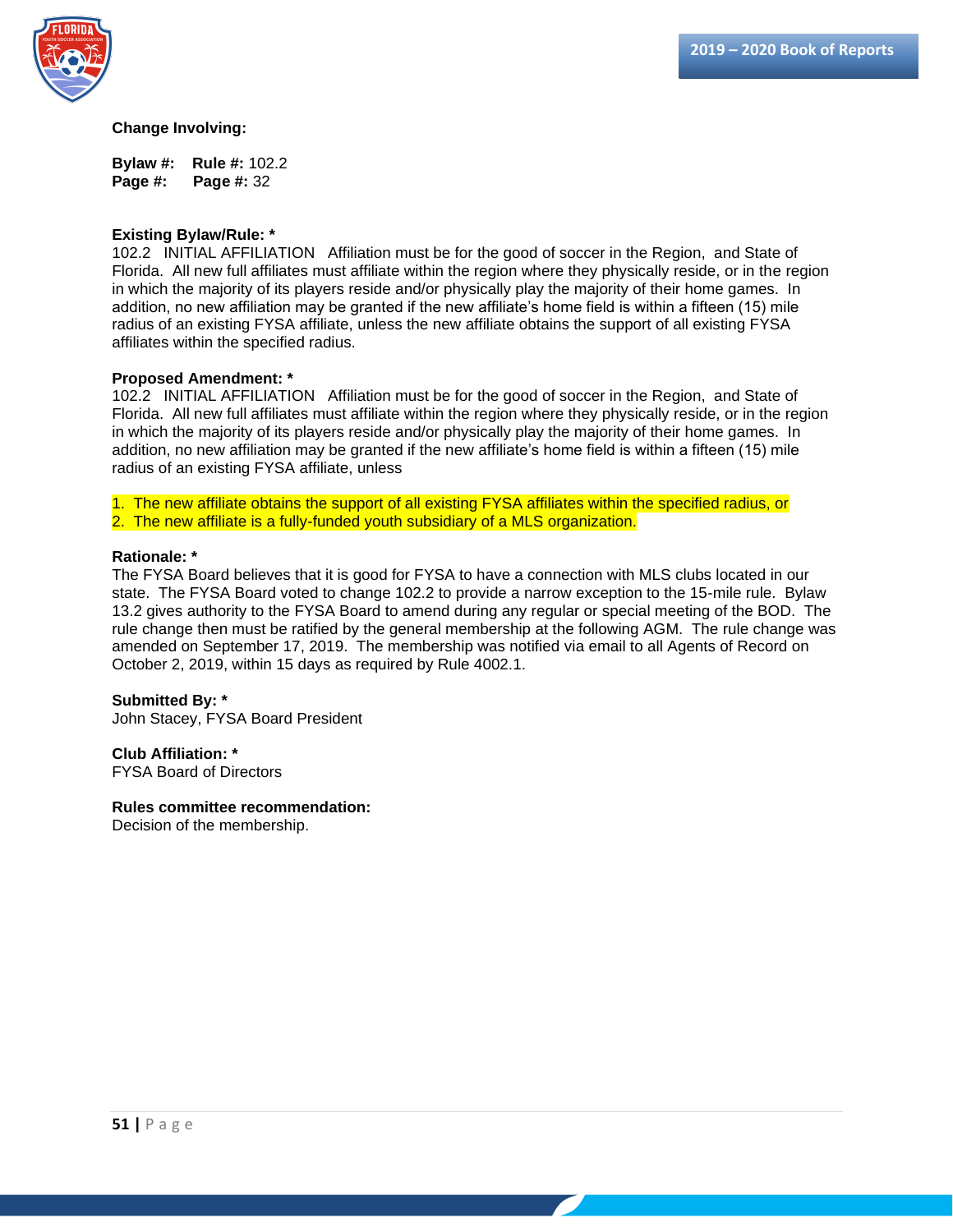

**Bylaw #: Rule #**: 102.3 **Page #: Page #**: 32

#### **Existing Bylaw/Rule: \***

The completed affiliation application packet, items 1-6, shall be submitted to FYSA's State Office not later than thirty (30) days prior a scheduled meeting of the BOD. FYSA will verify that the application is complete and all necessary supporting documentation is present. For any affiliation application not completed by thirty (30) days prior to the date of a scheduled BOD meeting, all documentation and/or fees will be returned to the applicant for re-filing at a later date. FYSA will then forward a copy of all documentation regarding the new affiliation to the Vice President of Administration and Communication. FYSA's Vice President of Administration and Communication will notify the RVP in the region in which the new affiliation would reside. The FYSA office will notify all affiliates within a 15 mile radius and request that any objections be submitted to the office no later than seven (7) days prior to the next scheduled meeting of the BOD. FYSA's Vice President of Administration and Communication shall only present the completed applications at the next BOD meeting.

The complete packet will consist of:

1. Completed affiliation application form.

2. Affiliate fee. New affiliates will pay an affiliation fee for the first two (2) years in the amount of \$1500.00/year to be utilized as follows: Affiliation fee of \$135.00, prepaid registration fees in the amount of \$1365.00 (Any unused registration fees not utilized in the first two years will be carried forward to the third year affiliation. At the end of the third year, all unused registration fees will revert to FYSA's general fund.)

A. A waiver to Rule 102.3 (2) (the additional \$1365.00/yr.) may be granted if it is in the best interest of FYSA.

B. A written request for waiver must be submitted with the application for affiliation. This request for waiver must be approved by the RVP, and the BOD of FYSA. The decision of the BOD is final, binding and not appealable by any of the parties.

- 3. Playing field availability; written proof of playing field availability
- 4. Letter from a league in which your affiliate's teams will be scheduled.
- 5. Letter from the local DRA indicating FSR's capability to serve your club.
- 6. Must furnish to FYSA a copy of the affiliates bylaws and rules

7. Must have a certified assignor.

8. Support of all current affiliates within 15 mile radius, if applicable.

#### **Proposed Amendment: \***

The completed affiliation application packet, items 1-6, shall be submitted to FYSA's State Office not later than thirty (30) days prior a scheduled meeting of the BOD. FYSA will verify that the application is complete and all necessary supporting documentation is present. For any affiliation application not completed by thirty (30) days prior to the date of a scheduled BOD meeting, all documentation and/or fees will be returned to the applicant for re-filing at a later date. FYSA will then forward a copy of all documentation regarding the new affiliation to the Vice President of Administration and Communication. FYSA's Vice President of Administration and Communication will notify the RVP in the region in which the new affiliation would reside. The FYSA office will notify all affiliates within a 15 mile radius and request that any objections be submitted to the office no later than seven (7) days prior to the next scheduled meeting of the BOD. FYSA's Vice President of Administration and Communication shall only present the completed applications at the next BOD meeting.

The complete packet will consist of:

1. Completed affiliation application form.

2. Affiliate fee. New affiliates will pay an affiliation fee for the first two (2) years in the amount of \$1500.00/year to be utilized as follows: Affiliation fee of \$135.00, prepaid registration fees in the amount of \$1365.00 (Any unused registration fees not utilized in the first two years will be carried forward to the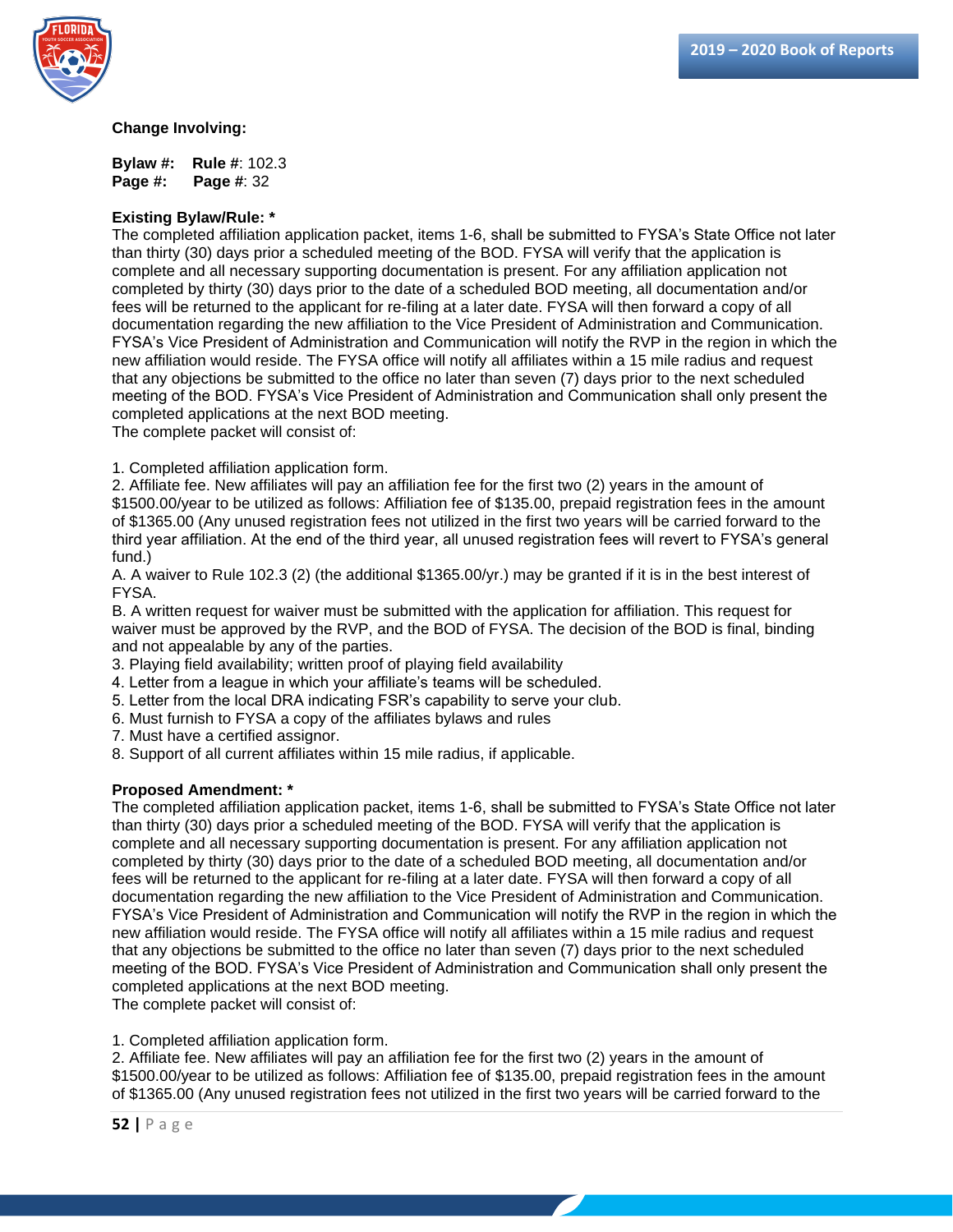

third year affiliation. At the end of the third year, all unused registration fees will revert to FYSA's general fund.)

A. A waiver to Rule 102.3 (2) (the additional \$1365.00/yr.) may be granted if it is in the best interest of FYSA.

B. A written request for waiver must be submitted with the application for affiliation. This request for waiver must be approved by the RVP, and the BOD of FYSA. The decision of the BOD is final, binding and not appealable by any of the parties.

3. Playing field availability; written proof of playing field availability

4. Letter from a league in which your affiliate's teams will be scheduled.

5. Letter from the local DRA indicating FSR's capability to serve your club.

6. Must furnish to FYSA a copy of the affiliates bylaws and rules

7. Must have a certified assignor.

8. Support of all current affiliates within 15 mile radius, if applicable.

Change Item # 8 from all current affiliates to the majority current affiliates within 15 mile radius, if applicable.

#### **Rationale: \***

A democratic system using a majority vote to allow or not a new affiliate instead of the present that requires that all affiliates in the 15-mile radius approve the new affiliate.

#### **Submitted By: \***

Daniel Prenat

#### **Club Affiliation: \***

Miami Strike Force

#### **Rules committee recommendation:**

Recommend Approval to bring us in compliance with Federation Bylaw 212, section 3 (a) (1) and FYSA Bylaw 1.5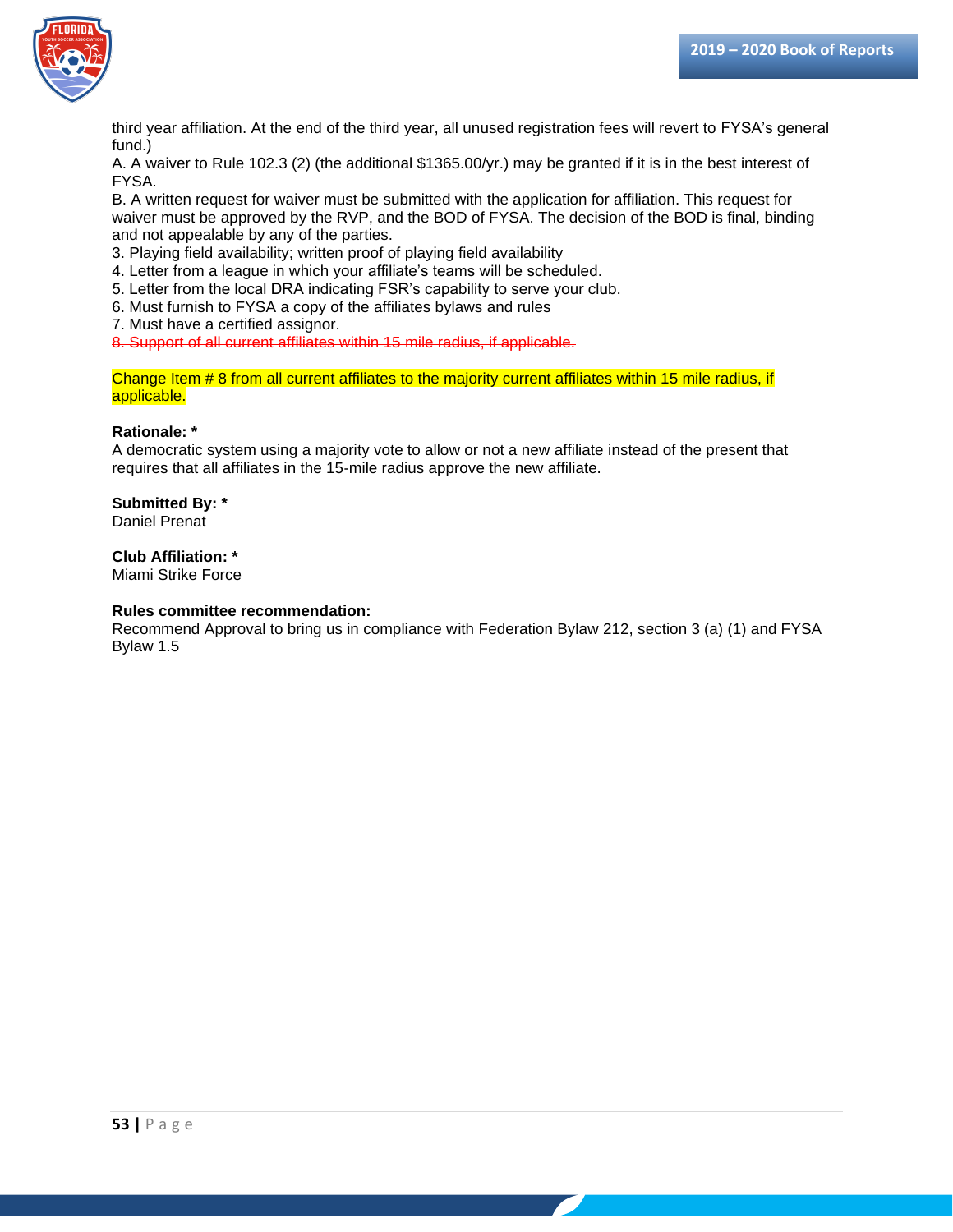

**Bylaw #: Rule #:** 106 **Page #: Page #:** 39

**Existing Bylaw/Rule: \*** N/A- New Addition

**Proposed Amendment: \*** 106. SAFESPORT

106.1 As a covered organization under the Protecting Young Victims from Sexual Abuse and Safe Sport Authorization Act of 2017, FYSA shall adhere to the polices developed by the US Center for SafeSport to prevent the emotional, physical, and sexual abuse of amateur athletes.

#### 106.2 SafeSport amendments/updates:

106.2.1 FYSA shall adhere to all policies, procedures, trainings, guidelines, etc. mandated by the Center for SafeSport immediately upon implementation. FYSA Rule 106 (or any other portion of these Bylaws and Rules) shall not supersede the obligations of FYSA in accordance with the most recent Protecting Young Victims from Sexual Abuse and Safe Sport Authorization Act of 2017, the most current SafeSport Code, Minor Athlete Abuse Prevention Policies (MAAPP), S. 534, or any mandate by the Center for SafeSport.

#### **Rationale: \***

Establishing FYSA federally mandated responsibilities as it relates to the Protecting Young Victims from Sexual Abuse and Safe Sport Authorization Act of 2017. Remaining details to be established via policy.

**Submitted By: \*** Michael Flood, FYSA VP of Administration and Communication

**Name: \*** Michael Flood

**Club Affiliation: \*** FYSA Board of Directors

#### **Rules committee recommendation:**

Recommend Approval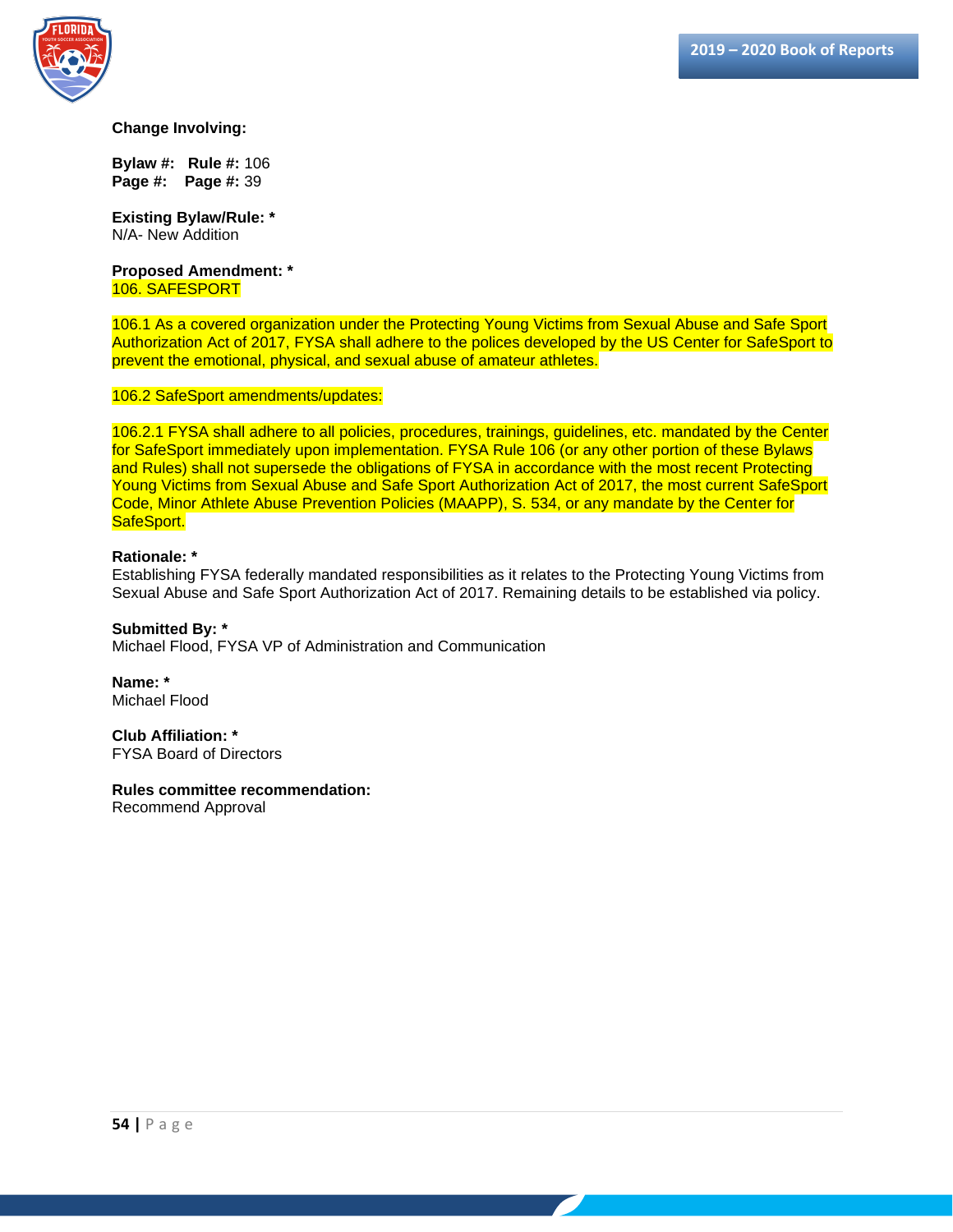

**Bylaw #: Rule #: 301.2 Page #: Page #: 48** 

#### **Existing Bylaw/Rule: \***

301.2 Registration fees shall be required for every player/coach that registers to participate in any FYSA sanctioned event or competition. Registration fees shall be divided into two portions:

A. Fixed cost shall include player insurance; US Youth Soccer player/coach fee; USSF player/coach fee. B. Administrative costs.

Fixed Cost shall be set annually by the Board of Director not later than May 1st of each year to be effective with the next seasonal year.

Administrative costs shall be set annually at the AGM. A proposed increase in administrative cost requires that it not become effective for the seasonally year immediately following the AGM but for the year after

#### **Proposed Amendment: \***

301.2 Registration fees shall be required for every player/coach that registers to participate in any FYSA sanctioned event or competition. Registration fees shall be divided into two portions:

A. Fixed cost shall include player insurance; US Youth Soccer player/coach fee; USSF player/coach fee. B. Administrative costs.

Fixed Cost shall be set annually by the Board of Director not later than May 1st of each year to be effective with the next seasonal year. Adjustments to the fixed cost portion of the registration fee shall be set and communicated annually by the Board of Director with 10 business days of receipt of player insurance quotes or notice of changes to US Youth Soccer or USSF fees, but not later than July 10th of each year to be effective with the next seasonal year.

Administrative costs shall be set annually at the AGM. A proposed increase in administrative cost requires that it not become effective for the seasonally year immediately following the AGM but for the year after.

#### **Rationale: \***

This is an administrative rule change made necessary by the change in our insurance liability renewal date. The material substance of the rule remains the same. The change in timing is intended to give the FYSA Board time to receive the insurance quote and thereby have a clear understanding of fixed costs. In recent years, the FYSA Board has had to guess at insurance costs. The FYSA Board has no control over the insurance company renewal dates, and it is in everyone's best interest for the Board to have the renewal quote in hand before assessing registration fees.

#### **Submitted By: \***

Michael Flood, FYSA VP of Administration and Communications

**Club Affiliation: \*** FYSA Board of Directors

#### **Rules committee recommendation:**

Recommend Approval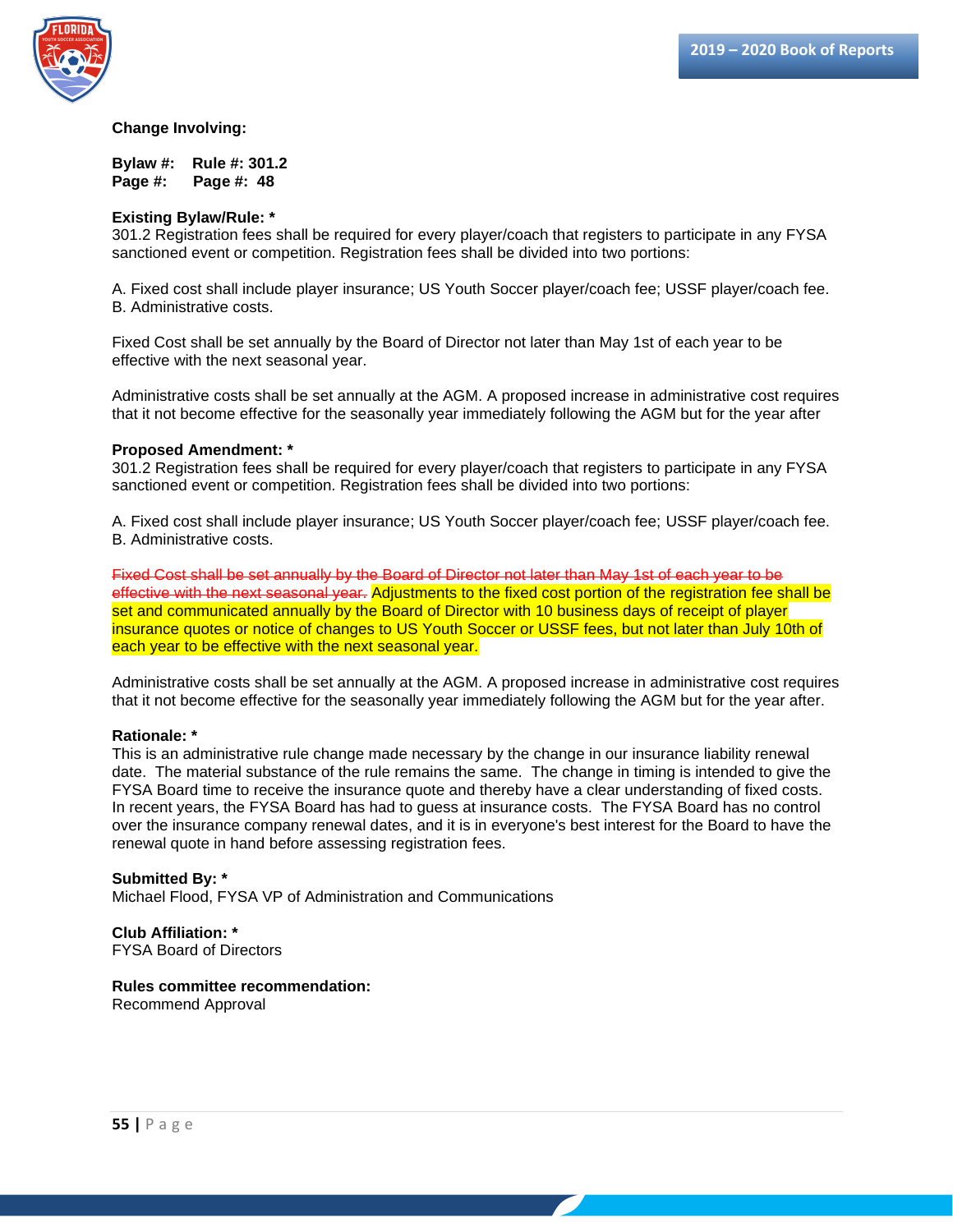

**Bylaw #: Rule #:** 302.3 **Page #: Page #:** 49

#### **Existing Bylaw/Rule: \***

302.3 A debt between a player/coach and an affiliate is a civil matter between the parties. Currently, registered/rostered players/coaches may be placed in NGS (NGS) via the procedures outlined in the FYSA Procedures Manual for Affiliates. This COS must be submitted no later than 5:00 P.M. on the Friday before Memorial Day of the current seasonal year or within thirty (30) days of the date the debt was incurred, whichever is later. The affiliate shall supply all documentation regarding the debt to include, but not be limited to, the basis of the debt and documentation as to the affiliate's actions taken to resolve or collect this alleged debt. Failure of the affiliate to submit this documentation via the procedure outlined in the FYSA Procedures Manual for Affiliates within two (2) business days of the original NGS transactions shall negate the action against the player/coach. It shall be the affiliate's responsibility to immediately notify FYSA of any change in status of the player/coach. Failure to do so may impact the affiliate's ability to place future members in NGS. Upon receipt, the FYSA office will notify, in writing, the player/coach or the parents of any minor player/coach, copying the affiliate and appropriate RVP by email. The parties will have fourteen (14) calendar days to challenge this status in writing to FYSA's State Office. The FYSA office shall forward all documentation to the Vice President of Administration and Communication for a ruling as to the validity of the action; this ruling shall be final and binding on all parties. In the event of a returned check for payment to the club for a NGS issue, submission of a copy of the returned check to FYSA will be sufficient evidence to place a member back into NGS immediately. The affiliate will be a billed the normal COS fee (\$25) for this service.

#### **Proposed Amendment: \***

302.3 A debt between a player/coach and an affiliate is a civil matter between the parties. Currently, To place a registered/rostered players/coaches may be placed in Not in Good Standing (NGS) via the procedures below outlined in the FYSA Procedures Manual for Affiliates. This COS must be submitted no later than 5:00 P.M. on the Friday before Memorial Day of the current seasonal year or within thirty (30) days of the date the debt was incurred, whichever is later. The affiliate shall upload into the players account all documentation, regarding the debt to include, but not be limited to, the basis of the debt and documentation as to the affiliate's actions taken to resolve or collect this alleged debt. Supply all documentation regarding the debt to include, but not be limited to, the basis of the debt and documentation as to the affiliate's actions taken to resolve or collect this alleged debt. The documentation must be uploaded into the Players account no later than 5:00 P.M. on the Friday before Memorial Day of the current seasonal year or within thirty (30) days of the date the debt was incurred, whichever is later.

The Affiliate has seven (7) days from the date the documentation was uploaded to the players account to notify the Parent(s) or Legal Guardian in writing by email that the player has been placed in Not in Good Standing.

The Affiliate will be responsible for creating a Not in Good Standing Team within their Club for the current Seasonal Year Registration Event and the NEXT Seasonal Year Registration Event. The Affiliate will be billed a fee of \$25 for each player placed in NGS.

Failure of the affiliate to submit this documentation via the procedure outlined in the FYSA Procedures Manual for Affiliates within two (2) business days of the original NGS transactions shall negate the action against the player/coach. It shall be the affiliate's responsibility to immediately notify FYSA of any change in status of the player/coach. Failure to do so may impact the affiliate's ability to place future members in NGS. Upon receipt, the FYSA office will notify, in writing, the player/coach or the parents of any minor player/coach, copying the affiliate and appropriate RVP by e-mail. The parties will have fourteen (14) calendar days to challenge this status in writing to FYSA's State Office. The FYSA office shall forward all documentation to the Vice President of Administration and Communication for a ruling as to the validity of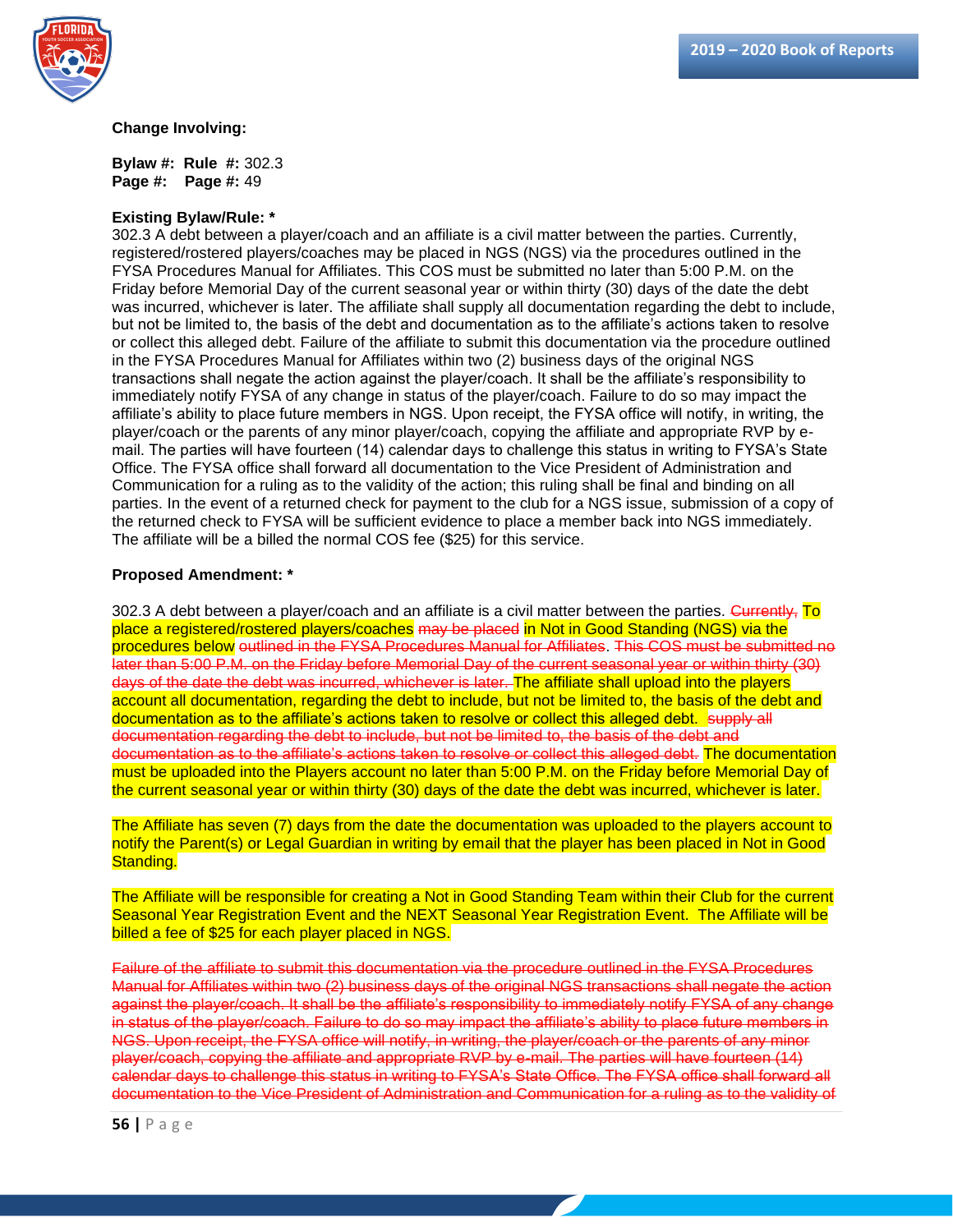

the action; this ruling shall be final and binding on all parties. In the event of a returned check for payment to the club for a NGS issue, submission of a copy of the returned check to FYSA will be sufficient evidence to place a member back into NGS immediately. The affiliate will be a billed the normal COS fee (\$25) for this service.

#### **Rationale: \***

Florida Youth Soccer Association is not involved in the contract between the player and the affiliate therefore they should not be involved in the collection of these funds. All collections should be between the Parent and the affiliate.

**Submitted By: \*** Alice Smith

**Name: \*** Alice Smith, FYSA Registrar

**Club Affiliation: \*** FYSA Board of Directors

**Rules committee recommendation:** Decision of the membership.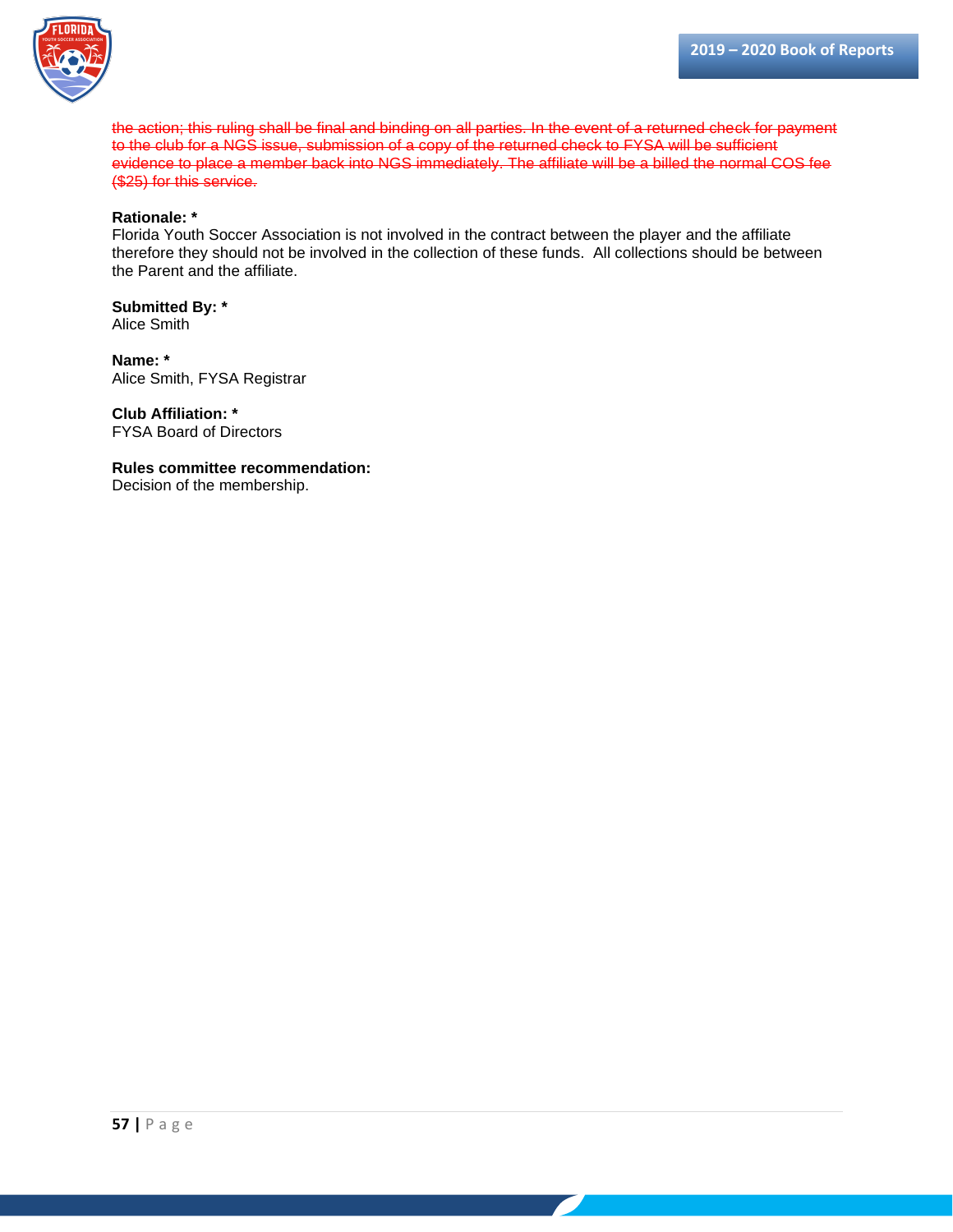

**Bylaw #: Rule #: 404 Page #: Page #: 54-56**

**Existing Bylaw/Rule: \***

#### **404. REFEREE REGISTRATION**

404.1 Any referee who officiates any FYSA sanctioned match must be registered with FYSA. This is in addition to and not a replacement for referee registration and/or re-certification with USSF through FLSRC. FYSA shall establish procedures and policies as to the registration of referees who desire to officiate FYSA-sanctioned matches.

Guest referees, out of state or international, traveling with proper permission may be granted a limited exemption. This limited exemption shall be approved by FYSA in writing and will only be granted for a specific event, such as a tournament. The tournament may request exemption for guest referee(s) by application to FYSA not less than thirty (30) days prior to the event. This exemption is not intended for league play and shall be for a limited term.

All Assignors who assign any FYSA-sanctioned match shall be registered with FYSA by completing a coach/volunteer card. If the assignor is also a registered referee and currently registered with FYSA and FSR, they shall so indicate on the application.

404.2 FYSA will conduct background checks through the Florida Department or Law Enforcement, or any other agency it deems appropriate, for any registering referee eighteen (18) years of age or older. This background check shall be repeated every year or intervals as deemed appropriate by FYSA.

404.3 The referee, upon request, must furnish evidence of current referee certification with USSF by presenting either a current year's badge, registration card, or other evidence from FLSRC or USSF as to current registration.

404.4 Any referee/administrator contracted by an FYSA affiliate agrees to be bound by the FYSA REFEREE COE as well as and in addition to the COE of FLSRC and USSF. Failure to comply may result in the revocation, subject to due process of FYSA and USSF, of the referee/administrator's privilege to referee or administered FYSA sanctioned event/matches.

**404.5** A referee shall NOT be permitted to officiate any FYSA sanctioned match during the term of any suspension imposed by FYSA. This shall included but not be limited to "red card suspensions."

#### **404.6 REFEREE COE**

- I will at all time conduct myself in a professional manner.
- I will never by my actions bring discredit to either FYSA, The Game of Soccer, or myself
- I will keep myself physically fit to the level of the match for which I accept assignment.
- I will disclose any potential "conflict of interest" prior to the commencement of any match to both teams, and the administrator in charge.
- I will maintain current certification with FLSRC and USSF and registration with FYSA.
- I will officiate to the best of my ability and enforce the "Laws of the Game" in a fair and impartial manner
- I will abide by all sections of FYSA's COE in addition to the above

**404.7** Failure to comply with any portion of this section may result in the revocation of the referee's ability to officiate in any FYSA sanctioned event for the following periods:

- 1st offense suspension for a minimum of thirty (30) days to a maximum of five (5) years.
- 2nd offense suspension for a minimum of one (1) year to a maximum of ten (10) years.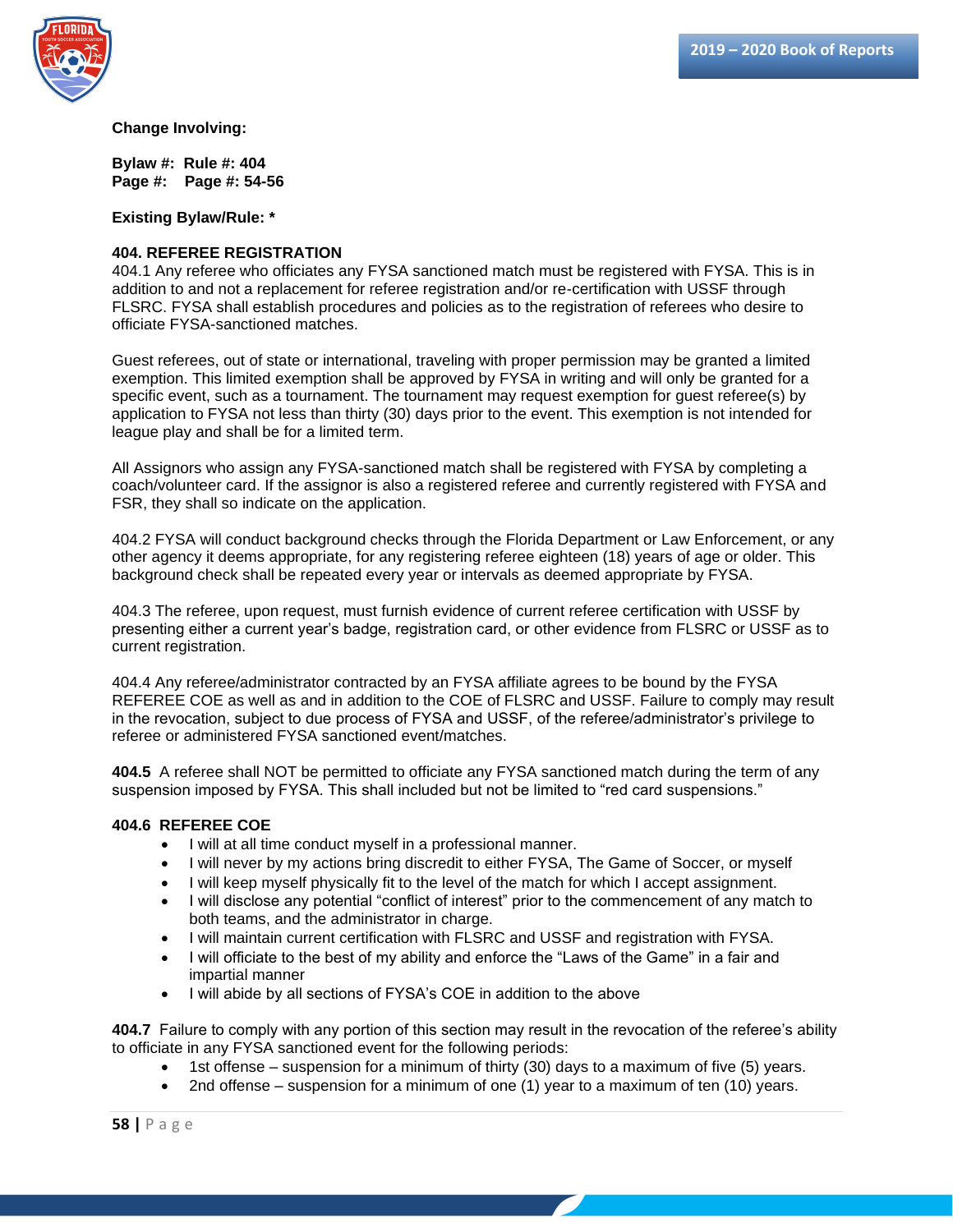

• 3rd offense – suspension for a minimum of five (5) years to a maximum of fifty (50) years.

#### **405. ASSIGNORS REGISTRATION**

**405.1** All Assignors who assign any FYSA-sanctioned match shall be registered with FYSA by complying FYSA's risk management procedure. Currently registered FYSA referees and/or coach/volunteer will not have to complete a 2nd registration.

**405.2** FYSA will conduct background checks through the Florida Department of Law Enforcement, or any other agency it deems appropriate, for any registering assignor eighteen (19) years of age or older. This background check shall be repeated every year or at intervals as deemed appropriate by FYSA.

**405.3** The assignor, upon request, must furnish evidence of current assignor certification with USSF by presenting a registration card or other evidence from FLSRC or USSF as to current registration.

**405.4** Any assignor contracted by an FYSA affiliate agrees to be bound by the FYSA ASSIGNOR COE as well as and in addition to the COE of FLSRC and USSF. Failure to comply may result in the revocation, subject to due process of FYSA and USSF, of the assignor's privilege to assign referees for FYSA sanctioned event/matches.

**405.5** An assignor shall NOT be permitted to assign any referees for any FYSA sanctioned match during the term of any suspension imposed by FYSA. This shall include but not be limited to "red card suspensions."

#### **405.6** ASSIGNOR COE

- I will at all time conduct myself in a professional manner.
- I will never by my actions bring discredit to either FYSA, The Game of Soccer, or myself
- I will maintain current assignor certification with FLSRC, USSF and registration with FYSA.
- I will maintain the utmost respect for referees and other officials of the game and I will conduct myself honorably at all times.
- I will make the assignments based on what is good for the game and what is good for the referee.
- I will contribute to the continuous development of referees in the National Referee Development Program.
- I will conduct myself ethically and professionally in the assessment process.
- I will respect the rights and dignity of all the referees and I will not criticize them unless it is in private, constructive, and for their benefit.
- I will offer equal opportunity to all qualified referees and I will not discriminate against or take undue advantage of any individual or group on the basis of race, color, religion, sex or national origin.
- I will abide by all sections of FYSA's COE in addition to the above.

**405.7** Failure to comply with any portion of this section may result in the revocation of the assignor's ability to assign any FYSA sanctioned event and/or other sanctions for the following periods:

- 1st offense suspension for a minimum of thirty (30) days to a maximum of five (5) years.
- 2nd offense suspension for a minimum of five (5) years to a maximum of ten (10) years.
- 3rd offense suspension for a minimum of ten (10) years to a maximum of fifty (50) years.

#### **Proposed Amendment: \***

#### **404. REFEREE REGISTRATION PROCEDURES AND POLICIES**

404.1 Any referee who officiates any FYSA sanctioned match must be registered with the Florida State Referee Committee (FLSRC) and complete a background check with FYSA. This is in addition to and not a replacement for referee registration and/or re-certification with USSF through FLSRC. FYSA shall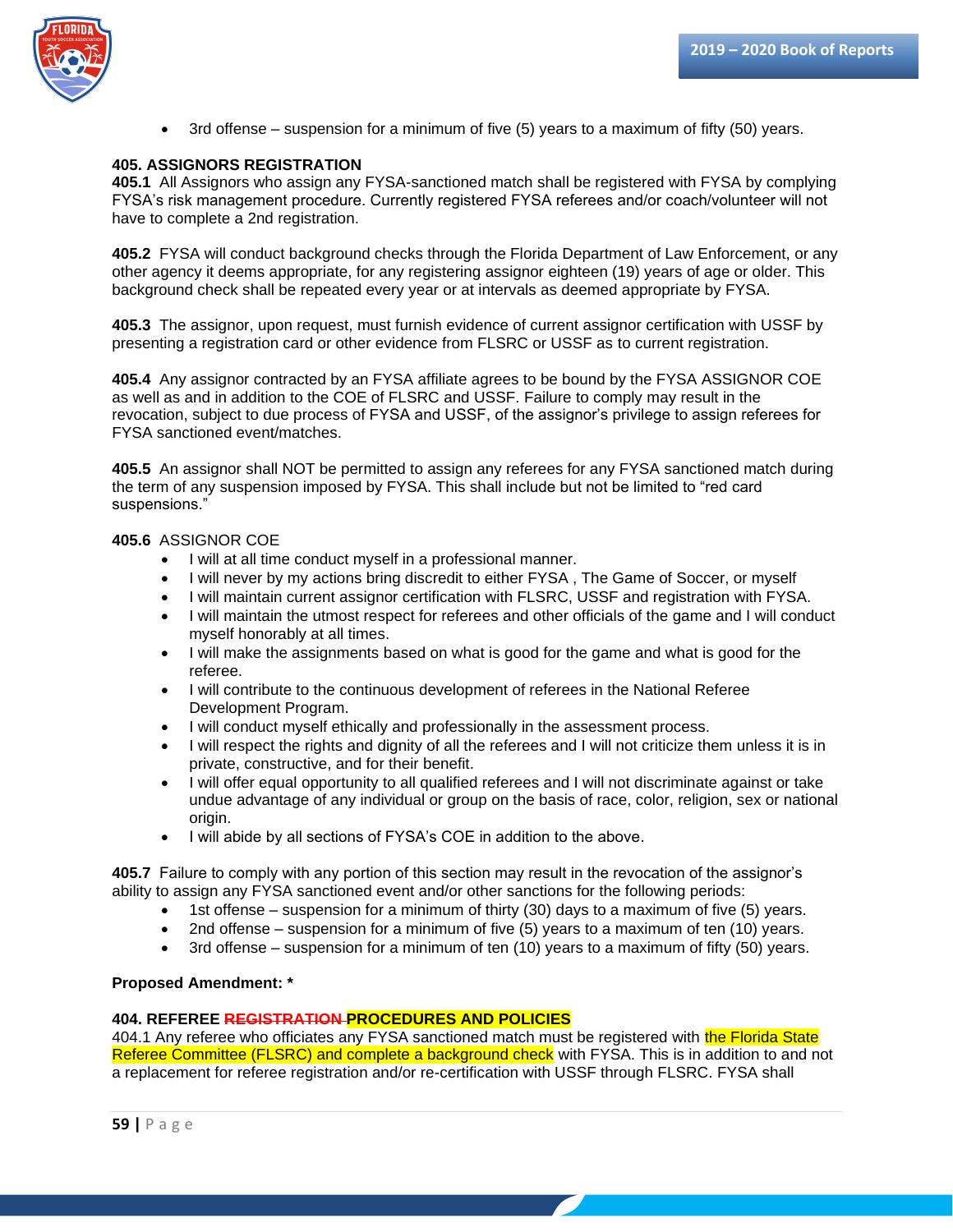

establish procedures and policies as to the registration of referees who desire to officiate FYSAsanctioned matches.

Guest referees, out of state or international, traveling with proper permission may be granted a limited exemption. This limited exemption shall be approved by FYSA in writing and will only be granted for a specific event, such as a tournament. The tournament may request exemption for quest referee(s) by application to FYSA not less than thirty (30) days prior to the event. This exemption is not intended for league play and shall be for a limited term.

All Assignors who assign any FYSA-sanctioned match **must be registered through the FLSRC** and shall be registered with FYSA by completing complete a coach/volunteer card background check. If the assignor is also a registered referee and currently registered with FYSA and FSR, they shall so indicate on the application.

404.2 FYSA will conduct background checks through the Florida Department or Law Enforcement, or any other agency it deems appropriate, for any registering referee eighteen (18) years of age or older. This background check shall be repeated every year or intervals as deemed appropriate by FYSA.

404.3 The referee, upon request, must furnish evidence of current referee certification with USSF by presenting either a current year's badge, registration card, or other evidence from FLSRC or USSF as to current registration.

404.4 Any All referee/administrator contracted by an FYSA affiliate agrees to be bound by the FYSA REFEREE COE as well as and in addition to the COE of FLSRC and USSF. Failure to comply may result in the revocation, subject to due process of FYSA and USSF, of the referee/administrator's privilege to referee or administered FYSA sanctioned event/matches.

404.5 A referee shall NOT be permitted to officiate any FYSA sanctioned match during the term of any suspension imposed by FYSA. This shall included but not be limited to "red card suspensions."

404.6 REFEREE COE

- I will at all time conduct myself in a professional manner.
- I will never by my actions bring discredit to either FYSA, The Game of Soccer, or myself
- I will keep myself physically fit to the level of the match for which I accept assignment.
- I will disclose any potential "conflict of interest" prior to the commencement of any match to both teams, and the administrator in charge.
- I will maintain current certification with FLSRC and USSF and registration with FYSA.
- I will officiate to the best of my ability and enforce the "Laws of the Game" in a fair and impartial manner
- I will abide by all sections of FYSA's COE in addition to the above

404.7 Failure to comply with any portion of this section may result in the revocation of the referee's ability to officiate in any FYSA sanctioned event for the following periods:

- 1st offense suspension for a minimum of thirty (30) days to a maximum of five (5) years.
- 2nd offense suspension for a minimum of one (1) year to a maximum of ten (10) years.
- 3rd offense suspension for a minimum of five (5) years to a maximum of fifty (50) years.

#### **405. REFEREE ASSIGNORS REGISTRATION PROCEDURES AND POLCIES**

405.1 All Assignors who assign any FYSA-sanctioned match shall be registered with the FLSRC and complete a background check with FYSA by complying FYSA's risk management procedure. Currently registered FYSA referees and/or coach/volunteer will not have to complete a 2nd registration background check to referee or assign.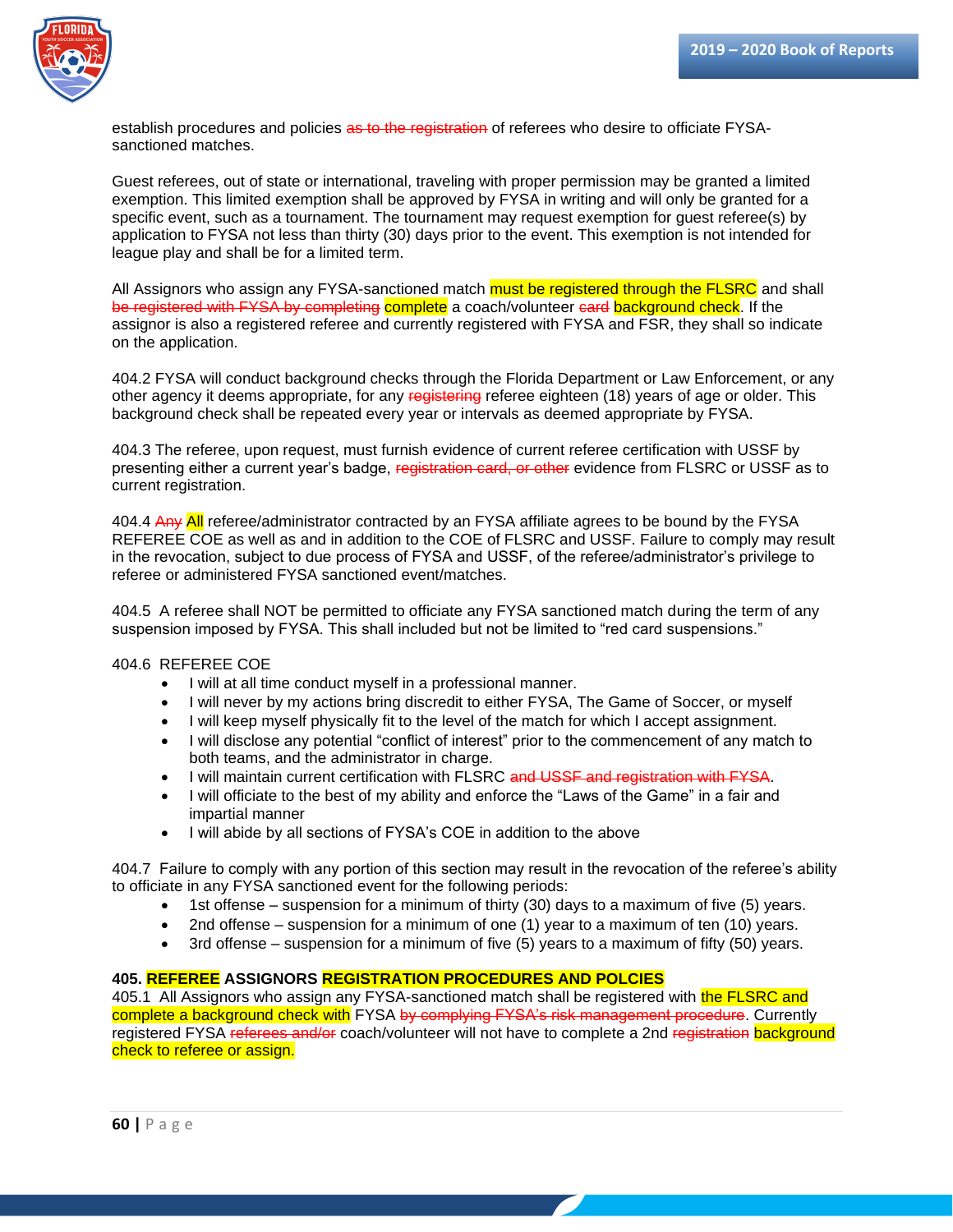

405.2 FYSA will conduct background checks through the Florida Department of Law Enforcement, or any other agency it deems appropriate, for any registering assignor eighteen (49-18) years of age or older. This background check shall be repeated every year or at intervals as deemed appropriate by FYSA.

405.3 The assignor, upon request, must furnish evidence of current assignor certification with USSF by presenting a registration card or other evidence from FLSRC or USSF as to current registration.

405.4 Any assignor contracted by an FYSA affiliate agrees to be bound by the FYSA ASSIGNOR COE as well as and in addition to the COE of FLSRC and USSF. Failure to comply may result in the revocation, subject to due process of FYSA and USSF, of the assignor's privilege to assign referees for FYSA sanctioned event/matches.

405.5 An assignor shall NOT be permitted to assign any referees for any FYSA sanctioned match during the term of any suspension imposed by FYSA. This shall include but not be limited to "red card suspensions."

405.6 ASSIGNOR COE

- I will at all time conduct myself in a professional manner.
- I will never by my actions bring discredit to either FYSA , The Game of Soccer, or myself
- I will maintain current assignor certification with FLSRC, USSF and registration with FYSA.
- I will maintain the utmost respect for referees and other officials of the game and I will conduct myself honorably at all times.
- I will make the assignments based on what is good for the game and what is good for the referee.
- I will contribute to the continuous development of referees in the National Referee Development Program.
- I will conduct myself ethically and professionally in the assessment process.
- I will respect the rights and dignity of all the referees and I will not criticize them unless it is in private, constructive, and for their benefit.
- I will offer equal opportunity to all qualified referees and I will not discriminate against or take undue advantage of any individual or group on the basis of race, color, religion, sex or national origin.
- I will abide by all sections of FYSA's COE in addition to the above.

405.7 Failure to comply with any portion of this section may result in the revocation of the assignor's ability to assign any FYSA sanctioned event and/or other sanctions for the following periods:

- 1st offense suspension for a minimum of thirty (30) days to a maximum of five (5) years.
- 2nd offense suspension for a minimum of five (5) years to a maximum of ten (10) years.
- 3rd offense suspension for a minimum of ten (10) years to a maximum of fifty (50) years.

#### **Rationale: \***

This is a housekeeping issue. This changes verbiage used in the bylaw to reflect the true legal relationship between referees and FYSA. The rule as written, using words like "contracted", potentially puts FYSA in a position of legal responsibility for non-game related negative actions taken by a referee. The legal responsibility for the referee lies with the Florida State Referee Committee. It is important to make this relationship clear so as to avoid unnecessary lawsuits aimed at FYSA.

#### **Submitted By: \***

Michael Flood, FYSA VP of Administration and Communications

#### **Club Affiliation: \***

FYSA Board of Directors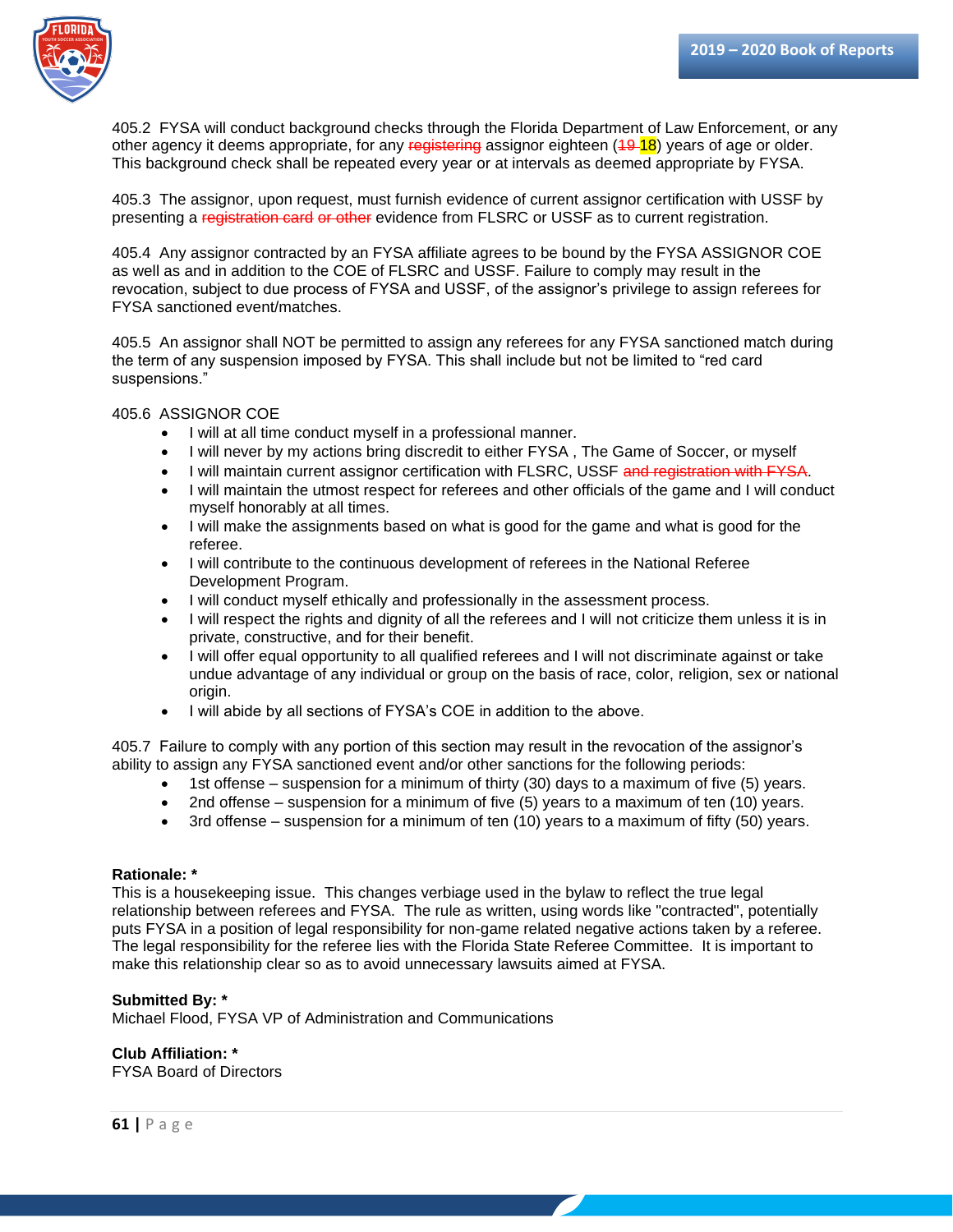

### **Rules committee recommendation:**

Recommend Approval

<u> a shekara ta 1980 ha</u>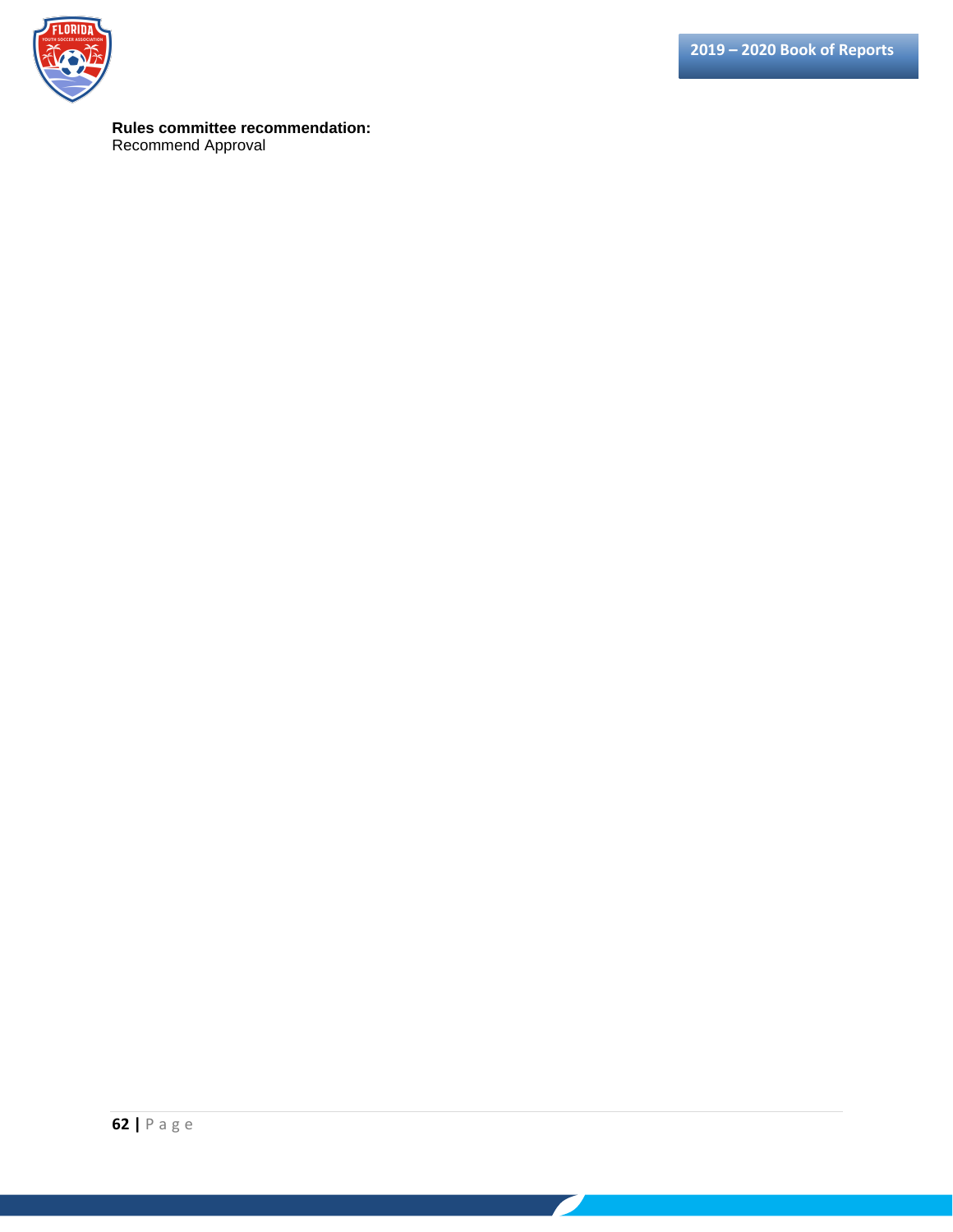

**Bylaw #: Rule #:** 905. TOURNAMENT ANDTRAVEL FEE SECTION **Page #: Page #:** 

#### **Existing Bylaw/Rule: \***

| <b>Tournament hosting Application Fee</b><br>Within home region<br>Within the State of Florida<br><b>Within the United States</b> |                 | \$50.00<br>\$150.00<br>\$150.00 |
|-----------------------------------------------------------------------------------------------------------------------------------|-----------------|---------------------------------|
| Any Foreign Teams                                                                                                                 |                 | \$250.00                        |
| Tournament Bond as may be required                                                                                                | \$2,500.00      |                                 |
| Tournament Hosting late fees (Teams outside of Florida)                                                                           |                 |                                 |
| 90-150 days                                                                                                                       | \$100.00        |                                 |
| 60-90 days                                                                                                                        | \$200.00        |                                 |
| 30-60 days                                                                                                                        | \$500.00        |                                 |
| less than 30                                                                                                                      | \$1,000.00      |                                 |
| Teams only from Florida less than 30 days                                                                                         | \$100.00        |                                 |
| <b>Amendments to Applications:</b>                                                                                                |                 |                                 |
| Tournament                                                                                                                        |                 | \$100.00                        |
| Less than thirty (30) days before the event                                                                                       | \$250.00        |                                 |
| <b>Tournament Web Advertising:</b>                                                                                                |                 |                                 |
| Enhanced website advertisement                                                                                                    |                 | \$125.00                        |
| Enhanced advertisement with logo                                                                                                  |                 | \$175.00                        |
| Additional tournament listing done at same time                                                                                   | \$25.00/listing |                                 |
| <b>Application to travel:</b>                                                                                                     |                 |                                 |
| Out of State within the United States other than Region III                                                                       |                 |                                 |
| More than 30 days                                                                                                                 |                 | \$10.00                         |
| 15-29 days                                                                                                                        |                 | \$35.00                         |
| Less than 15 days                                                                                                                 |                 | \$100.00                        |
| Within Region III less than 30 Days                                                                                               | \$20.00         |                                 |

#### **Proposed Amendment: \***

Tournament hosting Application Fee Application Fees for Full Member Affiliates Regional (Restricted) - more than 30 days \$100.00/\$5 per reg team National (Unrestricted) - more than 30 days \$250.00/\$8 per reg team<br>International - more than 30 days \$350.00/\$10 per reg team International - more than 30 days Regional (Restricted) - less than 30 days \$1,500.00/\$5 per reg team National (Unrestricted) - less than 30 days \$1,500.00/\$8 per reg team International - less than 30 days \$2,000.00/\$10 per reg team Application Fees for Leagues and Tournament Affiliates Regional (Restricted) - more than 30 days \$200.00/\$8 per reg team National (Unrestricted) - more than 30 days \$350.00/\$10 per reg team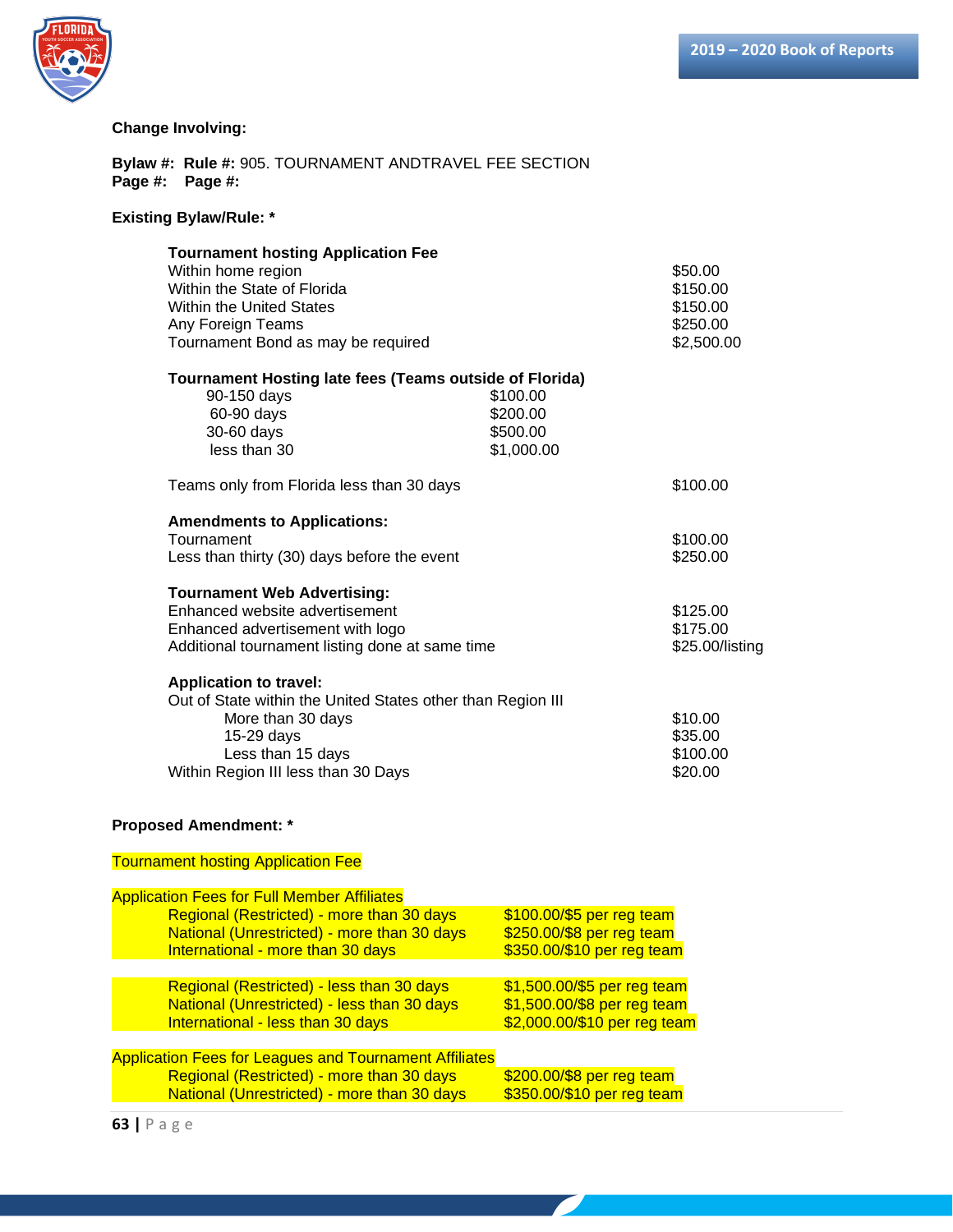

| International - more than 30 days           | \$400.00/\$12 per reg team    |
|---------------------------------------------|-------------------------------|
| Regional (Restricted) - less than 30 days   | $$1,500.00$ /\$8 per reg team |
| National (Unrestricted) - less than 30 days | \$1,500.00/\$10 per reg team  |

International - less than 30 days  $$2,000.00$ /\$12 per reg team

All sanctioned tournaments will pay a per registered team fee when tournament is complete. FYSA will require the number of teams registered to be submitted in the Post Tournament Report. FYSA will invoice all tournaments for the per team fee once the tournament has been held.

Tournament Bond, as required for Full, League and Tournament Affiliates **\$2,500.00** 

Tournament Hosting Late Fees

Less than 30 days before event \$1,000.00

Amendment to Applications:

After Tournament Approved, more than 30 days of the event \$50.00/per change Less than 30 days of the event \$300.00/per change

#### **Rationale: \***

The main justification in raising the tournament fees is also the insurance. We extend our insurance policies to these tournaments when they sanction with us. The exposure we take on is not equitable to the fees we currently collect. The proposal change would offset the liability. From a staff perspective, the time investment to sanction a tournament is not reflective of the income we bring in per tournament.

**Submitted By: \*** Daragh Cullen, FYSA VP of Competition

**Club Affiliation: \*** FYSA Board of Directors

#### **Rules committee recommendation:**

Decision of the membership.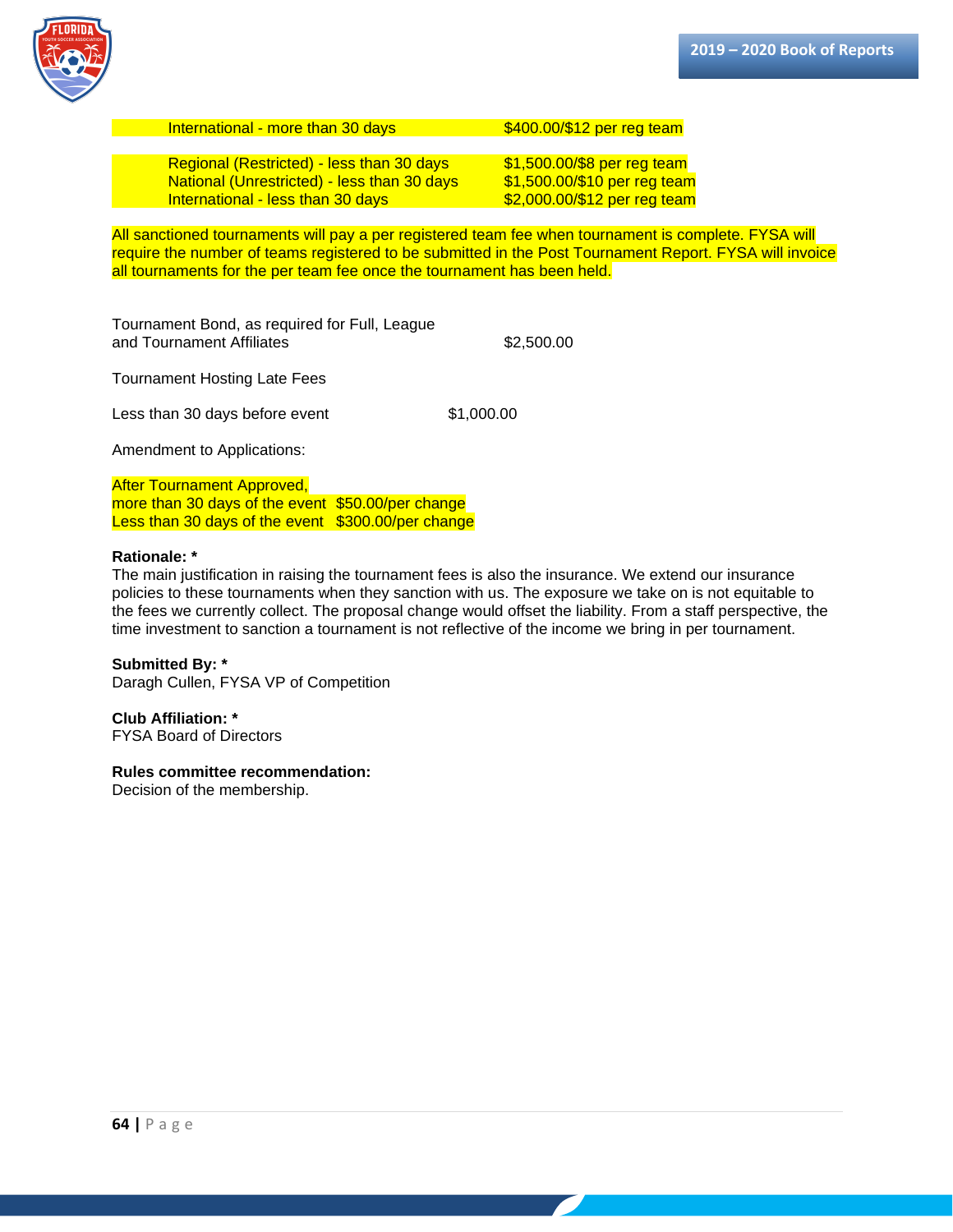

**Bylaw #:** NA **Rule #:** 3008.1 & 3008.2 **Page #:** NA **Page #:** 87

#### **Existing Bylaw/Rule: \***

3008.1 BOD members cannot serve as an officer, director, or hold any office, except coach, with any soccer Affiliate

3008.2 (1) BOD members may serve in office until next annual meeting of the Club/League. At that time, BOD member must step down or relinquish BOD position. In the interim, they shall not participate in any level of discipline, protest and appeal or other action involving that Affiliate.

(2) Any FYSA BOD member who is elected to any position with any FYSA affiliate shall resign their BOD position within fourteen (14) days of election.

3008.3 The FYSA BOD members shall annually disclose to the Board any conflict of interest. An FYSA BOD member shall be considered to have a conflict of interest if (a) such BOD member has existing or potential financial or other interests which impair or might reasonably appear to impair such BOD member's independent, unbiased judgment in the discharge of his/her responsibilities to FYSA, or (b) such BOD member is aware that a member of his/her family (which for purposes of this paragraph shall be a spouse, parents, sibling, children and any other relative) or any organization in which such BOD Member (or member of his/her family) is an officer, director, employee, member, partner, BOD member, or controlling stockholder, has such existing or potential financial or other interests. All BOD members shall disclose to the Board any possible conflict of interest at the earliest practicable time. No BOD member shall vote on any matter under consideration at a Board or committee meeting, in which such BOD member has a conflict of interest. The minutes of such meeting shall reflect that a disclosure was made and that the BOD member having a conflict of interest abstained from voting. Any BOD member who is uncertain whether a conflict of interest may exist in any matter may request the Board or committee to resolve the questions by majority vote.

#### **Proposed Amendment: \***

3008.1 BOD members cannot serve as an officer, director, or hold any office, except coach, with any soccer Affiliate

3008.2 (1) BOD members may serve in office until next annual meeting of the Club/League. At that time, BOD member must step down or relinquish BOD position. In the interim, they shall not participate in any level of discipline, protest and appeal or other action involving that Affiliate.

(2) Any FYSA BOD member who is elected to any position with any FYSA affiliate shall resign their BOD position within fourteen (14) days of election.

3008.3 The FYSA BOD members shall annually disclose to the Board any conflict of interest. An FYSA BOD member shall be considered to have a conflict of interest if (a) such BOD member has existing or potential financial or other interests which impair or might reasonably appear to impair such BOD member's independent, unbiased judgment in the discharge of his/her responsibilities to FYSA, or (b) such BOD member is aware that a member of his/her family (which for purposes of this paragraph shall be a spouse, parents, sibling, children and any other relative) or any organization in which such BOD Member (or member of his/her family) is an officer, director, employee, member, partner, BOD member, or controlling stockholder, has such existing or potential financial or other interests. All BOD members shall disclose to the Board any possible conflict of interest at the earliest practicable time. No BOD member shall vote on any matter under consideration at a Board or committee meeting, in which such BOD member has a conflict of interest. The minutes of such meeting shall reflect that a disclosure was made and that the BOD member having a conflict of interest abstained from voting. Any BOD member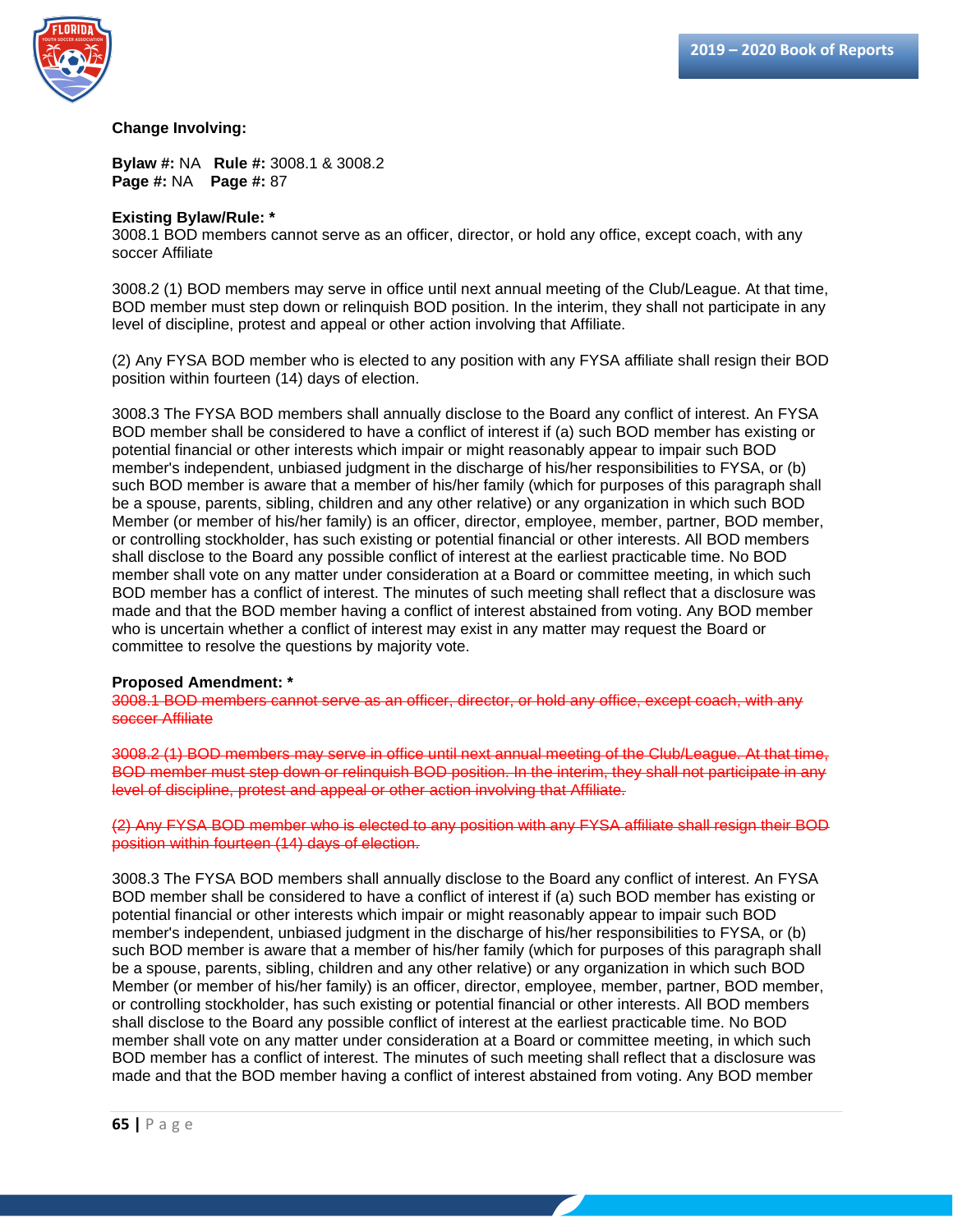

who is uncertain whether a conflict of interest may exist in any matter may request the Board or committee to resolve the questions by majority vote.

#### **Rationale: \***

This rule change is being submitted to allow the membership at large to decide the important issue of conflict of interest. Rule 3008.3 was added in 2018, and is more in line with standards used by other nonprofit organizations. That rule requires any board member to disclose potential conflicts on a case by case basis, and to recuse themselves as needed. Rule 3008.3 recognizes that conflict of interests may exist, and is an attempt to resolve this issue. 3008.3 is however in conflict with the preexisting rules 3008.1 and 3008.2, which set a higher standard, and prevent anyone with any potential conflict from serving on the board at all. From the plain language meaning of these rules, a board member cannot hold any position with a member club besides coach. If the membership votes to maintain the higher standard found in 3008.1 and 3008.2, then existing board members and candidates may be in conflict, and some of our most knowledgeable members may be excluded from serving on the Board in the future. Conflict of interest rules go to the heart of the integrity of the organization, and the board felt that this issue should not be unilaterally decided by the board or a committee. The membership at large should vote on this, and thereby clarify the discrepancy found in section 3008.

#### **Submitted By: \***

Michael Flood, FYSA VP of Administration and Communication

**Club Affiliation: \*** FYSA Board of Directors

#### **Rules committee recommendation:**

Decision of the membership.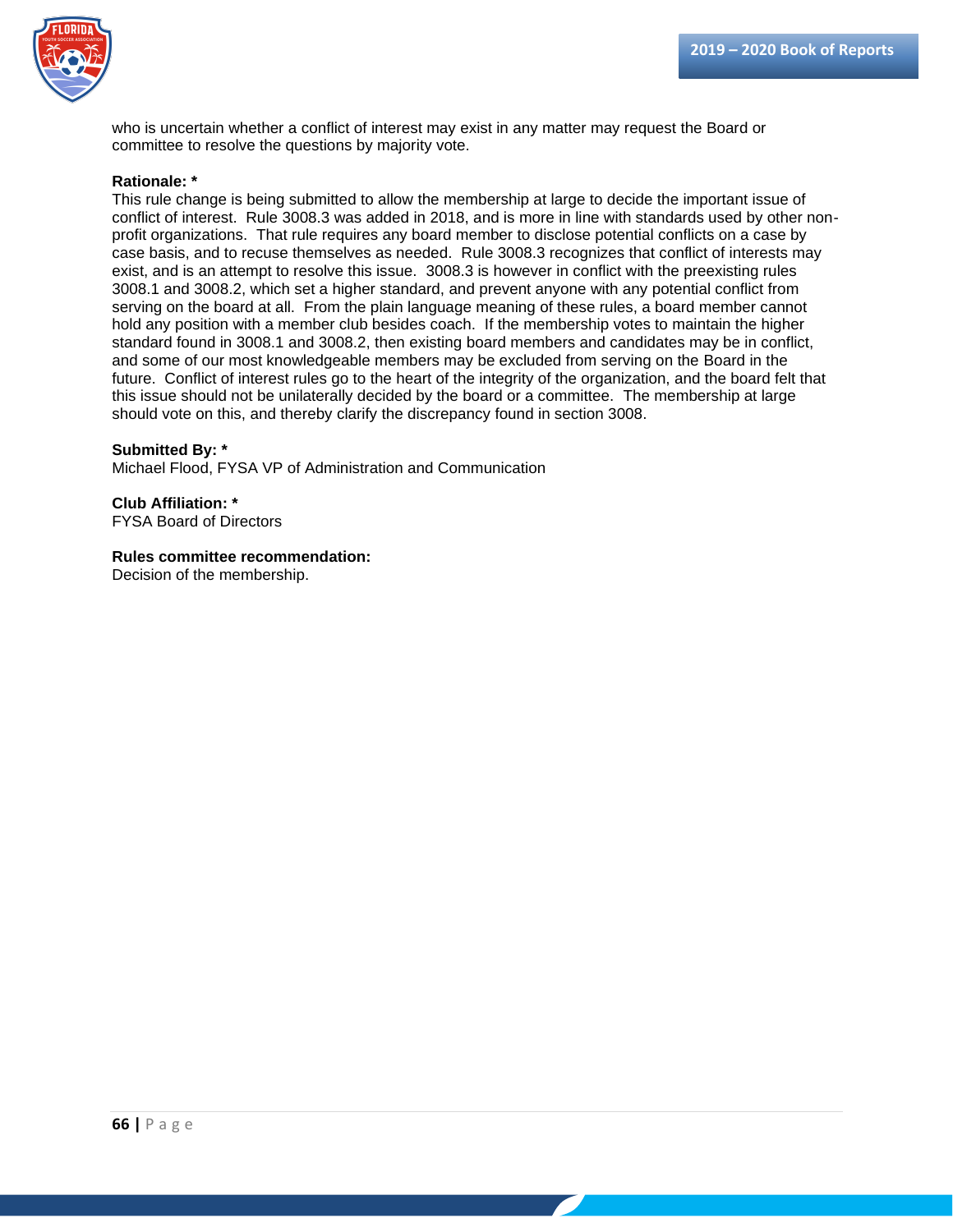

# **2020 FYSA Board of Directors Elections**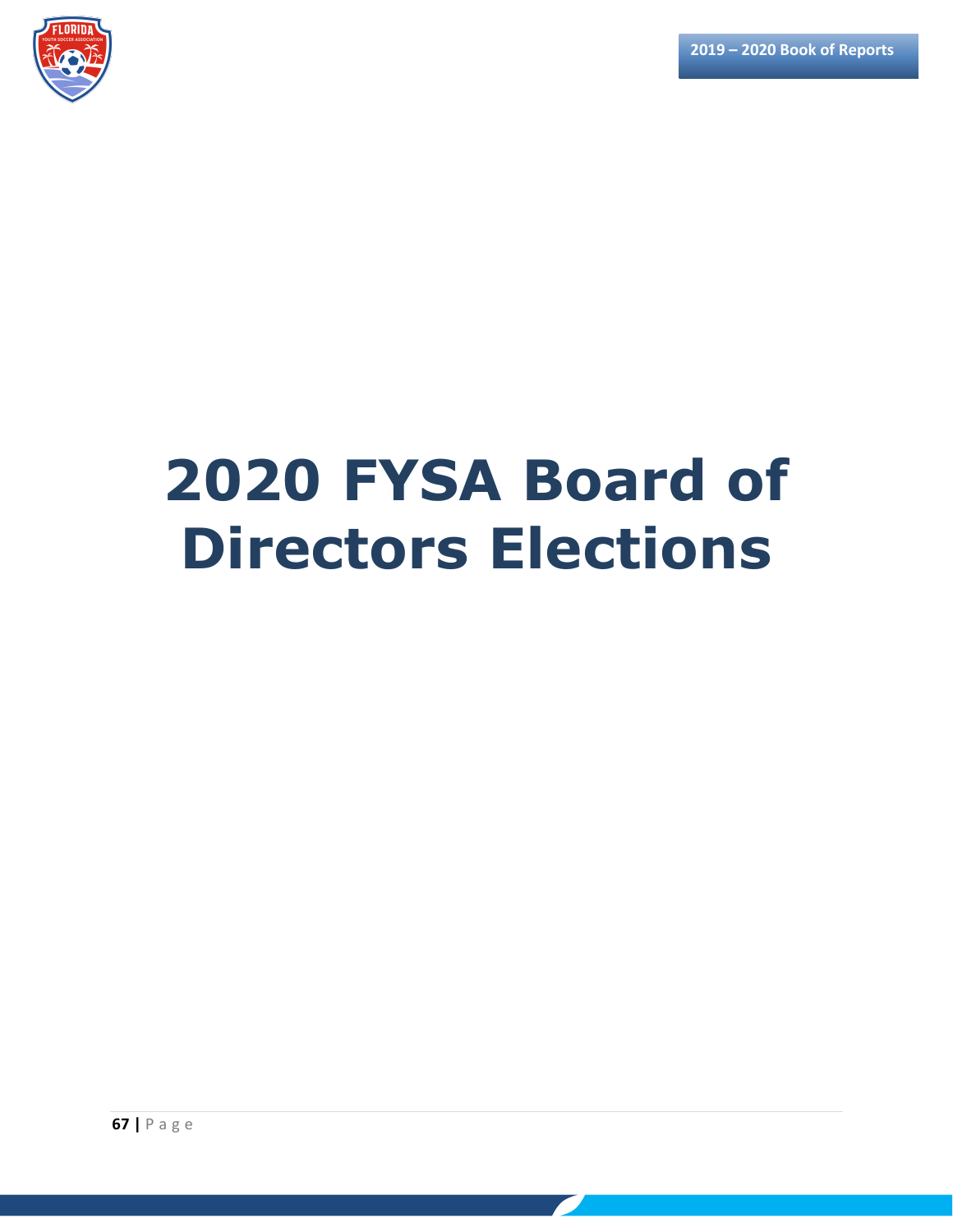

## **Positions & Current Nominees**

*As of July 30, 2020*

### **President**

Daragh Cullen Marino Torrens Kai Velmer

### **VP of Administration & Communication**

Mike Flood

#### **Treasurer**

Justin Goldman Paul Van Steenbergen

#### **Region B Vice President** Mike Goodman

Rob Morton

### **Region D Vice President Sandy Lehtio**